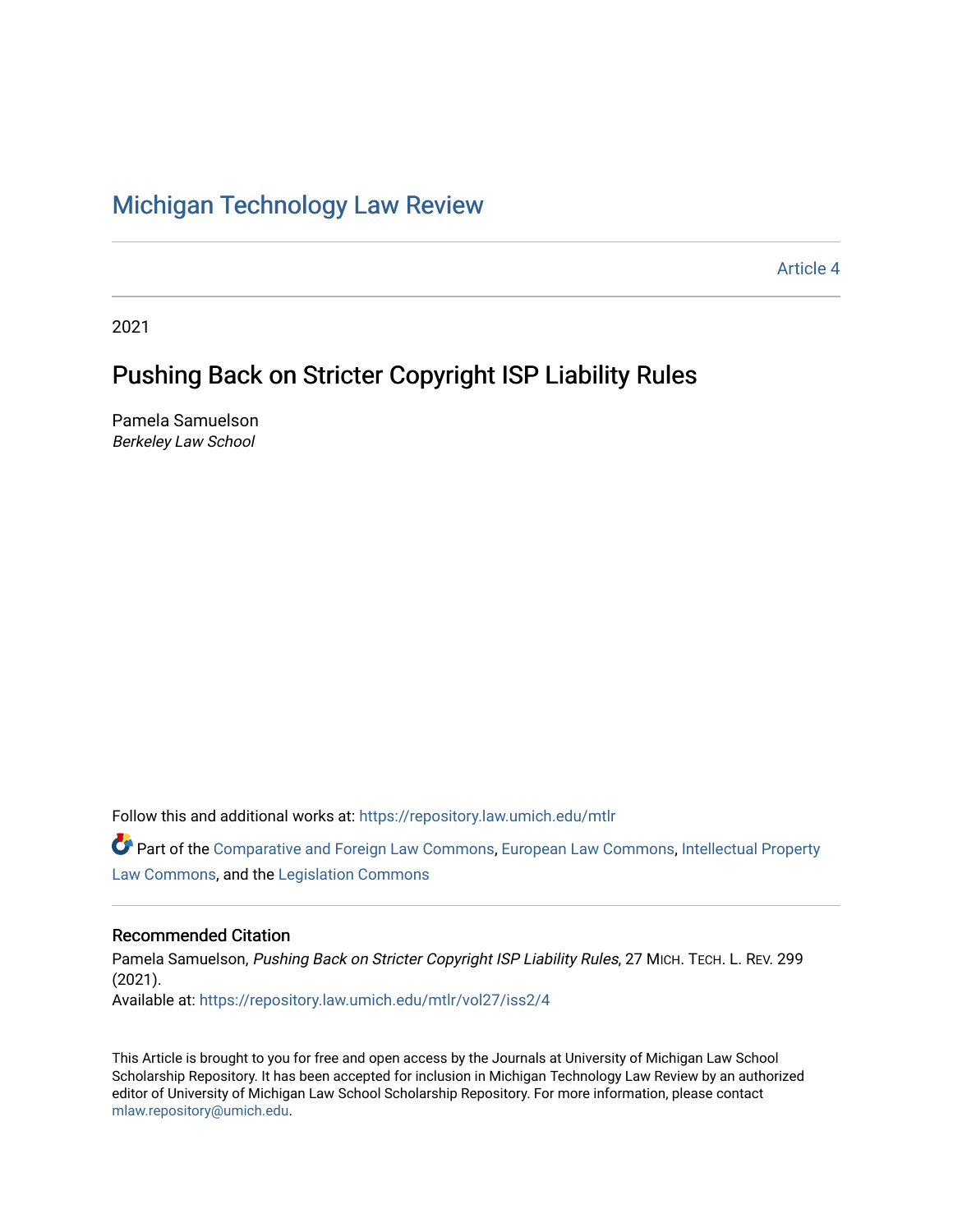## **PUSHING BACK ON STRICTER COPYRIGHT ISP LIABILITY RULES**

*Pamela Samuelson\**

#### **ABSTRACT**

*For more than two decades, internet service providers (ISPs) in the United States, the European Union (EU), and many other countries have been shielded from copyright liability under "safe harbor" rules. These rules apply to ISPs who did not know about or participate in user-uploaded infringements and who take infringing content down after receiving notice from rights holders. Major copyright industry groups were never satisfied with these safe harbors, and their dissatisfaction has become more strident over time as online infringements have grown to scale.*

*Responding to copyright industry complaints, the EU in 2019 adopted its Directive on Copyright and Related Rights in the Digital Single Market. In particular, the Directive's Article 17 places much stricter obligations on for-profit ISPs that host large amounts of user contents. Article 17 is internally contradictory, deeply ambiguous, and harmful to small and medium-sized companies as well as to user freedoms of expression. Moreover, Article 17 may well violate the European Charter of Fundamental Rights.*

*In the United States, Congress commenced a series of hearings in 2020 on the safe harbor rules now codified as 17 U.S.C. § 512 of the Digital Millennium Copyright Act (DMCA). In May 2020, the U.S. Copyright Office issued its long-awaited study on Section 512, which recommended several significant changes to existing safe harbor rules. The Study's almost exclusively pro–copyright industry stances on reform of virtually every aspect of the rules notably shortchanges other stakeholder interests.*

*Congress should take a balanced approach in considering any changes to the DMCA safe harbor rules. Any meaningful reform of ISP* 

<sup>\*</sup> Richard M. Sherman Distinguished Professor of Law, Berkeley Law School. This Article is adapted from my written testimony to the Senate Judiciary Committee's Intellectual Property Subcommittee on March 10, 2020, available at https://www.judiciary.senate.gov/imo /media/doc/Samuelson%20Testimony.pdf. It has been substantially revised to comment on the May 2020 Copyright Office's Section 512 Study. I wish to thank Kathryn Hashimoto for excellent research support for that testimony and this Article, as well as Annemarie Bridy, Gwen Hinze, Martin Husovec, Daphne Keller, Paul Keller, Corynne McSherry, João Pedro Quintais, Julia Reda, Erik Stallman, and Rebecca Tushnet for their comments on drafts of my testimony and/or this Article.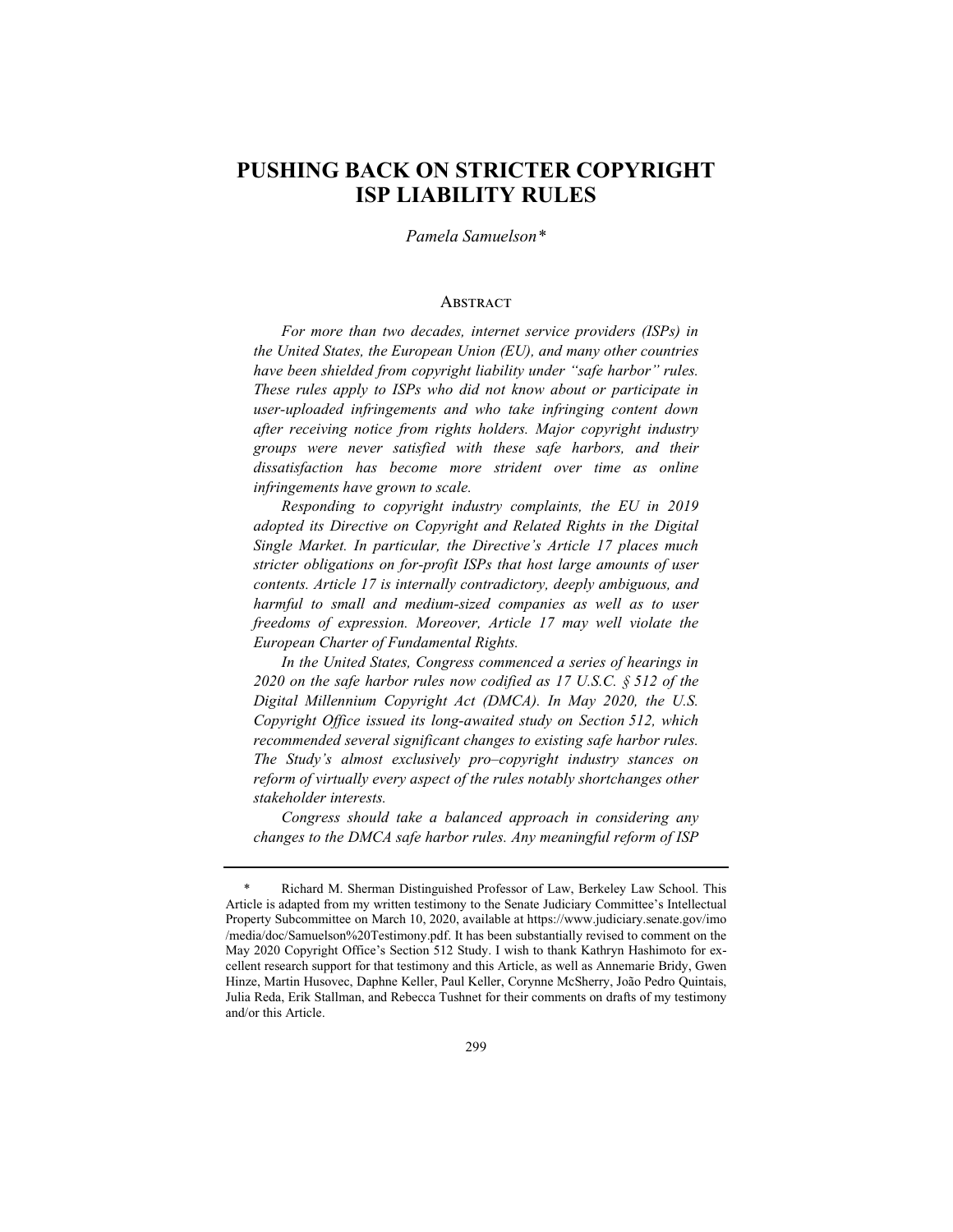*liability rules should consider the interests of a wide range of stakeholders. This includes U.S.-based Internet platforms, smaller and medium-sized ISPs, startups, and the hundreds of millions of Internet users who create and enjoy user-generated content (UGC) uploaded to these platforms, as well as the interests of major copyright industries and individual creators who have been dissatisfied with the DMCA safe harbor rules.*

## Table of Contents

| L  | ISP SAFE HARBORS FOR USER INFRINGEMENTS BECAME AN        |                                                          |     |
|----|----------------------------------------------------------|----------------------------------------------------------|-----|
| Π. | <b>INTERNATIONAL NORM AFTER ADOPTION OF THE WCT  304</b> |                                                          |     |
|    | ARTICLE 17 OF THE EU'S DSM DIRECTIVE IS A DEEPLY FLAWED  |                                                          |     |
|    | MODEL FOR REGULATING ISPS THAT HOST USER-UPLOADED        |                                                          |     |
|    |                                                          |                                                          |     |
|    | А.                                                       | Internal Limits to Article 17 That Respond to Earlier    |     |
|    |                                                          |                                                          |     |
|    | В.                                                       |                                                          |     |
|    |                                                          | Automated Content Recognition Technologies Are<br>1.     |     |
|    |                                                          |                                                          |     |
|    |                                                          | Automated Content Recognition Technologies Are<br>2.     |     |
|    |                                                          | Incompatible with the No-General-Monitoring              |     |
|    |                                                          | Mandate                                                  |     |
|    |                                                          | The Licensing Objectives of Article 17 Cannot Be<br>3.   |     |
|    |                                                          |                                                          | 321 |
|    |                                                          | Automated Content Recognition Technologies Require<br>4. |     |
|    |                                                          | Processing of Personal Data, Notwithstanding Article     |     |
|    |                                                          | 17's Assurance That User Privacy Would Be                |     |
|    |                                                          |                                                          |     |
|    |                                                          |                                                          |     |
|    |                                                          | D. Article 17 Will Harm Small and Medium-Sized ISPs  325 |     |
|    |                                                          |                                                          |     |
|    | E                                                        | Article 17 May Violate the European Charter of           |     |
|    |                                                          |                                                          |     |
| Ш. | CONGRESS SHOULD TAKE A BALANCED APPROACH IN              |                                                          |     |
|    |                                                          | REGULATING ISPS THAT HOST USER-UPLOADED CONTENT 330      |     |
|    | А.                                                       | The U.S. Copyright Office Section 512 Study Does Not     |     |
|    |                                                          |                                                          |     |
|    | <b>B.</b>                                                | The DMCA Safe Harbors Have Enabled U.S.-Based ISPs       |     |
|    |                                                          |                                                          |     |
|    | C.                                                       | The U.S. Safe Harbor Regime Has Fostered an              |     |
|    |                                                          | Unprecedented Outpouring of Creative Content 337         |     |
|    | D.                                                       | The DMCA Safe Harbors Have Fostered First                |     |
|    |                                                          |                                                          |     |
|    |                                                          |                                                          |     |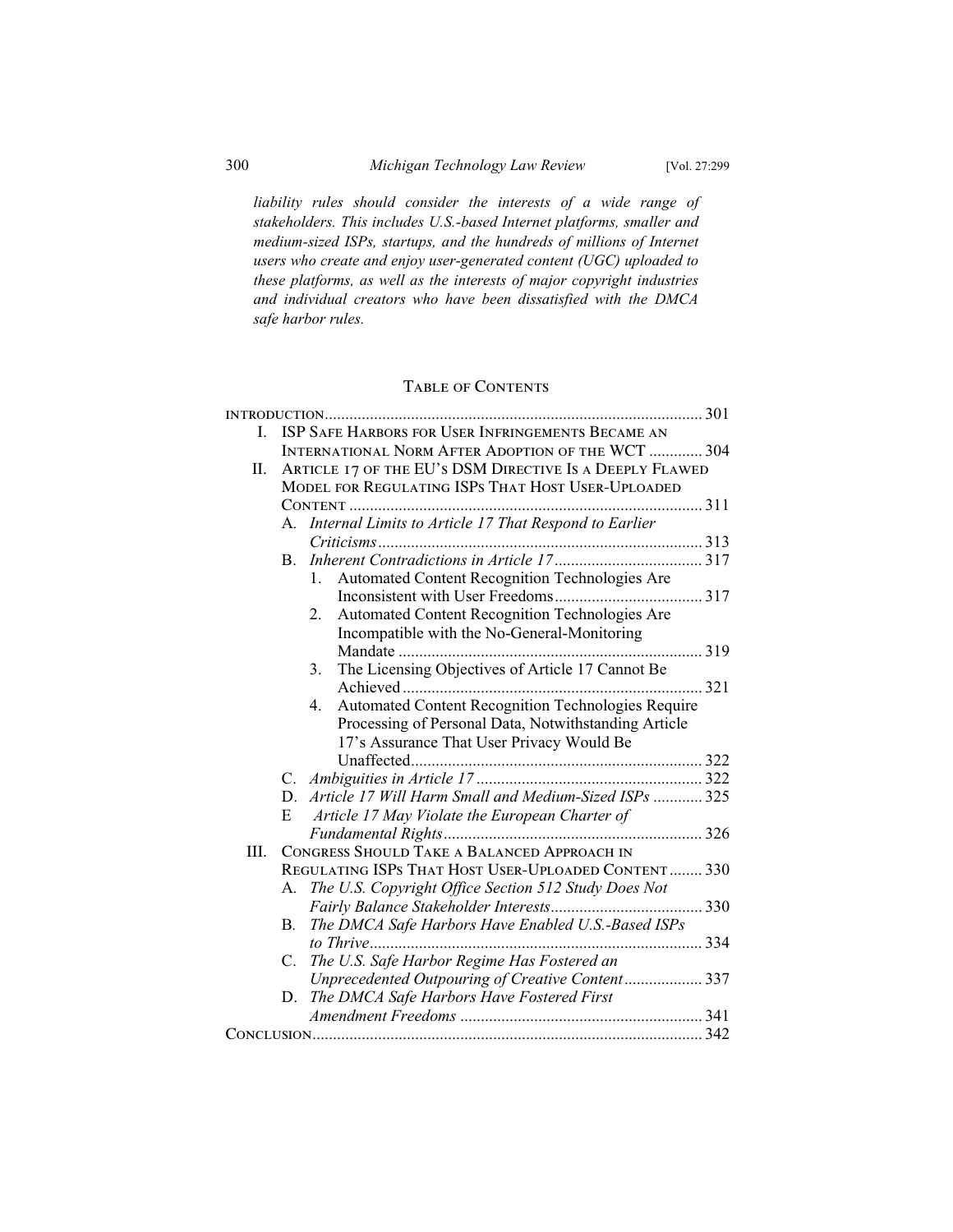#### **INTRODUCTION**

For more than two decades, the United States and EU have had compatible "safe harbor" rules limiting the liability of internet service providers (ISPs), such as Facebook and YouTube, that host content uploaded by their users. As long as these ISPs were neither complicit in their users' copyrightinfringing activities nor aware that user-uploaded content was infringing, the safe harbor rules relieved them from liability for user infringements. Under these rules, ISPs would become liable for user infringement if they failed to remove or disable access to infringing materials after receiving detailed notices from copyright owners or their agents about the location of specific infringing materials. In the United States, this "notice-andtakedown" regime was adopted as part of the Digital Millennium Copyright Act (DMCA) of  $1998<sup>1</sup>$ . In the EU, this was accomplished as part of its Directive on E-Commerce in 2000.<sup>2</sup> Many other countries have followed the U.S.-and-EU-led approach to ISP liability.<sup>3</sup>

Major copyright industry groups would have preferred stronger ISP liability rules in national laws back in the late 1990s and early 2000s.<sup>4</sup> But they reluctantly went along with the safe harbor rules as part of legislative compromises about updating copyright rules for the digital age.<sup>5</sup> Over time, the scale and scope of online copyright-related activity, both legitimate (for example, user-generated content such as remix parodies) and illegitimate (online piracy), has far surpassed what policymakers in the United States and EU could have imagined. Although ISPs have sometimes been held indirectly liable for contributing to user infringement,<sup>6</sup> the safe harbor rules

<sup>1.</sup> Online Copyright Infringement Liability Limitation Act, Title II of Digital Millennium Copyright Act, Pub. L. No. 105-304, §§ 201–02, 112 Stat. 2860, 2877 (1998) (codified as amended at 17 U.S.C. § 512).

<sup>2.</sup> Directive 2000/31/EC of the European Parliament and of the Council of 8 June 2000 on Certain Legal Aspects of Information Society Services, in Particular Electronic Commerce, in the Internal Market, 2000 O.J. (L 178) 1 [hereinafter E-Commerce Directive].

<sup>3.</sup> *See, e.g.*, *Copyright Law in Foreign Jurisdictions: How Are Other Countries Handling Digital Piracy?*: *Hearing Before the Subcomm. on Intellectual Prop. of the S. Comm. on the Judiciary*, 116th Cong. 1–2 (2020) [hereinafter *Copyright in Foreign Jurisdictions Hearing*] (statement of Justin Hughes, Professor of Law, Loyola Marymount University); *id.* at 4 (statement of Matt Schruers, President, Computer & Communications Industry Association).

<sup>4.</sup> *See* JESSICA LITMAN, DIGITAL COPYRIGHT 135 (2006) (describing content owner groups as favoring strict liability rules against ISPs). The long, complicated bargaining process leading to passage of the DMCA is recounted in detail by Professor Litman. *See id*. at 122–45.

<sup>5.</sup> *See id.* at 135 ("It soon became clear to content owners, however, that the legislation could not move without a solution to the problem of Internet service provider liability.").

<sup>6.</sup> *See, e.g.*, Metro-Goldwyn-Mayer Studios Inc. v. Grokster, Ltd., 545 U.S. 913, 929– 30 (2005) (holding peer-to-peer file-sharing service liable for inducing user infringements).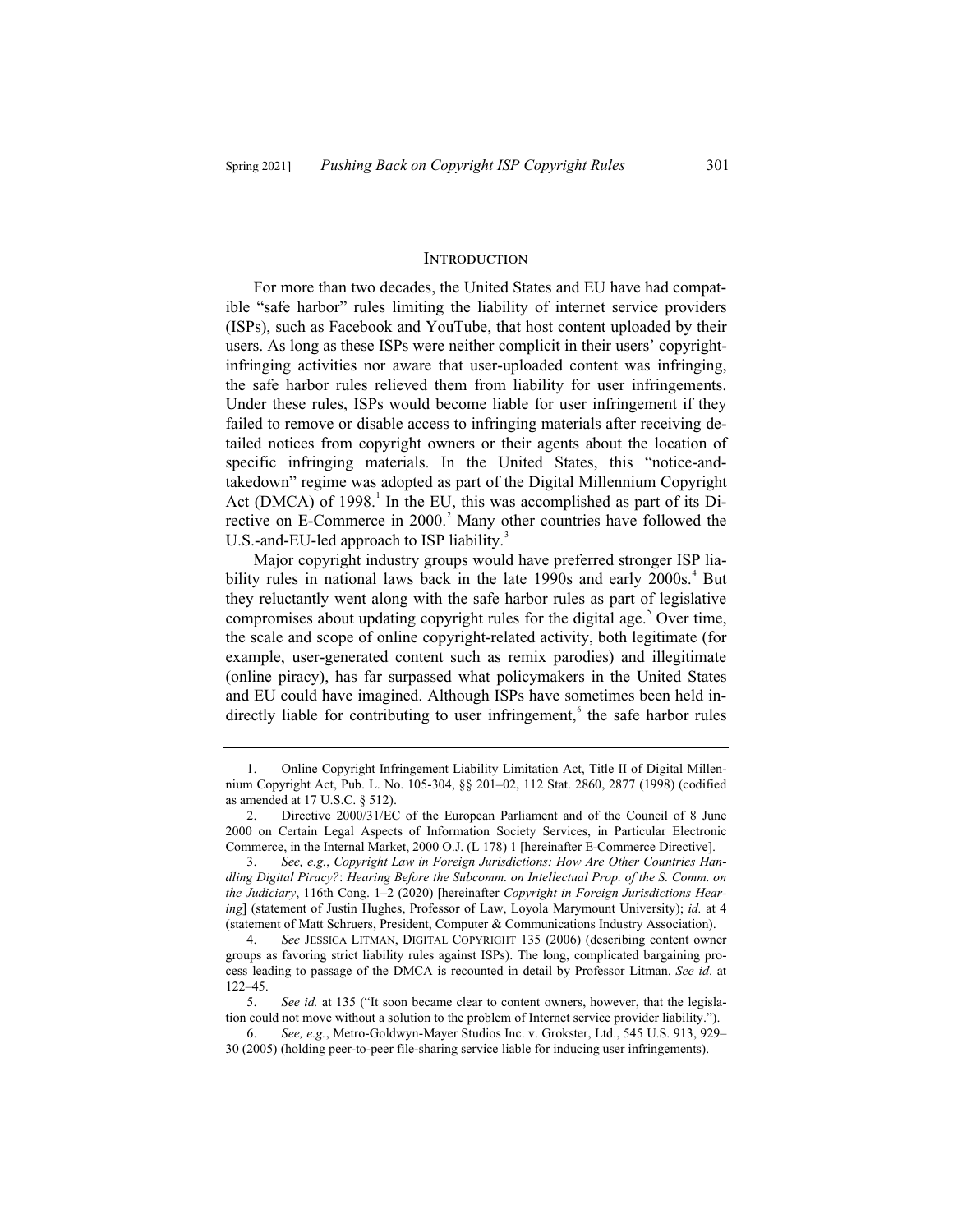have protected ISPs even when they were generally aware of some user infringement on their sites.<sup>7</sup> Dissatisfaction with the safe harbors has caused copyright industry groups and some individual creators to urge legislators to stiffen the existing rules.<sup>8</sup>

Copyright industry complaints about online piracy contributed to the European Commission's 2016 decision to propose a new directive that, among other things, would place much stricter obligations on for-profit ISPs that host large amounts of user content, $\degree$  even if these sites host lawful usergenerated content (UGC). The Commission hoped these new rules would induce ISPs to engage in more licensing of EU copyrights and reduce useruploaded infringements by creating incentives for these ISPs to adopt automated content recognition tools.<sup>10</sup> In April 2019, the EU finalized its Directive on Copyright and Related Rights in the Digital Single Market (DSM Directive).<sup>11</sup> The revised and renumbered Article 17 directs EU member states to adopt strict liability rules for a subset of ISPs referred to in the directive as "online content-sharing service providers."<sup>12</sup> Under the new rules, these services will be directly liable for any infringing files that users upload to their sites. The services must make "best efforts" to obtain licenses from copyright owners and to ensure that protected works for which copyright owners have provided relevant information cannot be uploaded to the service's sites; moreover, the services must make best efforts to keep the materials from being reuploaded after they are taken down. (This is commonly referred to as a "notice-and-staydown" procedure.)<sup>13</sup> Article 17 was highly

<sup>7.</sup> *See, e.g.*, Viacom Int'l, Inc. v. YouTube, Inc., 676 F.3d 19, 32–33 (2d Cir. 2012) (hosting service not liable for infringing uploads of users despite general knowledge of some infringements on its site).

<sup>8.</sup> *See, e.g.*, Niva Elkin-Koren et al., *Is It Time to Abolish Safe Harbor? When Rhetoric Clouds Policy Goals*, 31 STAN. L. & POL'Y REV. 1, 10 (2020).

<sup>9.</sup> *Commission Proposal for a Directive of the European Parliament and of the Council on Copyright in the Digital Single Market*, COM (2016) 593 final (Sept. 14, 2016) [hereinafter Proposed DSM Directive]. The Proposed DSM Directive largely ignored that a substantial proportion of user-uploaded content hosted by ISPs is UGC. See discussion of UGC *infra* notes 76–77, 193–203 and accompanying text.

<sup>10.</sup> *See, e.g.*, Annemarie Bridy, *The Price of Closing the "Value Gap": How the Music Industry Hacked EU Copyright Reform*, 22 VAND. J. ENT.&TECH. L. 323, 326–33 (2020) (explaining and critiquing the "value gap" rationale for the adoption of Article 17).

<sup>11.</sup> Council Directive (EU) 2019/790 of the European Parliament and of the Council of 17 April 2019 on Copyright and Related Rights in the Digital Single Market, 2019 O.J. (L 130) [hereinafter DSM Directive]. My focus in this Article is on the copyright implications of Article 17; the rules it establishes also apply to the online hosting of contents that are subject to related rights protections (such as the exclusive rights EU law provides in broadcasts and sound recordings) and sui generis database rights.<br>12.  $Id.$  art. 2(6) (defining this term).

Id. art. 2(6) (defining this term).

<sup>13.</sup> *Id.* art. 17(4). For an excellent comparative analysis of notice-and-takedown and notice-and-staydown regimes, see Martin Husovec, *The Promises of Algorithmic Copyright Enforcement: Takedown or Staydown? Which is Superior? And Why?*, 42 COLUM. J.L. & ARTS 53 (2018).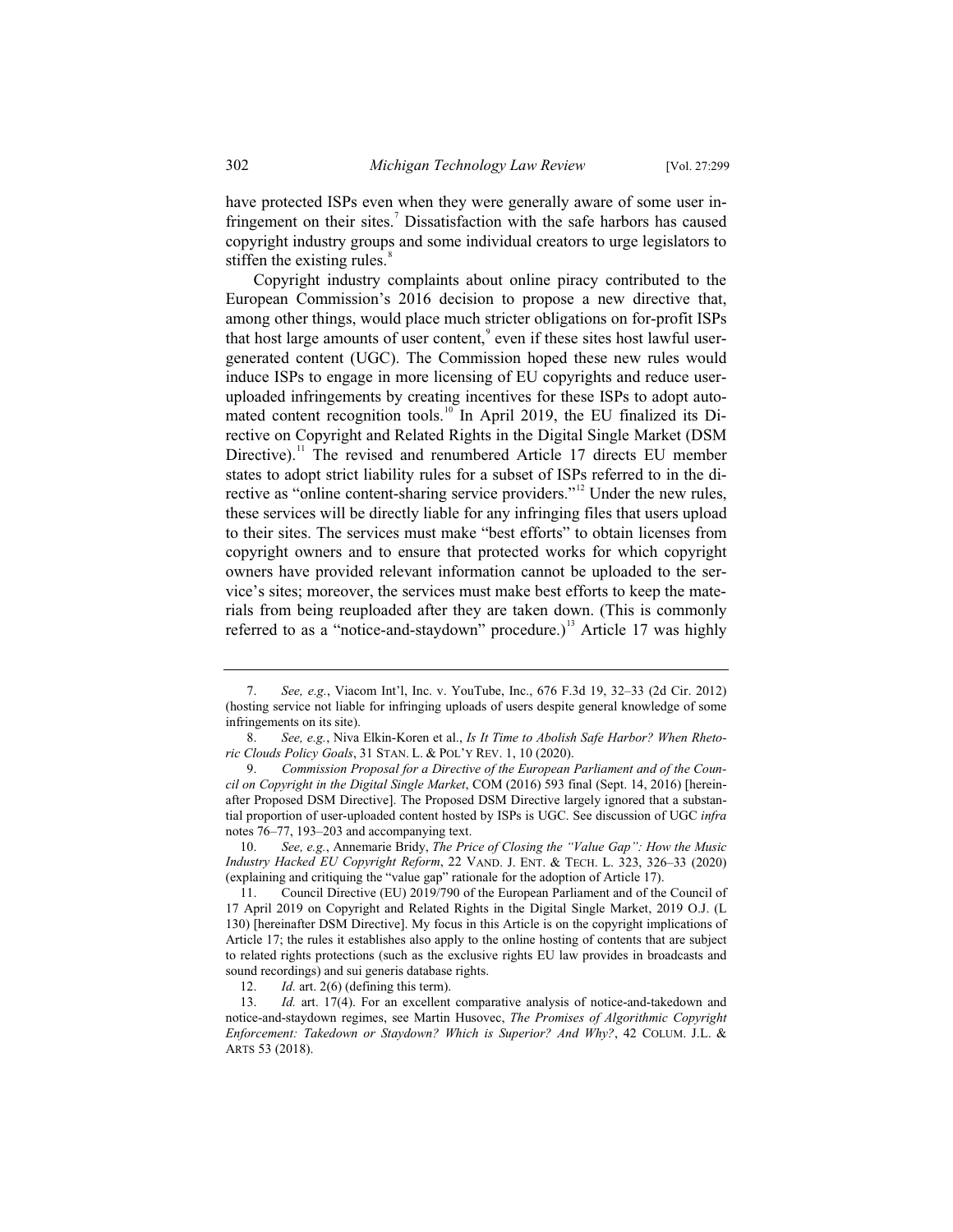controversial in the EU, barely garnering a majority vote in support at the EU Parliament, even after adoption of key amendments to protect user interests to address critics' concerns. EU member states have until June 2021 to transpose Article 17 into their national laws.

Copyright industry criticisms of the DMCA safe harbors also contributed to the U.S. Copyright Office's decision in late 2015 to initiate a policy study of these rules. $14$  In May 2020, the Office published a study recommending several significant changes to these rules, although it did not endorse an Article 17-like notice-and-staydown regime, as some copyright industry representatives had urged.<sup>15</sup> Even before the Office's Study became public, the Senate Judiciary Committee's Intellectual Property Subcommittee commenced a series of hearings about the DMCA safe harbors.<sup>16</sup> On March 10, this Subcommittee heard from two panels of experts on how other jurisdictions are dealing with online piracy. My testimony at this hearing explained why Article 17 of the DSM Directive should not serve as a model for any Congressional reconsideration of the DMCA safe harbors.<sup>17</sup>

<sup>14.</sup> *See* Section 512 Study: Notice and Request for Public Comment, 80 Fed. Reg. 81862, 81862 (Dec. 31, 2015). Following two Notices of Inquiry that sought public comments and several public roundtables, the Office issued its Report. *See* U.S. COPYRIGHT OFFICE, SECTION 512 OF TITLE 17: A REPORT OF THE REGISTER OF COPYRIGHTS 1 (May 2020) [hereinafter SECTION 512 STUDY].

<sup>15.</sup> *See* SECTION 512 STUDY, *supra* note 14, at 186–93; *see, e.g.*, U.S. Copyright Office, Transcript, Section 512 Study Roundtable (Apr. 8, 2019) (comments of Mary Rasenberger, Authors Guild; and Eric Cady, Independent Film and Television Alliance), https://www.copyright.gov/policy/section512/public-roundtable/transcript\_04-08-2019.pdf (urging adoption of notice-and-staydown rules).

<sup>16.</sup> *See, e.g.*, Eileen McDermott, *Senate IP Subcommittee Kicks Off Year-Long Review of Digital Millennium Copyright Act*, IP WATCHDOG (Feb. 13, 2020), https://www.ipwatchdog.com/2020/02/13/senate-ip-subcommittee-kicks-off-year-longreview-digital-millennium-copyright-act/id=118866. The first hearing was held on February 11, 2020. *See The Digital Millennium Copyright Act at 22: What Is It, Why Was It Enacted, and Where Are We Now?: Hearing Before the Subcomm. on Intellectual Prop. of the S. Comm. on the Judiciary,* 116th Cong. (2020) [hereinafter *DMCA at 22 Hearing*]. On June 2, 2020, a third hearing occurred. *See Is the DMCA's Notice-and-Takedown System Working in the 21st Century?: Hearing Before the Subcomm. on Intell. Prop. of the S. Comm. on the Judiciary*, 116th Cong. (2020) [hereinafter *DMCA's Notice-and-Takedown Hearing*]. These were followed by two more Senate hearings held on July 28, 2020 and December 15, 2020, respectively. *See How Does the DMCA Contemplate Limitations and Exceptions Like Fair Use?*: *Hearing Before the Subcomm. on Intell. Prop. of the S. Comm. on the Judiciary*, 116th Cong. (2020); *The Role of Private Agreements and Existing Technology in Curbing Online Piracy*: *Hearing Before the Subcomm. on Intellectual Prop. of the S. Comm. on the Judiciary,*  116th Cong. (2020). The House also held a hearing after the Copyright Office issued its § 512 Report. *See Copyright and the Internet in 2020: Reactions to the Copyright Office's Report on the Efficacy of 17 U.S.C. § 512 After Two Decades*: *Hearing Before the H. Comm. on the Judiciary*, 116th Cong. (2020).

<sup>17.</sup> *Copyright in Foreign Jurisdictions Hearing*, *supra* note 3 (statement of Pamela Samuelson, Professor of Law, University of California, Berkeley). On December 22, 2020, Sen. Thom Tillis, then-Chair of the Senate Judiciary Committee's Subcommittee on Intellectual Property, released the first discussion draft of legislation to reform the DMCA, soliciting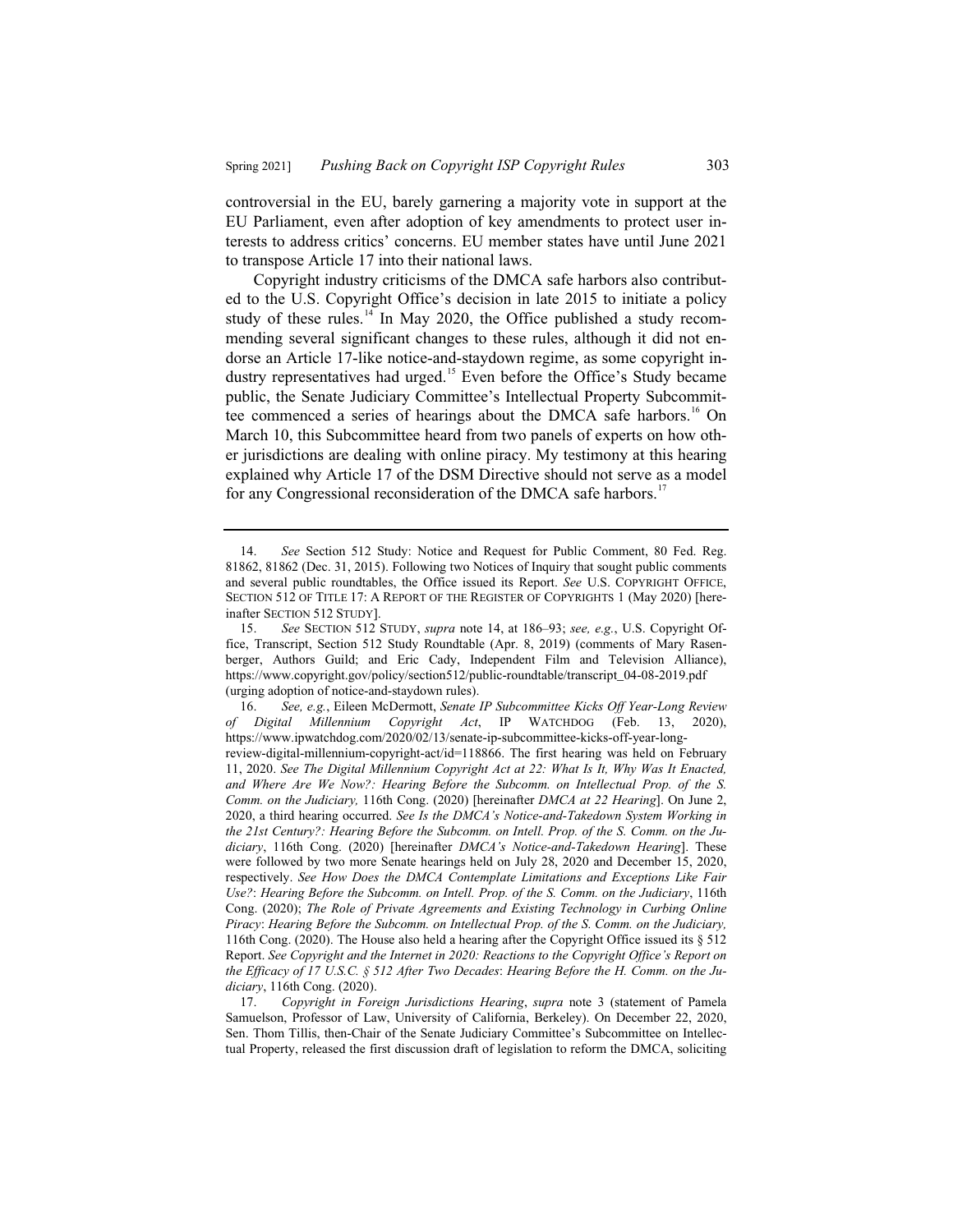This Article revisits and expands upon key points from that testimony and offers a critique of the Copyright Office's recently issued Section 512 Study. Part I reviews the circumstances that led to the creation of these safe harbors and the role the United States has played in making the notice-andtakedown regime an international standard. Part II shows that Article 17 of the DSM is internally contradictory, deeply ambiguous, and harmful to small and medium-sized companies as well as to user freedoms of expression. It also discusses why Article 17 may well violate the European Charter of Fundamental Rights.

Part III recommends that Congress take a balanced approach in considering any changes to the DMCA notice-and-takedown rules. It critiques key recommendations for changes to the DMCA safe harbors in the Copyright Office's Section 512 Study. Any meaningful reform of ISP liability rules should consider the interests of a wide range of stakeholders, including highly successful U.S.-based internet platforms, smaller and medium-sized ISPs, startups, the many millions of internet users who share their own creations through these platforms, hundreds of millions of internet users who enjoy these creations, as well as the interests of major copyright industries and individual creators who have been dissatisfied with the DMCA safe harbor rules. The Copyright Office's Section 512 Study purports to take a comprehensive and balanced view in presenting its analysis and recommendations, but on closer reading its almost exclusively pro–copyright industry stances on reform of virtually every aspect of § 512 shortchanges several other types of stakeholder interests. The Office does not even recognize that UGC creators are copyright owners too, whose interests may be adversely affected by numerous changes the Section 512 Study would make to ISP liability rules.

### I. ISP Safe Harbors for User Infringements Became an International Norm After Adoption of the WCT

In the mid-1990s, when the internet was much less widely used than it is today, stakeholders and policymakers engaged in long and complex negotiations to consider the future of copyright law in the digital environment. One contentious issue was what, if any, legal liability ISPs should incur for copyright-infringing content posted by their users. Prior to the diplomatic conference that culminated in the adoption of the WIPO Copyright Treaty (WCT), the Clinton Administration published its White Paper on *Intellectu-*

comments from stakeholders and interested parties by March 5, 2021. *See* Press Release, Sen. Thom Tillis, Tillis Releases Landmark Discussion Draft to Reform the Digital Millennium Copyright Act (Dec. 22, 2020), https://www.tillis.senate.gov/2020/12/tillis-releases-landmarkdiscussion-draft-to-reform-the-digital-millennium-copyright-act. Analysis of this discussion draft is, unfortunately, beyond the scope and time constraints of this Article.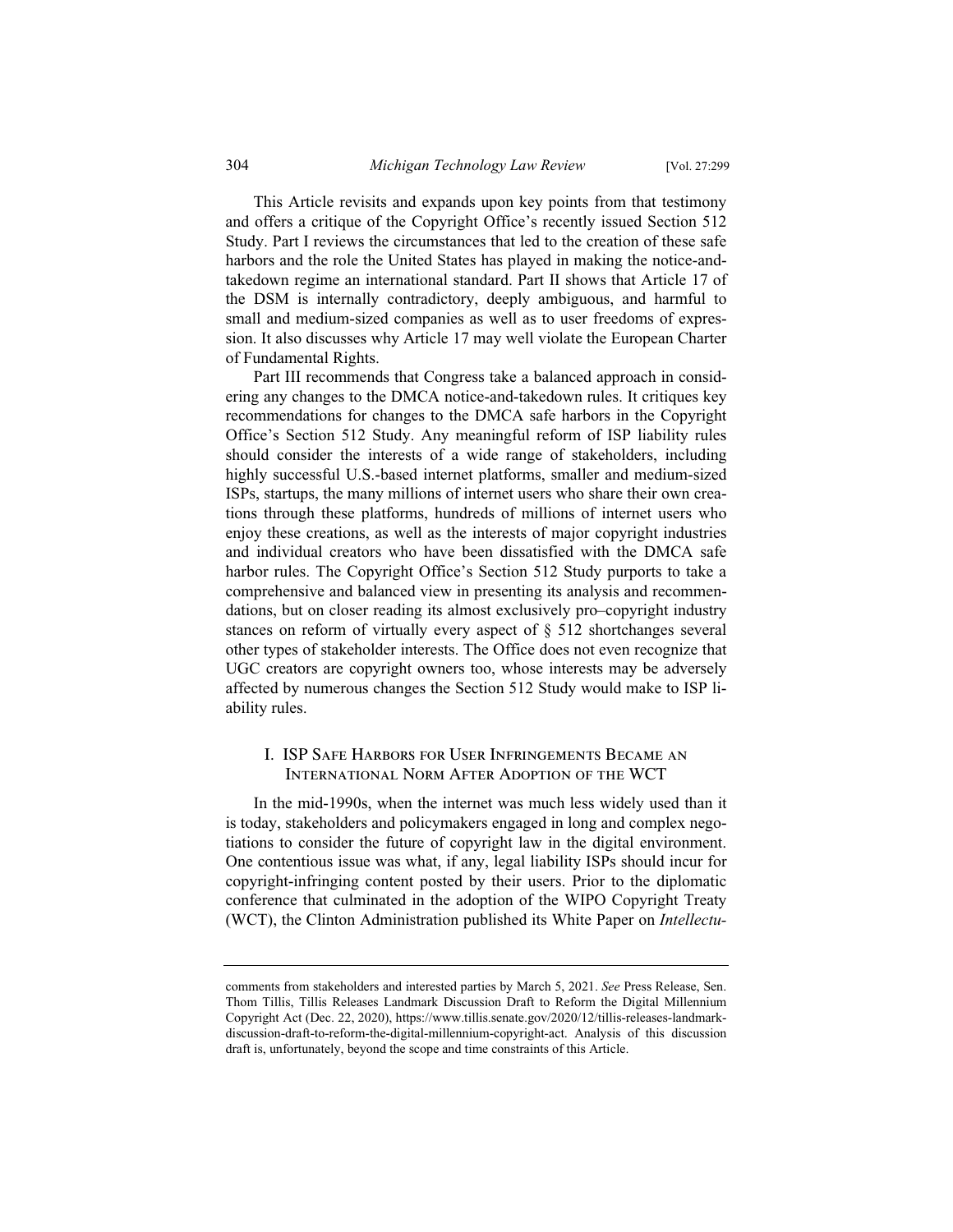*al Property and the National Information Infrastructure* stating that ISPs were and should be liable for user infringements on their sites, a position with which ISPs took issue.<sup>18</sup> U.S. officials also proposed this rule for consideration at the WIPO diplomatic conference scheduled in late 1996 to consider a possible treaty on digital copyright issues.<sup>19</sup> The strict liability position initially proposed by the United States was not met with favor among the delegates to the diplomatic conference, however, because it was unbalanced and unfair to ISPs insofar as they were unaware of infringing materials on their sites.<sup>20</sup>

An Agreed Statement to Article 8 of the  $WCT<sup>21</sup>$  became the international norm regarding ISP liability for user infringements of which the ISPs were unaware and over which they had no control. It stated that "the mere provision of physical facilities for enabling or making a communication does not in itself amount to communication within the meaning of this Treaty or the Berne Convention."<sup>22</sup> Consistent with this position were subsequent legislative limitations on ISPs' liability for infringing acts of their users about which they lacked knowledge and over which they had no control.

The United States implemented this norm as part of the DMCA in 1998, creating a new § 512 of U.S. copyright law to establish four ISP safe harbors from monetary and injunctive relief.<sup>23</sup> The U.S. legislative debate over ISP liability rules was influenced by a court ruling in *Religious Technology Center v. Netcom Online Communication Services, Inc*. <sup>24</sup> It held that an in-

20. *See, e.g.*, Samuelson, *U.S. Digital Agenda*, *supra* note 19, at 387–88.

21. World Intellectual Property Organization [WIPO], *Agreed Statement Concerning the WIPO Copyright Treaty*, at 3, CRNR/DC/96 (Dec. 23, 1996), https://www.wipo.int /meetings/en/doc\_details.jsp?doc\_id=2464.

22. *Id.*

24. Religious Tech. Ctr. v. Netcom On-line Commc'n Serv., Inc., 907 F. Supp. 1361 (N.D. Cal. 1995), *cited in* H.R. REP. NO. 105-551, at 11 (1998) ("Thus, the bill essentially codifies the result in the leading and most thoughtful judicial decision to date [i.e., *Netcom*].").

<sup>18.</sup> BRUCE A. LEHMAN, INFORMATION INFRASTRUCTURE TASK FORCE, INTELLECTUAL PROPERTY AND THE NATIONAL INFORMATION INFRASTRUCTURE: THE REPORT OF THE WORKING GROUP ON INTELLECTUAL PROPERTY RIGHTS 117 (1995).

<sup>19.</sup> *See, e.g.*, Pamela Samuelson, *Big Media Beaten Back*, WIRED (Mar. 01, 1997, 12:00 PM) [hereinafter Samuelson, *Big Media*], https://www.wired.com/1997/03/netizen-4. For a fuller discussion about the differences between the proposed and final treaties on digital copyright law, see, e.g., Pamela Samuelson, *The U.S. Digital Agenda at WIPO*, 37 VA. J. INT'L L. 369, 370 (1997) [hereinafter Samuelson, *U.S. Digital Agenda*].

<sup>23.</sup> Online Copyright Infringement Liability Limitation Act, Title II of Digital Millennium Copyright Act, Pub. L. No. 105-304, §§ 201–02, 112 Stat. 2860, 2877 (1998) (codified as amended at 17 U.S.C. § 512); *see, e.g.*, Jesse Helms, WIPO COPYRIGHT TREATY AND WIPO PERFORMANCES AND PHONOGRAMS TREATY REPORT TO ACCOMPANY TREATY DOC. 106-17, S. EXEC. DOC. NO. 105-25, at 17 (2d Sess. 1998) (referring to the compromise on ISP liability at WIPO diplomatic conference that resulted in the Agreed Statement and provisions in implementing legislation that set forth "a clear legal framework for rights and responsibilities of ISPs, telephone companies, and copyright holders"). In the United States, ISPs are immune from liability for other tortious acts by users under 47 U.S.C. § 230. *See, e.g.*, JEFF KOSSEFF, THE TWENTY-SIX WORDS THAT CREATED THE INTERNET 9–10 (2019).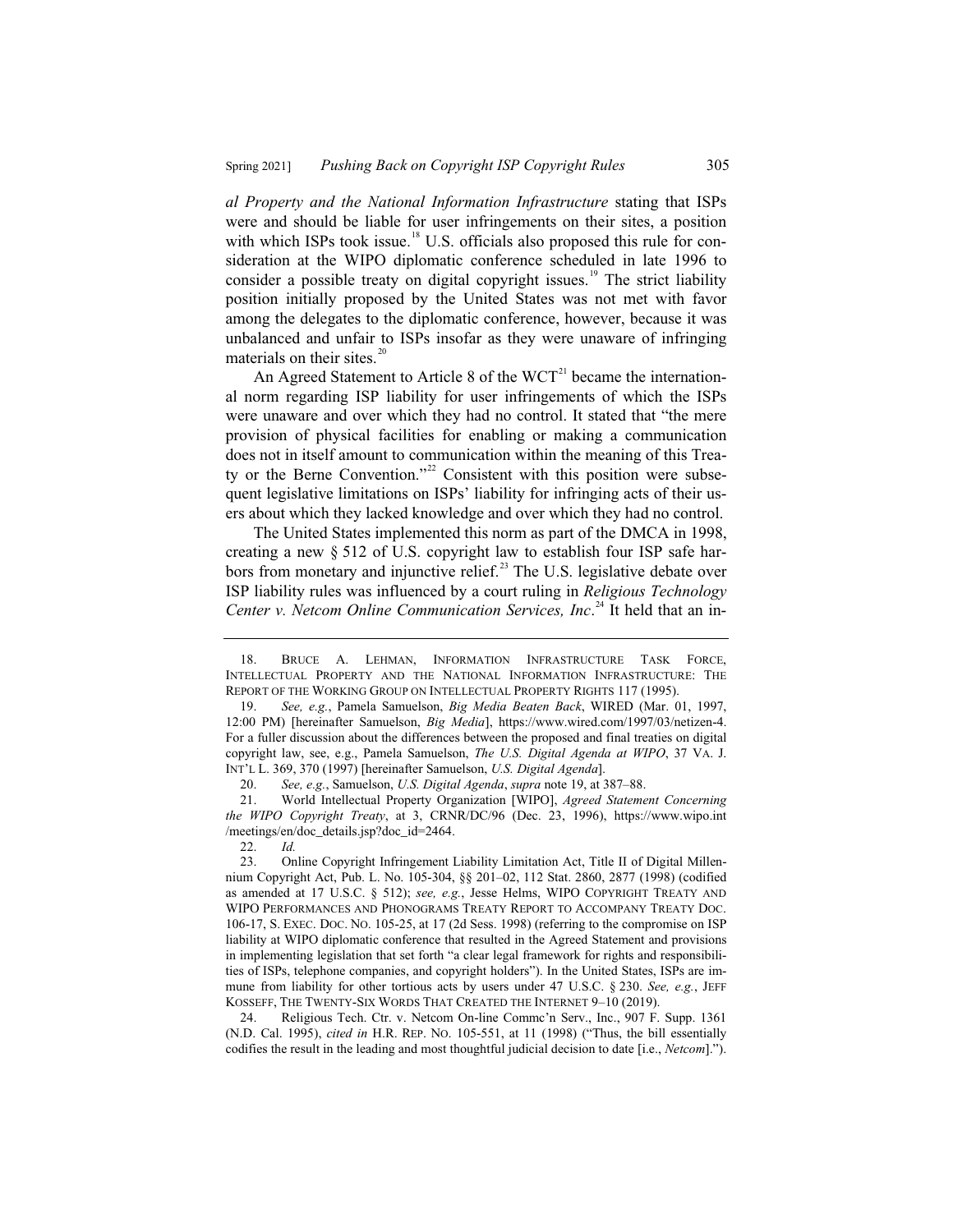ternet access provider, Netcom, was not directly liable for a subscriber's infringement of which it was unaware.<sup>25</sup> Regarding secondary liability, specifically contributory liability, however, the court thought that once RTC notified Netcom about the presence of infringing content on its network, Netcom had a duty to investigate and take down infringing materials if the claim was valid. The court thus denied Netcom's motion for summary judgment, ruling that Netcom could be held contributorily liable for subscriber infringements if its failure to act on RTC's notice materially contributed to the subscriber's infringement.<sup>26</sup>

In keeping with the *Netcom* decision, the first safe harbor in § 512 exempts internet access providers from liability for unmodified transitory digital network communications.<sup>27</sup> The second limits ISP liability for network system caching.<sup>28</sup> The third limits liability for ISP storage of contents at the direction of the system's users.<sup>29</sup> The fourth provides a safe harbor to information locating tools, such as search engines, that may link or refer to infringing materials.<sup>30</sup> The latter three safe harbors are subject to notice-andtakedown rules under which ISPs are obliged, after receiving specific notices from copyright owners or their agents about the location of specific infringing materials, to remove or disable access to those materials.<sup>31</sup>

Eligibility for the § 512 safe harbors is subject to certain conditions. One is that ISPs must adopt and reasonably implement a policy for terminating the accounts of repeat infringers in appropriate circumstances. Another is that ISPs must inform the Copyright Office of the agent the ISPs have designated to be the recipients of infringement takedown notices in order to be eligible for the  $\S$  512(b), (c), and (d) safe harbors.<sup>32</sup>

Among the significant safeguards in § 512 for ISPs and their users is § 512(m), which clarifies that ISPs do not have a duty to monitor for or affirmatively seek out facts about possible infringing activities. This rule protects users' privacy as well as limiting the extent to which ISPs have to be

<sup>25.</sup> *Id.* at 1369–70.

<sup>26.</sup> *Id.* at 1381.

<sup>27. 17</sup> U.S.C. § 512(a).<br>28. *Id.* § 512(b).

*Id.* § 512(b).

<sup>29.</sup> *Id.* § 512(c).

<sup>30.</sup> *Id.* § 512(d).

 $Id. \S$  512(b)(2)(E), (c)(1)(C), (d)(3).

<sup>32.</sup> *Id.* §  $512(c)(2)–(3)$ ,  $512(i)(1)(A)$ . The designated agent requirement appears to be incorporated in § 512(b) and (d) by reference to § 512(c)(3). Subsection (i) also conditions safe harbors on the ISP's accommodation of standard technical measures. *See id.*  $\frac{8}{3}$  512(i)(1)– (2). This condition has yet to be activated because there has been no stakeholder consensus about standard technical measures. The Copyright Office intends to initiate discussions with stakeholders in an effort to build consensus on such measures in coming years. *See* SECTION 512 STUDY, *supra* note 14, at 176–80.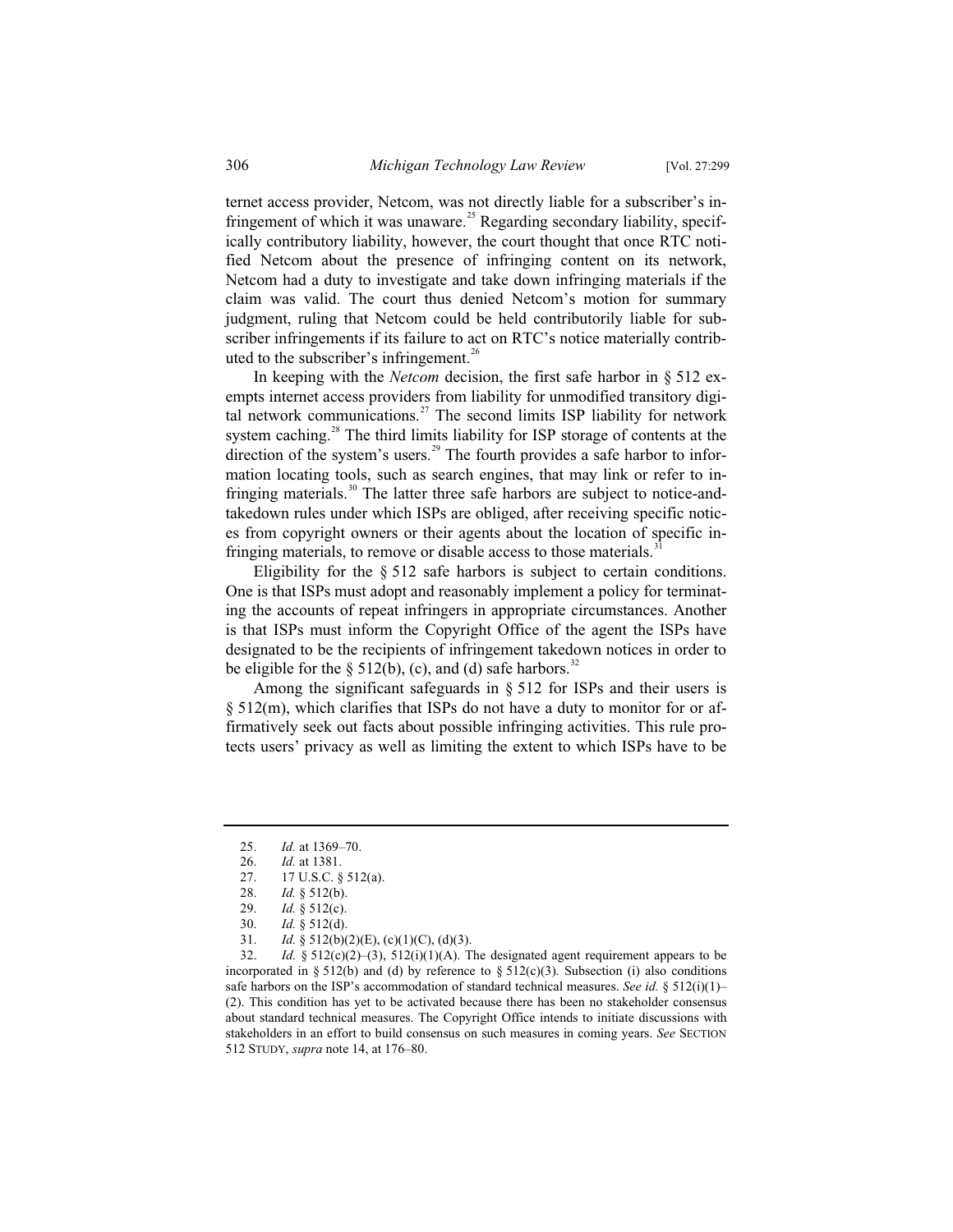on the lookout for infringements.<sup>33</sup> Two further user safeguards are  $\S$  512(f), which provides a compensatory remedy for users victimized by wrongful takedowns, and  $\S$  512(g), which obligates ISPs to notify users of takedowns done in response to copyright owner demands and establishes a counternotice procedure if users want to contest a copyright infringement claim.<sup>34</sup>

The EU adopted a similar set of safe harbors in 2000 through adoption of Articles 12 through 15 of its E-Commerce Directive.<sup>35</sup> Numerous other countries have followed the United States' and EU's leads in adopting similar safe harbor rules in their national laws.<sup>36</sup> Even without legislation, courts in some countries have interpreted their national copyright laws in a manner consistent with the DMCA safe harbors.<sup>37</sup>

The United States has, moreover, exported DMCA-like ISP safe harbor rules through its Free Trade Agreements with numerous nations in Asia, the Middle East, and South America.<sup>38</sup> The most recent example is the United States-Mexico-Canada Agreement (USMCA), which updated the North

36. *See, e.g.*, Maayan Perel & Niva Elkin-Koren, *Accountability in Algorithmic Copyright Enforcement*, 19 STAN. TECH. L. REV. 473, 477 (2016) (describing notice and takedown regimes as "ubiquitous and embedded in the system design of all major intermediaries"). For a country-by-country account of laws governing online intermediaries, see Stanford Law School Center for Internet and Society, World Intermediary Liability Map (WILMap), CTR. FOR INTERNET & SOC'Y, https://wilmap.law.stanford.edu; *see also* Daphne Keller, *Build Your Own Intermediary Liability Law: A Kit for Policy Wonks of All Ages*, CTR. FOR INTERNET & SOC'Y (June 11, 2019), http://cyberlaw.stanford.edu/publications/build-your-ownintermediary-liability-law-kit-policy-wonks-all-ages.

37. *See, e.g.*, Joan Barata, *Court Holds That Users' Uploading, Storing, and Downloading Activities Do Not in Themselves Constitute Dissemination of Information*, CTR. FOR INTERNET & SOC'Y (June 11, 2019), https://wilmap.law.stanford.edu/entries/court-holdsusers-uploading-storing-and-downloading-activities-do-not-themselves-constitute (reporting on *Sohu v. Baidu* decision by Singapore court).

38. *See, e.g.*, *Free Trade Agreement (FTA) Between Morocco and the United States (MUSFTA)*, CTR. FOR INTERNET & SOC'Y (June 15, 2004), https://wilmap.law.stanford.edu /entries/free-trade-agreement-fta-between-morocco-and-united-sates-musfta; *see* SECTION 512 STUDY, *supra* note 14, at 50–51 n.269; *see also* Gwenith Hinze, A Tale of Two Legal Regimes: An Empirical Investigation into How Copyright Law Shapes Online Service Providers' Practices and How Online Service Providers Navigate Differences in US and EU Copyright Liability 153–54 (Spring 2019) (S.J.D. dissertation, University of California, Berkeley) (on file with UC Berkeley Electronic Theses and Dissertations).

<sup>33. 17</sup> U.S.C. § 512(m)(1). However, "red flag" knowledge of infringement will defeat eligibility for § 512(c)'s safe harbor. See *infra* notes 154–57 and accompanying text for a discussion of the § 512 "red flag" knowledge rule.<br>34 17 U S C  $\frac{8512(f)}{f}$  ( $\sigma$ )

<sup>17</sup> U.S.C. § 512(f), (g).

<sup>35.</sup> E-Commerce Directive, *supra* note 2. Article 12 is similar to the § 512(a) safe harbor; Article 13 is similar to the  $\S 512(b)$  safe harbor, and Article 14 is similar to  $\S 512(c)$ . The E-Commerce Directive does not have safe harbor for search engines or other information locating tools. Article 15 of the E-Commerce Directive established a no-general-obligation-tomonitor rule. Under the E-Commerce Directive, ISPs are subject to the same notice and takedown obligations for tortious acts of their users. *Id.*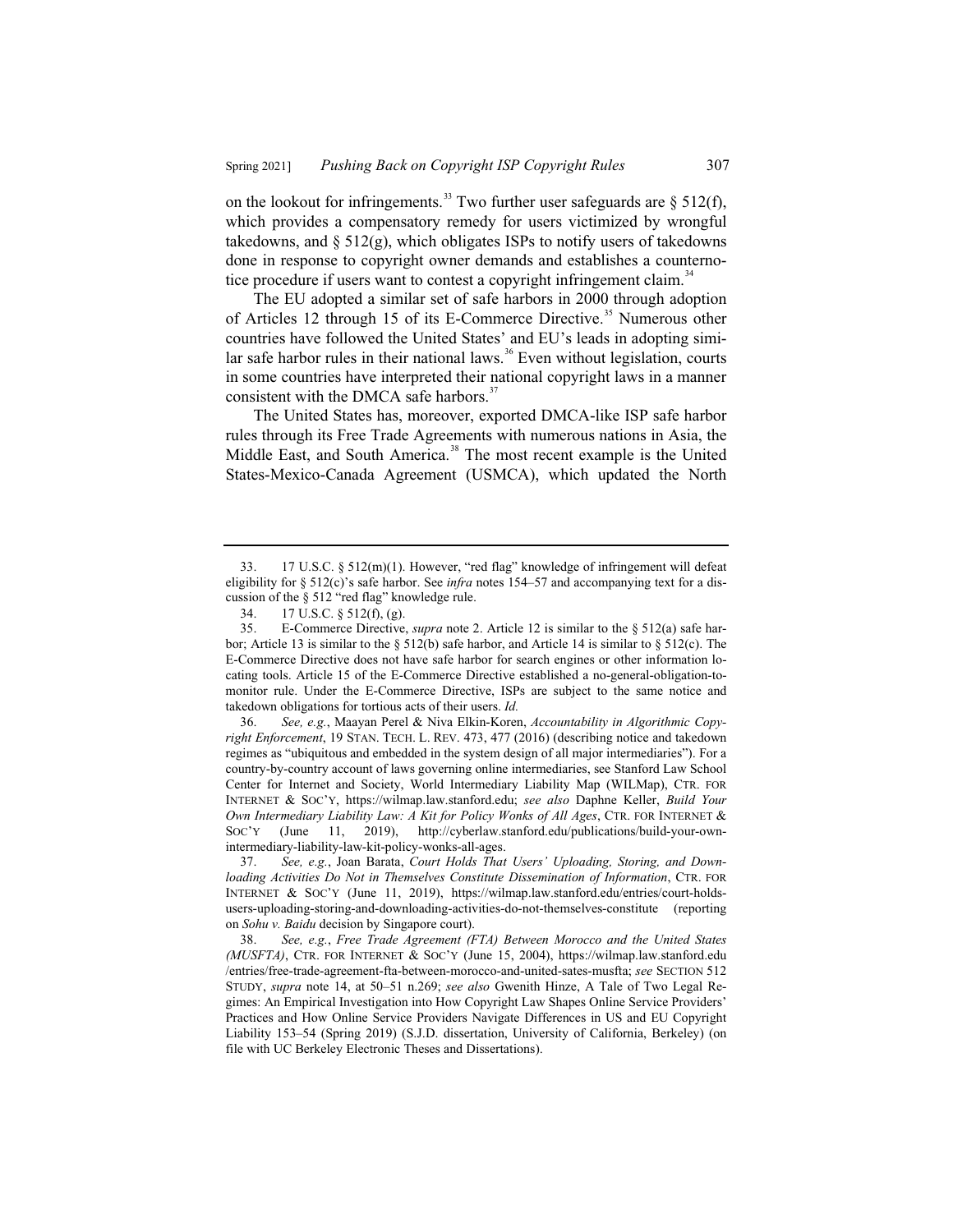American Free Trade Agreement (NAFTA) and includes a DMCA-like ISP safe harbor provision.<sup>3</sup>

Some countries have adopted less strict ISP liability rules than the DMCA notice-and-takedown regime. Canada, for instance, has adopted a "notice-and-notice" regime to deal with user infringements.<sup>40</sup> As with the DMCA takedown safe harbors, the first step of the notice-and-notice procedure directs copyright owners to notify an ISP when they have detected the presence and location on the ISP's site of digital contents in which they own rights and in which they have a good faith belief the contents are infringing.<sup>41</sup> The second step calls for the ISP to forward this notice to its subscriber, thereby alerting that person that its internet account was linked to an alleged infringement. Beyond this, neither the ISP nor the subscriber has a statutory obligation to take down any content from the ISP's site, although a failure to take down infringing contents may result in the subscriber being liable in money damages for the infringement.<sup>42</sup> The stated goal of the notice-and-notice regime is to discourage infringement and raise internet users' awareness about copyrights.<sup>43</sup> Canada has decided to maintain its notice-and-notice ISP regulations, even though these rules are less strict than the DMCA and the USMCA provisions.<sup>44</sup>

Major content industry groups were never supportive of DMCA-like notice-and-takedown safe harbors. These groups have become ever more dissatisfied with the safe harbors over time because the number of online infringements has become staggeringly large.<sup> $45$ </sup> The entertainment industry

<sup>39.</sup> *See, e.g.*, Ross Bagley, *USMCA Set to Export U.S. Copyright Law to North American Neighbors*, IP WATCHDOG (Jan. 29, 2020), https://www.ipwatchdog.com/2020/01/29 /usmca-set-export-u-s-copyright-law-north-american-neighbors/id=118269.

<sup>40.</sup> Copyright Act, R.S.C. 1985, c C-42 §§ 41.25, 41.26 (Can.). Some countries do not require ISPs to take down infringing materials without a court order. *See Copyright in Foreign Jurisdictions Hearing*, *supra* note 3, at 5 (statement of Daphne Keller, Professor of Law, Stanford University).

<sup>41.</sup> The process is explained on a Government of Canada website. *See Notice and Notice Regime*, GOV'T OF CANADA, https://ic.gc.ca/eic/site/oca-bc.nsf/eng/ca02920.html.

<sup>42.</sup> *Id.*

*Id.* In December 2018, the Canadian Parliament amended the Copyright Act to clarify that notices of user infringement sent to ISPs should not include a demand for payment or an offer to settle a claim of infringement, as this is incompatible with the notice-and-notice regime. *Id.* The U.S. Copyright Office's Section 512 Study incorrectly stated that Canadian notices could ask for license payments. SECTION 512 STUDY, *supra* note 14, at 52.

<sup>44.</sup> *See, e.g.*, Michael Geist, *USMCA Sends Canada Back to the Drawing Board on Copyright Law*, CTR. FOR INT'L GOVERNANCE INNOVATION (Oct. 3, 2018), https://www.cigionline.org/articles/usmca-sends-canada-back-drawing-board-copyright-law.

<sup>45.</sup> *See, e.g.*, SECTION 512 STUDY, *supra* note 14, at 77–83. The Copyright Office has one-sidedly accepted anecdotal evidence from copyright industry groups on harms from copyright infringement while discounting evidence from ISPs about the scale and repercussions of takedown abuses. *Compare id.* at 78, *with id.* at 147 (accepting copyright owners' reliance on data from Google's Transparency Report on the substantial number of takedown requests to support the claim that "the system is not working," but dismissing ISPs' reliance on an empir-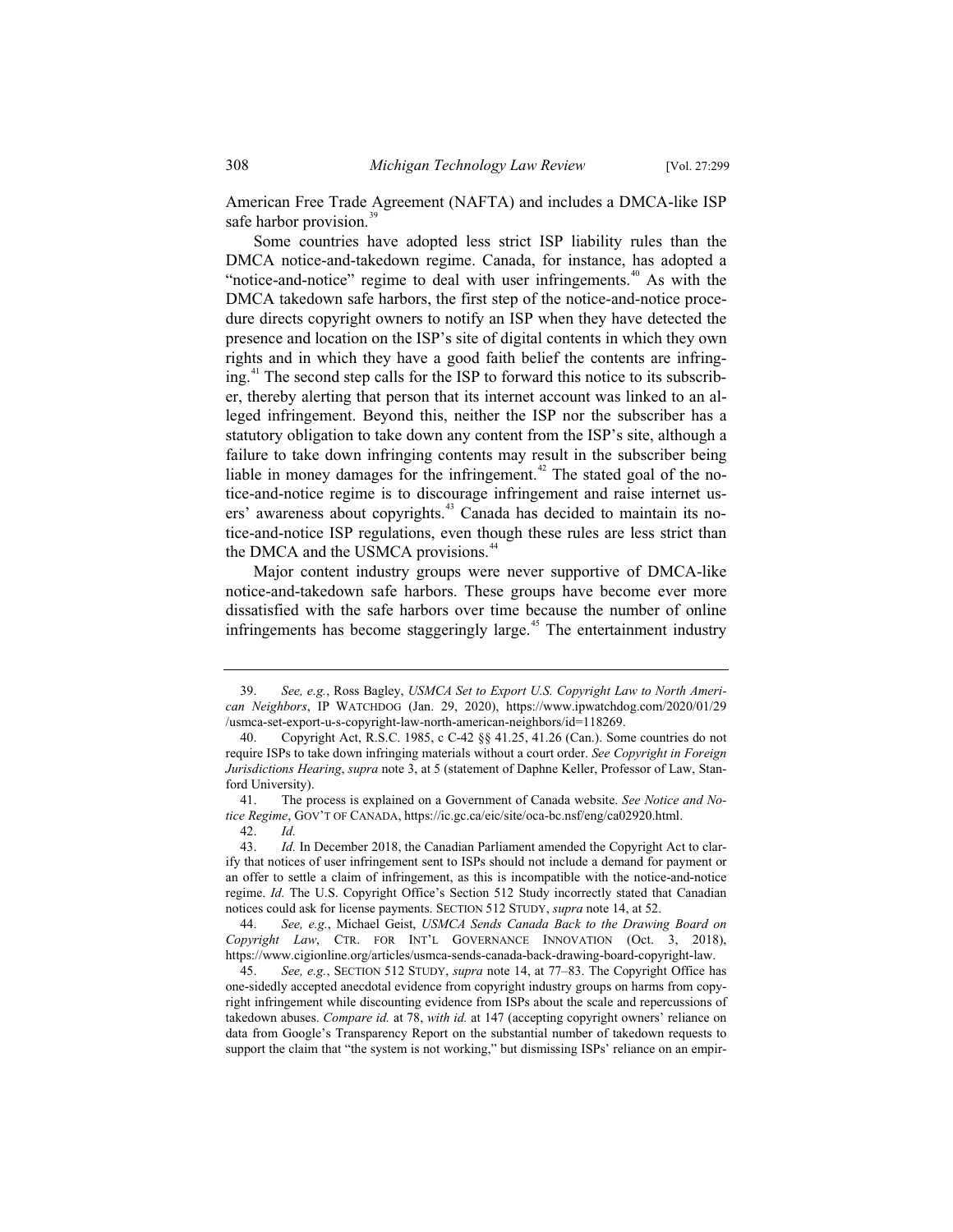has tested the boundaries of the DMCA safe harbors through litigation.<sup>46</sup> While they have not won all of the lawsuits filed, they have achieved notable successes against peer-to-peer file-sharing firms and providers of torrent files who induced copyright infringement.<sup> $47$ </sup> Also notable was a \$1 billion jury award against Cox Communications for being willfully blind to copyright infringement by its users.<sup>48</sup> Failure to adopt or enforce repeat infringer policies can result in an ISP losing DMCA safe harbor protections, exposing it to copyright liability.<sup>49</sup> Several major copyright industry lawsuits against ISPs are pending under secondary liability theories asserting, among other things, that the ISPs failed to respond adequately to claims that their users' activities were infringing.<sup>50</sup> The high costs of defending lawsuits and the potential for gargantuan statutory damage awards has had an additional chilling effect on the development and deployment of online platforms.<sup>51</sup>

Under pressure from major copyright industry groups, very large platforms such as YouTube and Facebook have developed or licensed automated content recognition technologies that enable the detection of copyrighted files at the time of user uploads. Copyright owners can choose whether to

ical study from the Lumen database to support ISP claims on the extent of inappropriate notices).

<sup>46.</sup> *See, e.g.*, Viacom Int'l, Inc. v. YouTube, Inc., 676 F.3d 19 (2d Cir. 2012) (rejecting Viacom's claim that an ISP's general awareness of infringing user-uploaded content constitutes "red flag" knowledge of infringement); *see also* SECTION 512 STUDY, *supra* note 14, Part VI (extensively discussing the § 512 case law).

<sup>47.</sup> *See, e.g.*, Metro-Goldwyn-Mayer Studios, Inc. v. Grokster, Ltd., 545 U.S. 913 (2005); *in re* Aimster Copyright Litig., 334 F.3d 643 (7th Cir. 2003); A&M Records, Inc. v. Napster, Inc., 239 F.3d 1004 (9th Cir. 2001); Columbia Pictures Indus., Inc. v. Fung, 710 F.3d 1020 (9th Cir. 2013).

<sup>48.</sup> *See* Erik Pedersen, *Cox Communications Hit with Billion-Dollar Judgment in Music Copyright Suit*, DEADLINE (Dec. 19, 2019), https://deadline.com/2019/12/coxcommunications-music-copyright-lawsuit-billion-dollar-judgment-music-labels-1202814269. The jury's damages award was subsequently upheld. Sony Music Entm't v. Cox Commc'ns, Inc., 464 F. Supp. 3d 795 (E.D. Va. 2020).

<sup>49.</sup> *See, e.g.*, BMG Rights Mgmt. (US) LLC v. Cox Commc'ns, Inc., 881 F.3d 293, 299, 304–05 (4th Cir. 2018). The Copyright Office's Section 512 Study is highly critical of court decisions that, in its view, have given ISPs too much discretion in fashioning repeat infringer policies. *See* SECTION 512 STUDY, *supra* note 14, at 95–109; *infra* text accompanying note 161–64.

<sup>50.</sup> *See, e.g.*, J. Alexander Lawrence, *Will the Music Industry Continue to Win Its Copyright Battle Against ISPs?,* SOCIALLY AWARE (Nov. 7, 2019), https://www.socially awareblog.com/2019/11/07/will-the-music-industry-continue-to-win-its-copyright-battleagainst-isps.<br> $51.$  Se

<sup>51.</sup> *See, e.g.,* Michael A. Carrier, *Copyright and Innovation: The Untold Story*, 2012 WIS. L. REV. 891, 937, 940 (2012). U.S. copyright law allows rights holders to opt for statutory damages of no less than \$750 and up to \$30,000 per infringed work, which can be increased to up to \$150,000 per infringed work if the infringement is willful. 17 U.S.C. § 504(c).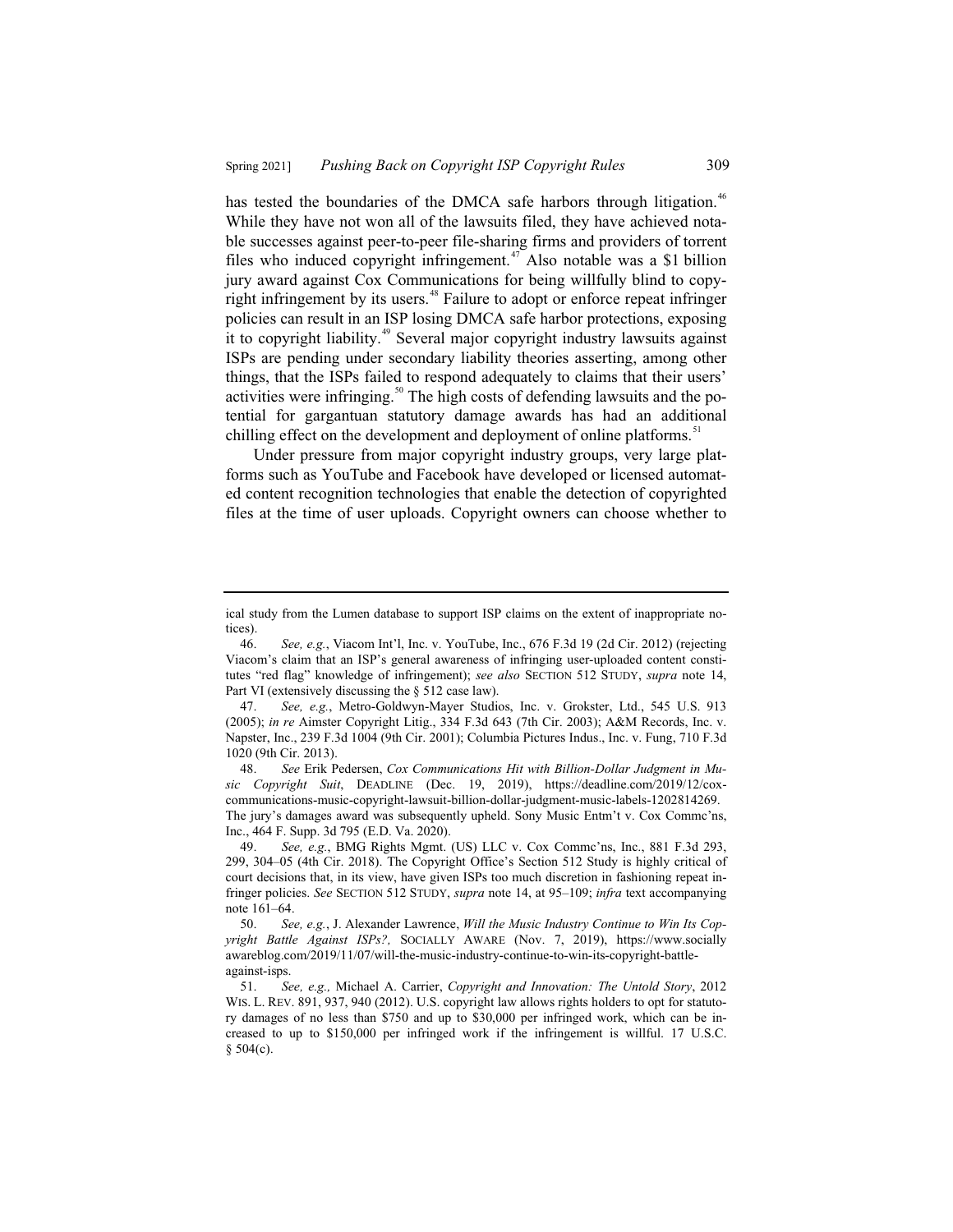allow YouTube to enable these uploads subject to revenue sharing or to block infringing uploads.<sup>52</sup>

Because many sites that provide access to infringing materials are offshore, copyright industry groups strongly supported the Stop Online Piracy Act (SOPA) and PROTECT IP Act (PIPA), which would have enabled copyright owners to obtain injunctions requiring U.S.-based ISPs and payment processors to block offshore "rogue" websites.<sup>53</sup> After strong public opposition arose to SOPA and PIPA, these bills failed in Congress.<sup>34</sup> Private initiatives with payment processors have alleviated some problems that the copyright industries have with these offshore sites.<sup>55</sup> However, copyright industry groups believe these and other private initiatives do not go far enough. They want new legislation to put more responsibility on ISPs to thwart infringements.

<sup>52.</sup> *See, e.g.*, Perel & Elkin-Koren, *supra* note 36, at 512; *see also* Katherine Oyama, *Continuing to Create Value While Fighting Piracy: An Update*, GOOGLE (July 13, 2016), https://blog.google/outreach-initiatives/public-policy/continuing-to-create-value-while (reporting that more than 90 percent of Content ID claims result in monetization for copyright owners).

<sup>53.</sup> Stop Online Piracy Act, H.R. 3261, 112th Cong. (2011); PROTECT IP Act of 2011, S. 968, 112th Cong. (2011); *see, e.g.*, Yafit Lev-Aretz, *Copyright Lawmaking and Public Choice: From Legislative Battles to Private Ordering*, 27 HARV. J.L. & TECH. 203, 220–26 (2013) (discussing SOPA and PIPA legislative controversy).

<sup>54.</sup> Lev-Aretz, *supra* note 53, at 204–05. Copyright industry representatives have expressed renewed interest in site-blocking injunctions. *See, e.g.*, *Copyright in Foreign Jurisdictions Hearing, supra* note 3 (statement of Stan McCoy, President and Managing Director, Motion Picture Association). The Copyright Office considered, but did not recommend, Congressional authorization of site-blocking injunctions. *See* SECTION 512 STUDY, *supra* note 14, at 193–96. Courts have in the past refused to grant injunctive relief against defendants unless they have been found to have engaged in copyright infringement. *See, e.g.*, Bryant v. Gordon, 503 F. Supp. 2d 1060, 1066 (N.D. Ill. 2007); *see also* Paramount Pictures Corp. v. Carol Publ'g Grp., 25 F. Supp. 2d 372, 374, 376 (S.D.N.Y. 1998) (refusing to issue an injunction against nonparty distributors of copies of infringing books); 4 MELVILLE B. NIMMER & DAVID NIMMER, NIMMER ON COPYRIGHT §14.06 [C][2][b] (rev. ed. 2019). Congress may not be able to authorize no-fault site-blocking injunctions, for this may be beyond the equitable powers of courts. *See, e.g.*, Gen. Bldg. Contractors Ass'n v. Pennsylvania, 458 U.S. 375, 398– 402 (1982) (holding that injunctive relief is not available against an entity that had not violated the law).

<sup>55.</sup> Litigation against payment processors as indirect infringers of copyrights failed in *Perfect 10, Inc. v. Visa Int'l Serv. Ass'n*, 494 F.3d 788 (9th Cir. 2007). However, negotiations between copyright industry groups and payment processors led to the development of best practices. See Payment Processor Best Practices for Online Copyright Infringement: What It *Means for Musicians*, FUTURE OF MUSIC COALITION (Oct. 24, 2011), https://futureofmusic.org/article/article/payment-processor-best-practices-online-copyrightinfringement.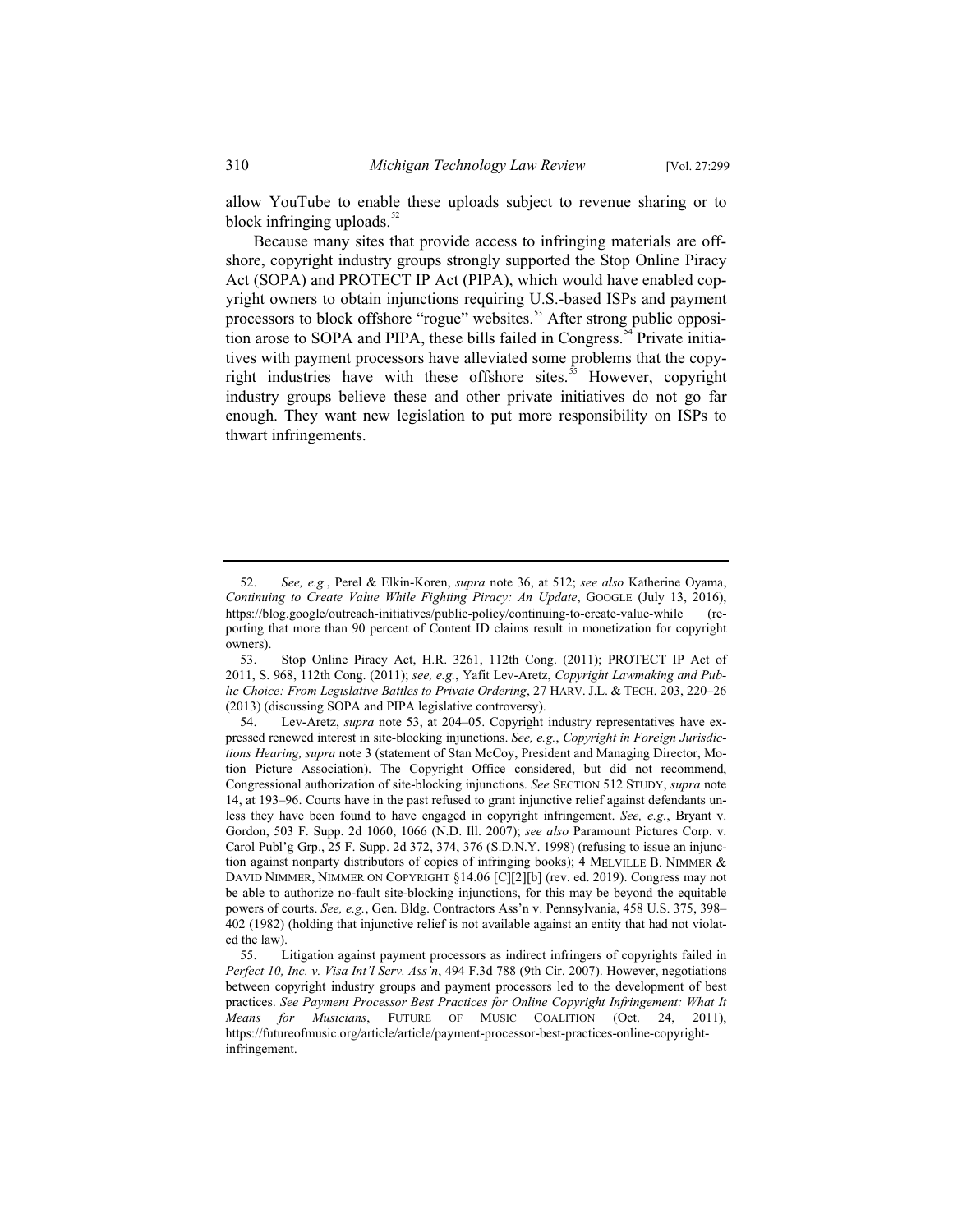II. Article 17 of the EU's DSM Directive Is a Deeply Flawed Model for Regulating ISPs That Host User-Uploaded Content

An opportunity to press for stronger legislative regulation of ISPs arose when the European Union undertook its proposed Directive on Copyright and Related Rights in the Digital Single Market.<sup>56</sup> The proposed Directive was hugely controversial in the EU, largely because of its Article 13 (now Article 17) strict liability rule for certain ISPs that host user-uploaded content. $5$ <sup>5</sup>

More than 145 civil society organizations opposed the adoption of the precursor to Article 17.<sup>58</sup> More than five million individuals signed a petition against it.<sup>59</sup> Many European scholars criticized the proposed provision because, among other things, this new strict liability regime would undermine fundamental freedoms of expression and access to knowledge and culture.<sup>60</sup> A coalition of 240 EU-based online businesses wrote a letter asking members of the EU Parliament to reject this strict liability rule because small and medium-sized enterprises would suffer undue financial and operational burdens if forced to develop or utilize automated content recognition tools and because current technologies are too inaccurate.<sup>61</sup>

<sup>56.</sup> *See* Proposed DSM Directive, *supra* note 9 (providing in Article 13 that "information society service providers storing and giving access to large amounts of works and other subject-matter uploaded by their users" would be strictly liable for user uploads that infringed copyrights).

<sup>57.</sup> For a range of critical perspectives on the proposed strict liability rule, see *Article 13 Research: Studies, Opinions and Sources of Data*, CREATE, https://www.create.ac.uk /policy-responses/eu-copyright-reform/article-13-research (last visited Mar. 07, 2021). The European Commission initially tried to justify this new regulation by claiming it was consistent with existing EU law, which some scholars contested. *See, e.g.*, Bridy, *supra* note 10, at  $333-46$ .<br>58.

See Open Letter to Member of the European Parliament (July 2018), https://copybuzz.com/wp-content/uploads/2018/07/Copyright-Open-Letter-on-EP-Plenary-Vote-on-Negotiation-Mandate.pdf. Later signatories brought the final total to 167 organizations opposed to Article 13.

<sup>59.</sup> *See* SAVE THE INTERNET, https://www.savetheinternet.info (last visited Mar. 07, 2021).

<sup>60.</sup> *See, e.g.*, Christina Angelopoulos, On Online Platforms and the Commission's New Proposal for a Directive on Copyright in the Digital Single Market (Jan. 2017) (unpublished manuscript) (https://ssrn.com/abstract=2947800) (concluding that the proposed Article 13 of the DSM Directive was incompatible with the Charter of Fundamental Rights of the EU, as interpreted by the Court of Justice of the EU); *see also* David Kaye, *Mandate of the Special Rapporteur on the Promotion and Protection of the Right to Freedom of Opinion and Expression*, 7–8, U.N. Doc. OL OTH 41/2018 (June 13, 2018), https://www.ohchr.org/Documents /Issues/Opinion/Legislation/OL-OTH-41-2018.pdf (raising specific concerns and concluding that he was "very seriously concerned that the proposed Directive would establish a regime of active monitoring and prior censorship of user-generated content that is inconsistent with Article 19(3) of the ICCPR.").

<sup>61.</sup> *E.g.*, Jos Poortvliet, *240 EU Businesses Sign Open Letter Against Copyright Directive Art. 11 & 13*, NEXTCLOUD (Mar. 19, 2019), https://nextcloud.com/blog/130-eubusinesses-sign-open-letter-against-copyright-directive-art-11-13.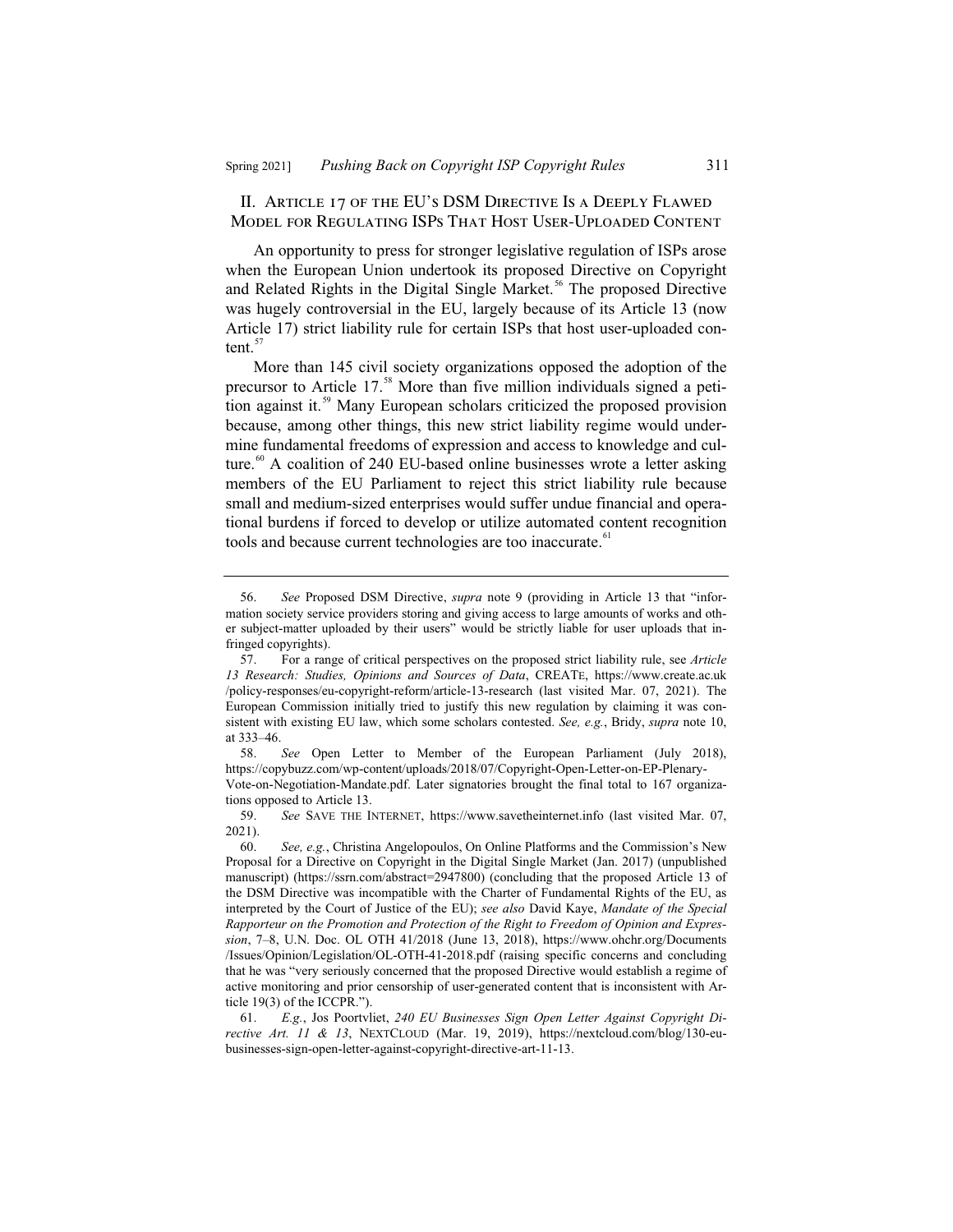These criticisms from multiple sectors sufficiently resonated with EU policymakers to persuade them to amend the Directive to add numerous limitations on the liability rules of what became Article 17 of the DSM Directive. $62$  Without the numerous concessions aimed at addressing concerns raised by the critics, the DSM Directive would likely have failed in the final EU Parliament vote, as it just barely garnered a majority when put to a vote.<sup>63</sup> The much-amended DSM Directive became final in April 2019.<sup>64</sup> Member states have until June 2021 to implement the Directive in their national copyright laws, but only one country has thus far transposed Article 17 into its national law. Clearly, the controversy over Article 17 is far from over.<sup>65</sup>

Before discussing the many flaws of DSM Directive Article 17, it is important to understand its core norm. Article 17 directs member states of the EU to pass legislation with regard to for-profit online content sharing services that provide public access to large amounts of user-uploaded content. EU member states must make these services directly liable for communicating to the public any infringing copies uploaded by their users unless the services have obtained, or made best efforts to obtain, licenses from rights holders. These services must also ensure the unavailability of specific works on their sites for which rights holders have provided relevant information (such as a digital fingerprint).<sup>66</sup> Under such legislation, online content sharing services must also act expeditiously to disable access or remove

<sup>62.</sup> *See* Bridy, *supra* note 10, 351–57 (discussing differences between proposed Article 13 and the adopted Article 17); *see also infra* Part II.A.

<sup>63.</sup> Article 13 (now 17) survived a last-minute bid for its removal by only five votes. *See* James Vincent, *Europe's Controversial Overhaul of Online Copyright Receives Final Approval*, VERGE (Mar. 26, 2019), https://www.theverge.com/2019/3/26/18280726/europecopyright-directive; *see also* João Pedro Quintais, *The New Copyright in the Digital Single Market Directive: A Critical Look*, 42 EUR. INTELL. PROP. REV. 28 (2020). Some scholars have a more positive view of Article 17. *See, e.g.*, Jane C. Ginsburg, *A United States Perspective on Digital Single Market Directive Art. 17* (Colum. L. Sch. Working Paper, Paper No. 14- 654, 2020), https://scholarship.law.columbia.edu/cgi/viewcontent.cgi?article=3682&context= faculty\_scholarship.

<sup>64.</sup> DSM Directive, *supra* note 11; *see* SECTION 512 STUDY, *supra* note 14, at 61–63 (discussing Article 17). The Copyright Office Study did not discuss the user freedom protections that Article 17 aims to preserve.

<sup>65.</sup> *See, e.g.*, Paul Keller, *Article 17 Stakeholder Dialogue (Day 6)*, COMMUNIA (Feb. 13, 2020), https://www.communia-association.org/2020/02/13/article-17-stakeholderdialogue-day-6-hitting-brick-wall. Thirteen IP scholars are signatories to the European Copyright Society's recommendations for implementing Article 17 in national laws in a manner that provides a pragmatic and balanced approach. Axel Metzger & Martin Senftleben, *Comment of the European Copyright Society on Selected Aspects of Implementing Article 17 of the Directive on Copyright in the Digital Single Market into National Law*, EUR. COPYRIGHT SOC'Y (Apr. 27, 2020), https://europeancopyrightsocietydotorg.files.wordpress.com/2020/04 /ecs-comment-article-17-cdsm.pdf.

<sup>66.</sup> DSM Directive, *supra* note 11, art. 17(1), (4).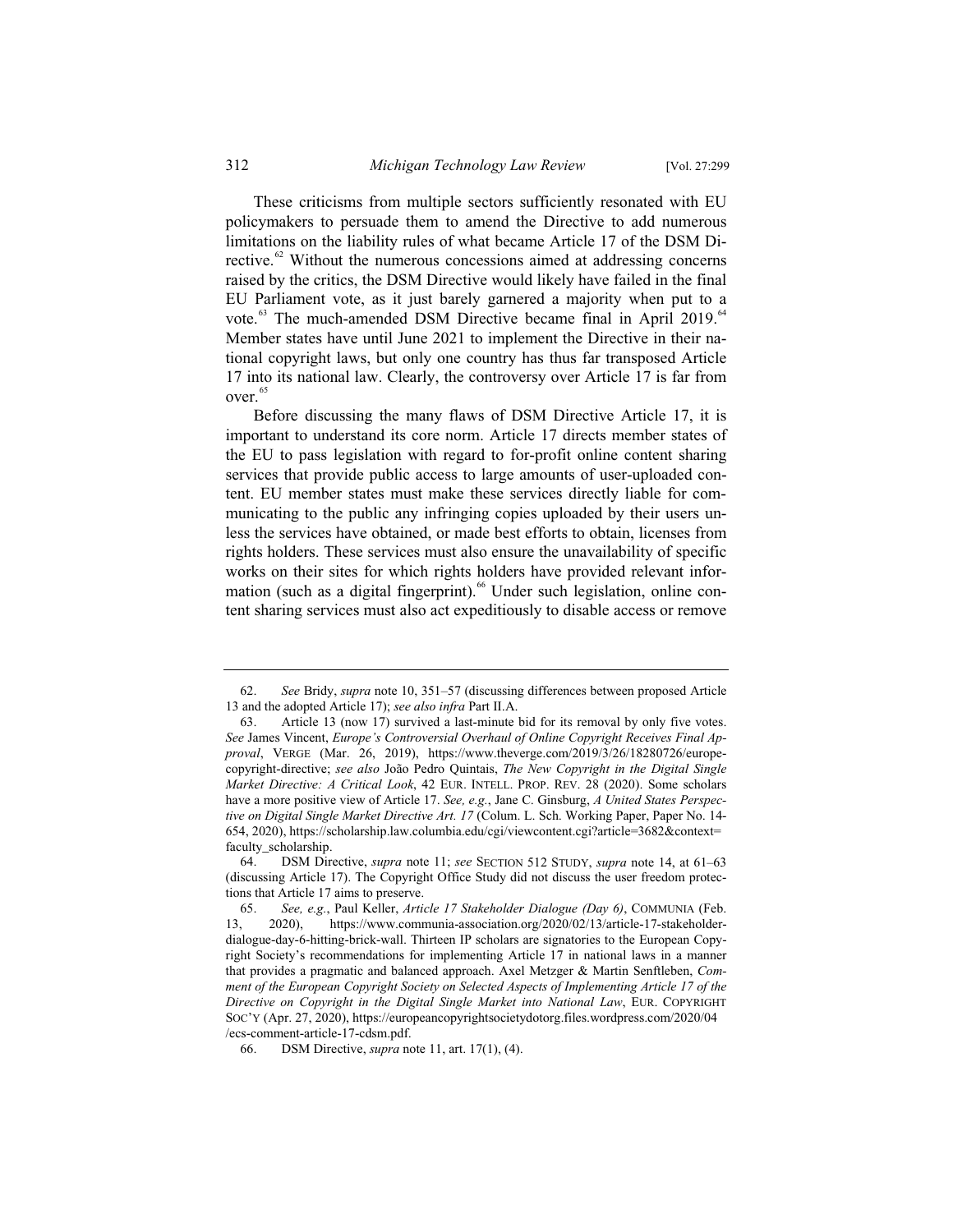infringing copies after receiving notice of infringement from rights holders and must use best efforts to prevent future uploads.<sup>67</sup>

My criticisms of Article 17 are set forth in the remainder of this Part. Section A explains that because of several amendments that partially limited its scope, Article 17 is more balanced than its precursor in the proposed DSM Directive. Section B explains that several of these changes have made Article 17 internally inconsistent. Section C discusses ambiguities in Article 17 that will make it difficult for profit-making ISPs who host user content to predict whether they will be subject to Article 17's strictures or remain within the much less strict notice-and-takedown regime that has prevailed for the past two decades. Section D suggests that small and medium-sized platforms are unlikely to achieve either the licensing or preventive measures obligations established by Article 17. Section E considers the Polish government's challenge to Article 17 under the European Charter of Fundamental Rights as that Charter has been interpreted by the Court of Justice of the EU (CJEU).

## A*. Internal Limits to Article 17 That Respond to Earlier Criticisms*

In response to intense criticisms of Article 17's precursor in the proposed DSM Directive, EU policymakers made several changes that limit the scope of Article 17. Without these changes, the DSM Directive would not have garnered enough political support to be adopted. Some of these limits are more significant than others. It is noteworthy, however, that Article 17 implicitly retains the E-Commerce Directive's safe harbors for ISPs that do not fall within the DSM definition of online content sharing services. In other words, ISPs that do not host "large" amounts of user-uploaded content or do not organize and promote user-uploaded content, but merely store some such content, along with internet access providers, are exempt from the reach of Article 17, although they remain subject to the notice-andtakedown rules of the E-Commerce Directive.<sup>68</sup>

One of the most significant changes to Article 17 is that it does not apply at all to nonprofit online encyclopedias, educational and scientific repositories, and open source software developing and sharing sites. Also excluded are providers of electronic communication services, online marketplaces, business-to-business cloud services, and cloud services that allow users to upload content for their own use. $69$  These exclusions recognize that the no-

<sup>67.</sup> *Id.* art. 17(4).

<sup>68.</sup> *See id.* art. 2(6). The EU is, however, moving ahead with new strict ISP notice-andtakedown regulations for terrorist content. *See, e.g.*, Colin Lecher, *Aggressive New Terrorist Content Regulation Passes EU Vote*, VERGE (Apr. 17, 2019), https://www.theverge.com/2019 /4/17/18412278/eu-terrorist-content-law-parliament-takedown. In addition, the EU is contemplating a review and revision of the E-Commerce Directive, which governs ISPs that are outside the reach of Article 17. *See infra* note 106 and accompanying text.

<sup>69.</sup> DSM Directive, *supra* note 11, art. 2(6).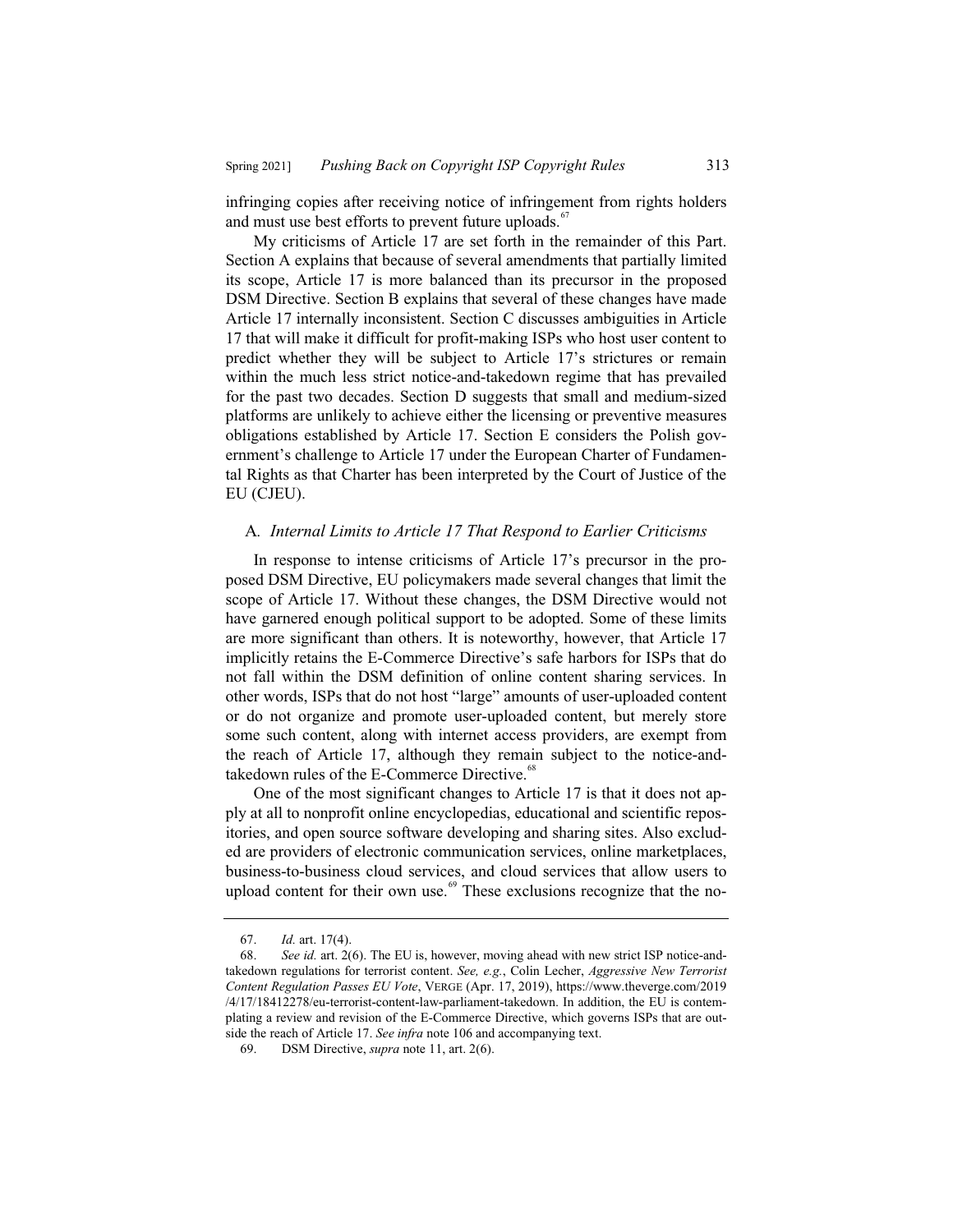tice-and-takedown regime is working well enough to preserve safe harbors for these types of online services. It also implicitly recognizes that Article 17 has the potential to be unduly burdensome for entities that do not pose the high risks of infringement that Article 17 was intended to address. The strict liability rule in the proposed DSM Directive had no such exclusions. It would have applied to all ISPs that enable members of the public to have access to "large" amounts of content uploaded by users.<sup>70</sup>

Much less significant is the Article 17 provision that lessens the responsibilities of startup online content sharing sites towards rights holders. It applies to companies that are less than three years old if they have an annual turnover below ten million euros. These startup service providers must still make "best efforts" to obtain licenses and to disable access or remove infringing content expeditiously after receiving notice.<sup>71</sup> If the average number of unique monthly visitors exceeds five million, startups will bear an extra burden of "best efforts" to prevent further uploads of infringing materials.<sup>72</sup> This is such a narrow safe harbor that very few, if any, ISPs will be able to benefit from it.

Among the most significant limits in Article 17 are a trio of provisions aimed at protecting user freedoms. One states that Article 17 "shall in no way affect legitimate uses [of copyrighted works], such as uses under exceptions and limitations" under EU law.<sup>73</sup> A second mandates that cooperation between rights holders and online content sites "shall not result in the prevention of the availability of works or other subject matter uploaded by users, which do not infringe copyright and related rights, including where such works or other subject matter are covered by an exception or limitation."<sup>74</sup> A third explicitly requires member states to ensure that users can rely on copyright exceptions that enable quotation, criticism, and review as well as caricature, parody, or pastiche.<sup>7</sup>

These provisions of the DSM Directive implicitly recognize that many online content sites host significant quantities of user-generated works, such as remixes and mashups, that are lawful as a matter of EU copyright law under the quotation or parody exceptions.<sup>76</sup> There was no counterpart to

<sup>70.</sup> Proposed DSM Directive, *supra* note 9, art. 13(1).

<sup>71.</sup> DSM Directive, *supra* note 11, art. 17(6).

<sup>72.</sup> *Id.*

<sup>73.</sup> *Id.* art. 17(9). *See* Bridy, *supra* note 10, at 345–47 (discussing user freedom issues).

<sup>74.</sup> DSM Directive, *supra* note 11, art. 17(7).<br>75. Id. But see infra note 129 and accompan

Id. But see infra note 129 and accompanying text (French and Dutch proposals for implementing Article 17 omit user rights provisions).

<sup>76.</sup> The adoption of Article 17(7) means that the quotation and parody exceptions are now mandatory throughout the EU, even if member states had not previously adopted them. *See, e.g.*, João Pedro Quintais et al., *Safeguarding User Freedoms in Implementing Article 17 of the Copyright in the Digital Single Market Directive: Recommendations from European Academics*, 10 (3) JIPITEC 277 ¶ 10-13 (2019), https://www.jipitec.eu/issues/jipitec-10-3- 2019/5042. In keeping with the CJEU's *Deckmyn* decision, these exceptions are likely to have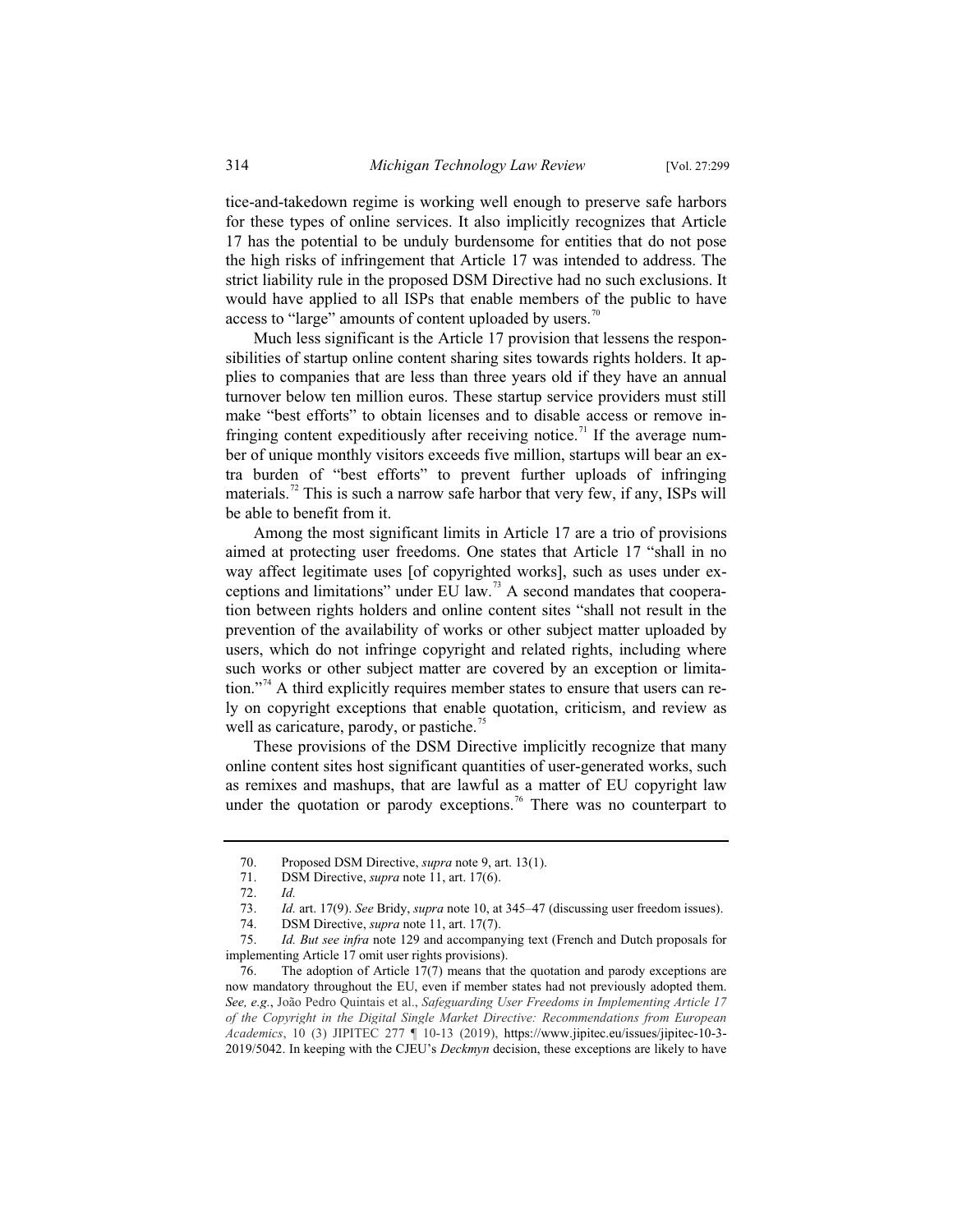these provisions in the initially proposed DSM Directive, which the Commission at the time said would have only a "limited impact" on freedom of expression and information.<sup>77</sup> The user freedom–related revisions to Article 17 reflect the Commission's acceptance that the new strict liability rules pose a much greater risk to fundamental rights than it previously acknowledged.

In addition, Article 17 requires member states to ensure that online content sharing sites put in place an "effective and expeditious complaint and redress mechanism" for users to dispute the removal or disabling of access to uploaded contents.<sup>78</sup> This is a further acknowledgement of the risks that Article 17 poses for the ability of users to exercise their right to freedom of expression under exceptions and limitations. When users do contest takedowns, rights holders must justify their assertions that the exceptions or limitations do not apply; human review of the disputed content is required.<sup>79</sup> Users are additionally entitled to seek judicial review of their claims. $80$  The initial version of the DSM Directive made a general statement about the need for service providers to provide complaint and redress mechanisms,<sup>81</sup> but Article 17 is much more detailed about what is required.

The DSM Directive also expressly declares that Article 17 does not create a general monitoring obligation on online content sharing sites. $82$  This is in stark contrast to the initially proposed DSM Directive, which explicitly called for the use of automated content recognition technologies designed to monitor every upload to an ISP's site to prevent copyright infringement.<sup>83</sup> As finalized, Article 17 has, at least on its face, acknowledged that general monitoring of user uploads should not be required.

Article 17's obligation for online content sharing sites to prevent infringing uploads and reuploads of infringing content applies only as to works whose rights holders have provided the sites with "the relevant and necessary information" to enable filtering technologies to detect that content.<sup>84</sup> No similar limitation was contained in the precursor to Article 17.

autonomous (that is, uniform) meanings in all EU member states. *See* Case C-201/13, Deckmyn v. Vandersteen, ECLI:EU:C:2014:2132 (Sept. 3, 2014).

<sup>77.</sup> Proposed DSM Directive, *supra* note 9, Explanatory Memorandum § 3.

<sup>78.</sup> DSM Directive, *supra* note 11, art. 17(9).

<sup>79.</sup> *Id.*

<sup>80.</sup> *Id.*

<sup>81.</sup> Proposed DSM Directive, *supra* note 9, art. 13(2).<br>82. DSM Directive, *supra* note 11, art. 17(8). The

DSM Directive, *supra* note 11, art. 17(8). The European Copyright Society has warned that to be consistent with the no-general-monitoring rule of the DSM's Article 17, the E-Commerce Directive's Article 15, and the European Charter of Fundamental Rights, ISP hosting sites should not have to proactively monitor for infringements, and warned against the "danger of overblocking" if national implementations adopt extreme views of the "best efforts" provisions of Article 17. Metzger & Senftleben, *supra* note 65, at 5.

<sup>83.</sup> Proposed DSM Directive, *supra* note 9, art. 13(1).

<sup>84.</sup> DSM Directive, *supra* note 11, art. 17(4).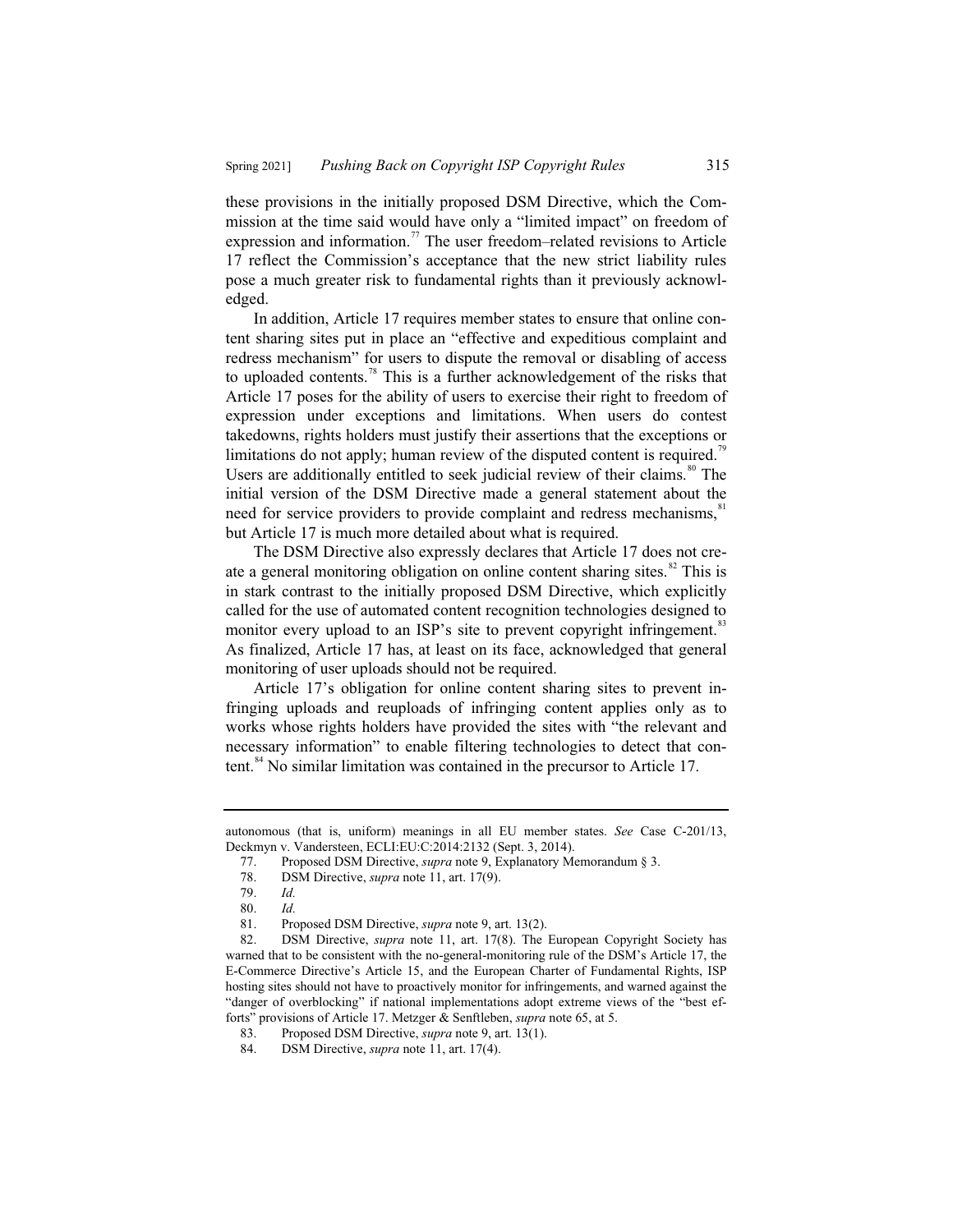Finally, there is a proportionality limit on the scope of Article 17. In determining whether an online content service is in compliance, legal decisionmakers are supposed to consider (1) the type, audience, and size of the service, as well as the types of works uploaded by users to the sites; and (2) the availability of "suitable and effective means" for compliance and their cost for service providers.<sup>85</sup> Unfortunately, neither the text nor the Recitals of the DSM Directive provide guidance about how the proportionality principle should be interpreted in relation to service providers. As originally proposed, the Directive vaguely mentioned proportionality,<sup>86</sup> although it provided even less guidance about the substance of this principle than Article 17 now does.

The European Commission hosted six stakeholder dialogues in late 2019 and early 2020 to get input for its development of best practices guidelines for fostering cooperation between online content sharing services and rights holders.<sup>87</sup> At the first meeting, one Commissioner expressed the hope that now that the Directive was in place, stakeholders would put aside past divisions on the issues and work together to make the new paradigm of Article 17 a success.<sup>88</sup> However, no consensus emerged from these stakeholder meetings about key issues, such as how to ensure that practicable measures are put into place to safeguard user freedoms.<sup>89</sup> After the Commission publishes its guidelines about Article 17 implementations, it may host additional stakeholder dialogue meetings. Yet, given how deeply divided stakeholders are about Article 17, it is unclear that the Commission will be able to issue guidelines that will satisfy all stakeholders.

The Commission has left to EU member states the dilemma of trying to transpose Article 17 into their national laws in a manner that meaningfully accommodates the limitations on Article 17's scope and is consistent with

<sup>85.</sup> *Id.* art. 17(5).

<sup>86.</sup> Proposed DSM Directive, *supra* note 9, art. 13(1), (3).

<sup>87.</sup> DSM Directive, *supra* note 11, art. 17(10). Commentary on the six stakeholder dialogues to date and links to materials are available on the Communia website, https://www.communia-association.org/?s=stakeholder. Due to the outbreak of the coronavirus pandemic, a seventh stakeholder dialogue, at which the European Commission was expected to issue some initial guidance about how to implement Article 17, did not occur. *See* Paul Keller, *Article 17 Stakeholder Dialogue: COMMUNIA Input Paper*, COMMUNIA (Apr. 2, 2020), https://www.communia-association.org/2020/04/02/article-17-stakeholder-dialoguecommunia-input-paper. On July 27, 2020, the EC issued a targeted consultation outlining initial views and requesting written comments from stakeholders by September 10 in order to finalize its guidance to member states. *See Directive on Copyright in the Digital Single Market: Commission Seeks the Views of Participants to the Stakeholder Dialogue on Article 17*, EUR. COMM'N (July 27, 2020), https://ec.europa.eu/digital-single-market/en/news/directivecopyright-digital-single-market-commission-seeks-views-participants-stakeholder.<br>88. Paul Keller, Article 17 Stakeholder Dialogue (Day 1), COMMUNIA (Oct

<sup>88.</sup> Paul Keller, *Article 17 Stakeholder Dialogue (Day 1)*, COMMUNIA (Oct. 23, 2019), https://www.communia-association.org/2019/10/23/article-17-stakeholder-dialogue-day-1 old-old.

<sup>89.</sup> Keller, *supra* note 65.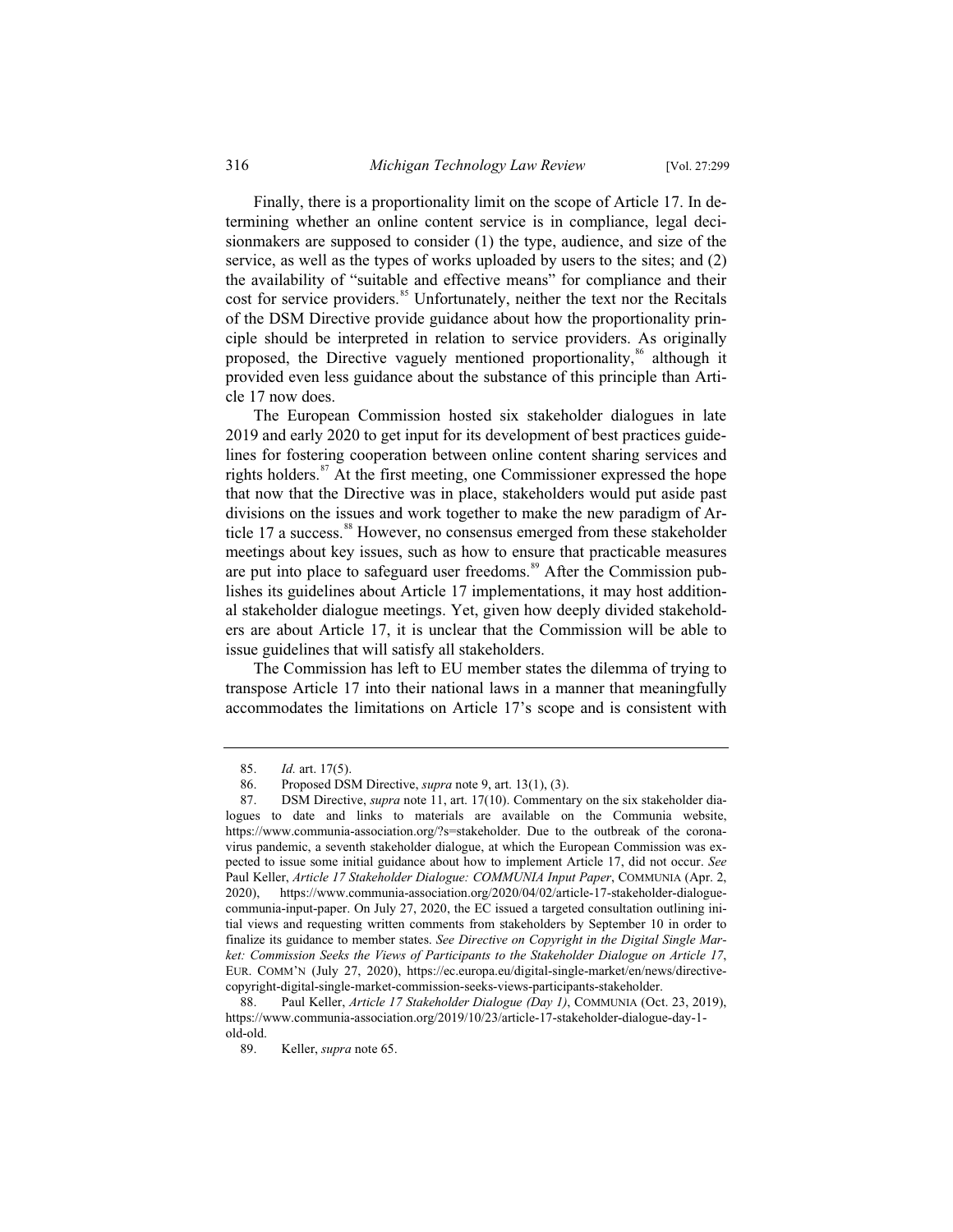the legislative compromises necessary to get sufficient political support for the DSM Directive. Also left to member state legislators is the puzzle of how to resolve the inherent contradictions embodied in Article 17, to which we now turn.

#### B. *Inherent Contradictions in Article 17*

Article 17 contains inherently contradictory provisions on four types of rules: those concerning user freedoms, general monitoring, licensing obligations, and personal data protection. It is difficult to imagine how these contradictions could be resolved through EU member state legislation. It will not be surprising if some member states simply transpose the text of Article 17 into their laws, leaving many practical implementation issues to be negotiated between dominant players in the online services and copyright industries. Most of the tricky legal interpretation issues will be left to the courts.

## 1. Automated Content Recognition Technologies Are Inconsistent with User Freedoms

The first serious internal contradiction in Article 17 is its implicit requirement that online content sharing sites must adopt automated content recognition technologies to prevent infringing uploads and reuploads of infringing contents, while at the same time insisting that Article 17 should not interfere with legitimate uses of copyrighted content, such as user creations that are covered by copyright exceptions and limitations.<sup>90</sup>

Automated content recognition technologies are much more sophisticated today than they were in 1998 or 2000 when the United States and EU adopted their notice-and-takedown regimes. What these technologies do well, however, is pattern-matching. They cannot take context into account. Unfortunately, it is necessary to comprehend the context of a use to determine whether it is lawful under copyright exceptions.<sup>91</sup> If content recognition technologies cannot assess context, they will make mistakes and block uploads that should have been permitted. It is well-documented that several types of common errors result from the use of automated content recognition technologies, including their inability to detect fair uses.<sup>92</sup> EU policy-

<sup>90.</sup> DSM Directive, *supra* note 11, art. 17(4), (7).<br>91. See, e.g., Paul Keller, *Article 17 Stakeholder* 

<sup>91</sup>*. See, e.g.*, Paul Keller, *Article 17 Stakeholder Dialogue (Day 4)*, COMMUNIA (Jan. 2, 2020), https://www.communia-association.org/2020/01/02/article-17-stakeholder-dialogueday-4-transparency; *see also DMCA's Notice-and-Takedown Hearing*, *supra* note 16, at 6–9 (statement of Meredith Rose, Policy Counsel, Public Knowledge) (discussing "bad" copyright takedown notices due to algorithmic errors).

<sup>92.</sup> *See, e.g.*, Matthew Sag, *Internet Safe Harbors and the Transformation of Copyright Law*, 93 NOTRE DAME L. REV. 499, 543–54 (2017) (giving numerous examples of automated content recognition technology errors); *see also* Sharon Bar-Ziv & Niva Elkin-Koren, *Behind the Scenes of Online Copyright Enforcement: Empirical Evidence on Notice & Takedown*, 50 CONN. L. REV. 339, 344, 376 (2018) (discussing examples of automated content recognition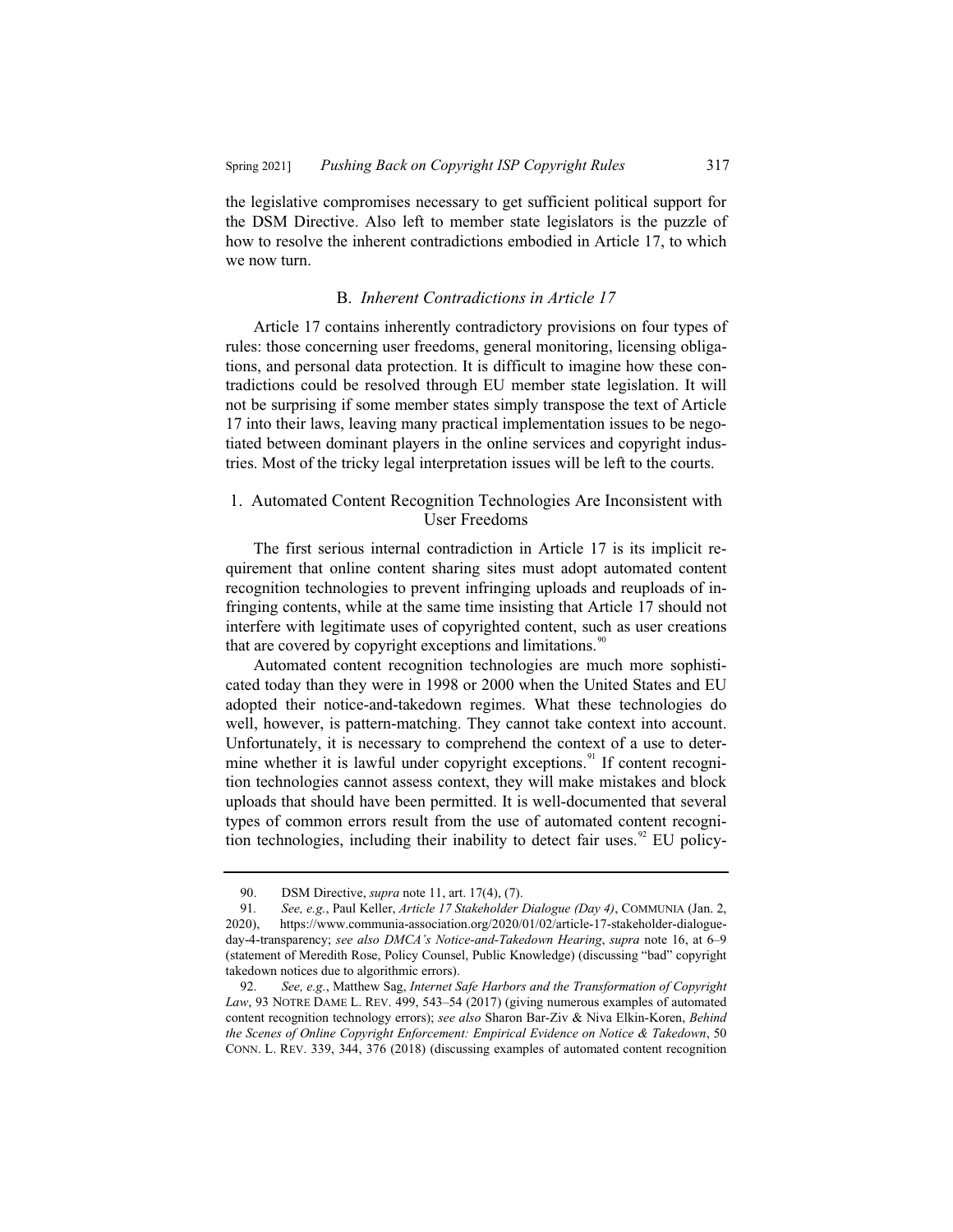makers and legislators have not acknowledged this significant limitation of automated content recognition technologies.

During some of the Commission's stakeholder dialogue meetings, representatives of filtering technology firms admitted that their technologies cannot understand context. As an Audible Magic representative stated, "Copyright exceptions require a high degree of intellectual judgment and an understanding and appreciation of context. We do not represent that any technology can solve this problem in an automated fashion. Ultimately these types of determinations must be handled by human judgment."<sup>93</sup> Others at these dialogue sessions likewise attested that their technologies did not consider context.<sup>94</sup> But, as one participant observed in a blog about these dialogues, "as long as filtering technology cannot determine if a use is covered by an exception or not then it does not meet the requirements established by Article 17 of the Directive."<sup>95</sup> This contradiction is baked into Article 17. A user upload of a parodic video that used a clip from a movie to make fun of one of its characters, for instance, would be blocked by automated content recognition technologies, even if the parody was lawful under EU law.

Sixty European intellectual property scholars have endorsed a statement, *Safeguarding User Freedoms in Implementing Article 17 of the Copyright in the Digital Single Market Directive: Recommendations from European Academics*, which represents a valiant effort to offer at least a partial resolution of this contradiction of Article  $17<sup>96</sup>$  The statement discusses ways to limit the use of preventive measures such as filtering technologies so that these measures will not interfere with user rights. It recommends that only exact or equivalent copies of the whole or substantial parts of protected works should be subject to preventive measures. In addition, it suggests that human review should be required to determine if user-generated content

technology errors); Bridy, *supra* note 10, at 345–47; Dan L. Burk, *Algorithmic Fair Use*, 86 U. CHI. L. REV. 283, 290 (2019) (noting inability of filtering algorithms to assess fair uses); Perel & Elkin-Koren, *supra* note 36, at 478, 506; Michael Andor Brodeur, *Copyright Bots and Classical Musicians Are Fighting Online. The Bots Are Winning*, WASH. POST (May 21, 2020), https://www.washingtonpost.com/entertainment/music/copyright-bots-and-classicalmusicians-are-fighting-online-the-bots-are-winning/2020/05/20/a11e349c-98ae-11ea-89fd-28fb313d1886\_story.html (describing filtering algorithms as incapable of distinguishing different performances of the same piece of classical music).

<sup>93.</sup> Keller, *supra* note 91 (ellipsis omitted).

<sup>94.</sup> Paul Keller, *Article 17 Stakeholder Dialogue (Day 3)*, COMMUNIA (Dec. 3, 2019), https://www.communia-association.org/2019/12/03/article-17-stakeholder-dialogue-day-3 filters-not-meet-requirements-directive.

<sup>95.</sup> *Id.*

<sup>96.</sup> Quintais et al., *supra* note 76. Numerous other commentators have offered recommendations on how the EC can draft its implementing guidelines to mitigate the potential harms of Article 17 for user freedoms. *See, e.g.*, Krzysztof Garstka, *Guiding the Blind Bloodhounds: How to Mitigate the Risks Article 17 of Directive 2019/790 Poses to the Freedom of Expression*, *in* INTELLECTUAL PROPERTY LAW AND HUMAN RIGHTS (Paul L.C. Torremans ed., 4th ed. 2020); Keller, *supra* note 87; Metzger & Senftleben, *supra* note 65, at 9–14.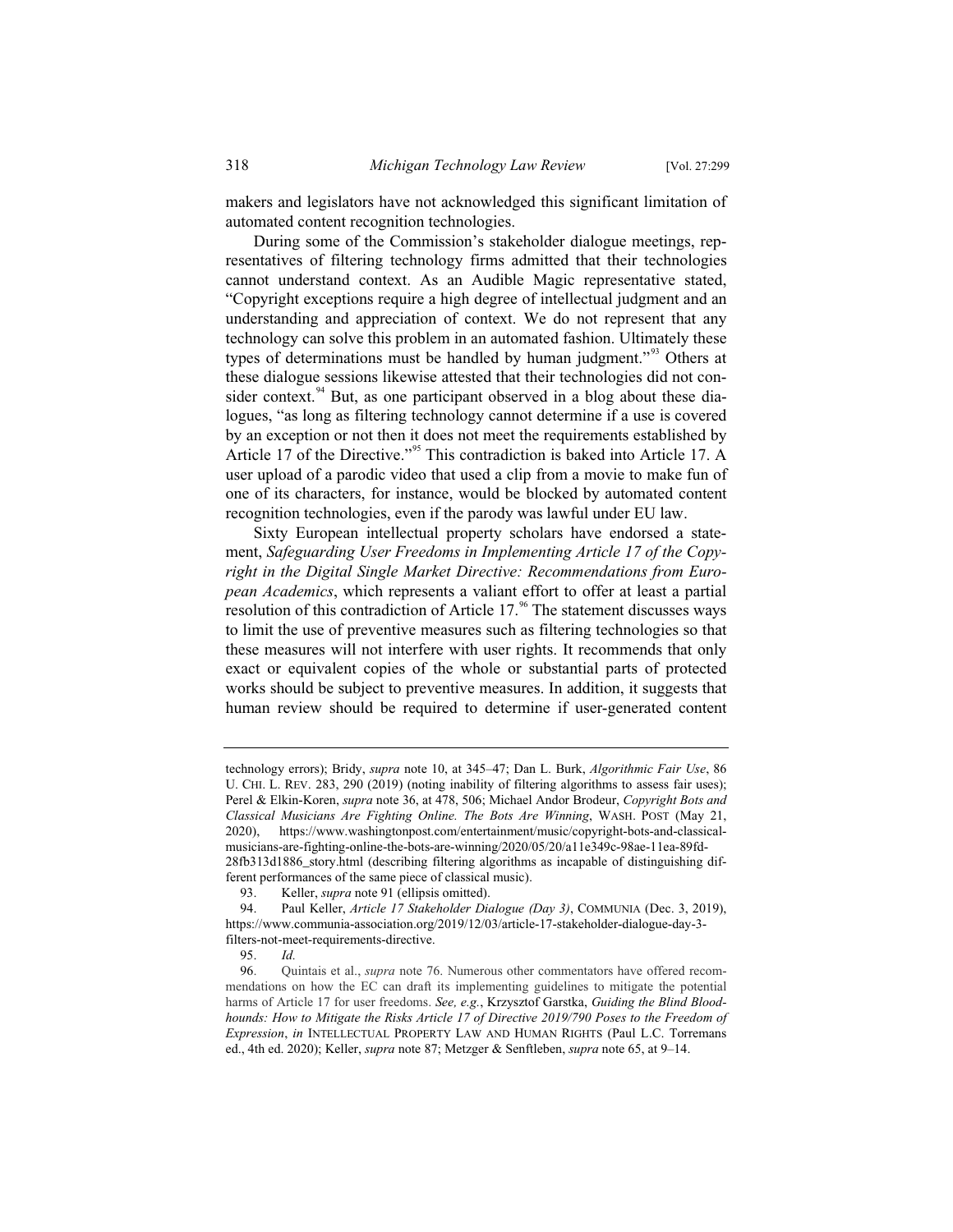such as remixes and mashups are covered by quotation or parody exceptions.<sup>97</sup> It remains to be seen whether some of the EU member states will follow such recommendations in their implementing legislation.

## 2. Automated Content Recognition Technologies Are Incompatible with the No-General-Monitoring Mandate

A second contradiction built into Article 17 lies in its no-generalmonitoring rule, which is at odds with the requirement that online sharing sites make "in accordance with high industry standards of professional diligence, best efforts to ensure the unavailability of specific works and other subject matter for which the rightsholders have provided the service providers with the relevant and necessary information."<sup>98</sup> By "high industry standards of professional diligence," the Commission seems to mean that these services must make intensive use of automated content recognition technologies. These technologies cannot be effective without being general, because by design they scan every file uploaded onto the service's site. Thus, even though Article 17 no longer expressly requires use of "effective content recognition technologies," as its precursor did, $99$  it is doubtful that online sharing services could satisfy this "best efforts" requirement without adopting such technologies. One European commentator has characterized the no-general-monitoring provision of Article 17 as a "political statement."<sup>100</sup> Yet, it makes Article 17 internally inconsistent.

The CJEU recognized the incompatibility of a general filtering technology mandate with the E-Commerce Directive's no-general-monitoring rule in its *SABAM v. Netlog NV* decision.<sup>101</sup> SABAM, a Belgian music royalty collecting society, sued Netlog, a social media network, for copyright infringement because some of its tens of millions of daily users had used the site to exchange recorded music in which SABAM's members held copyrights. As a remedy, SABAM asked for an injunction requiring Netlog to install a filtering technology to detect copyright infringements. The CJEU

<sup>97.</sup> *See* Quintais et al., *supra* note 76, ¶¶ 20, 27. Communia has created a flowchart depicting how the Article 17 user rights safeguards could work. Keller, *supra* note 65.<br>98. DSM Directive, *supra* note 11, art. 17(4)(b); *cf. id.* art. 17(8) (no general

DSM Directive, *supra* note 11, art. 17(4)(b); *cf. id.* art. 17(8) (no general monitoring obligation).

<sup>99.</sup> Proposed DSM Directive, *supra* note 9, art. 13(1).<br>100. Miquel Peguera, *The New Copyright Directive*:

<sup>100.</sup> Miquel Peguera, *The New Copyright Directive: Online Content-Sharing Service Providers Lose eCommerce Directive Immunity and Are Forced to Monitor Content Uploaded by Users (Article 17)*, KLUWER COPYRIGHT BLOG (Sept. 26, 2019), http://copyrightblog.kluweriplaw.com/2019/09/26/the-new-copyright-directive-onlinecontent-sharing-service-providers-lose-ecommerce-directive-immunity-and-are-forced-tomonitor-content-uploaded-by-users-article-17.

<sup>101.</sup> Case C-360/10, SABAM v. Netlog NV, ECLI:EU:C:2012:85 [ 33-34 (Feb. 16, 2012).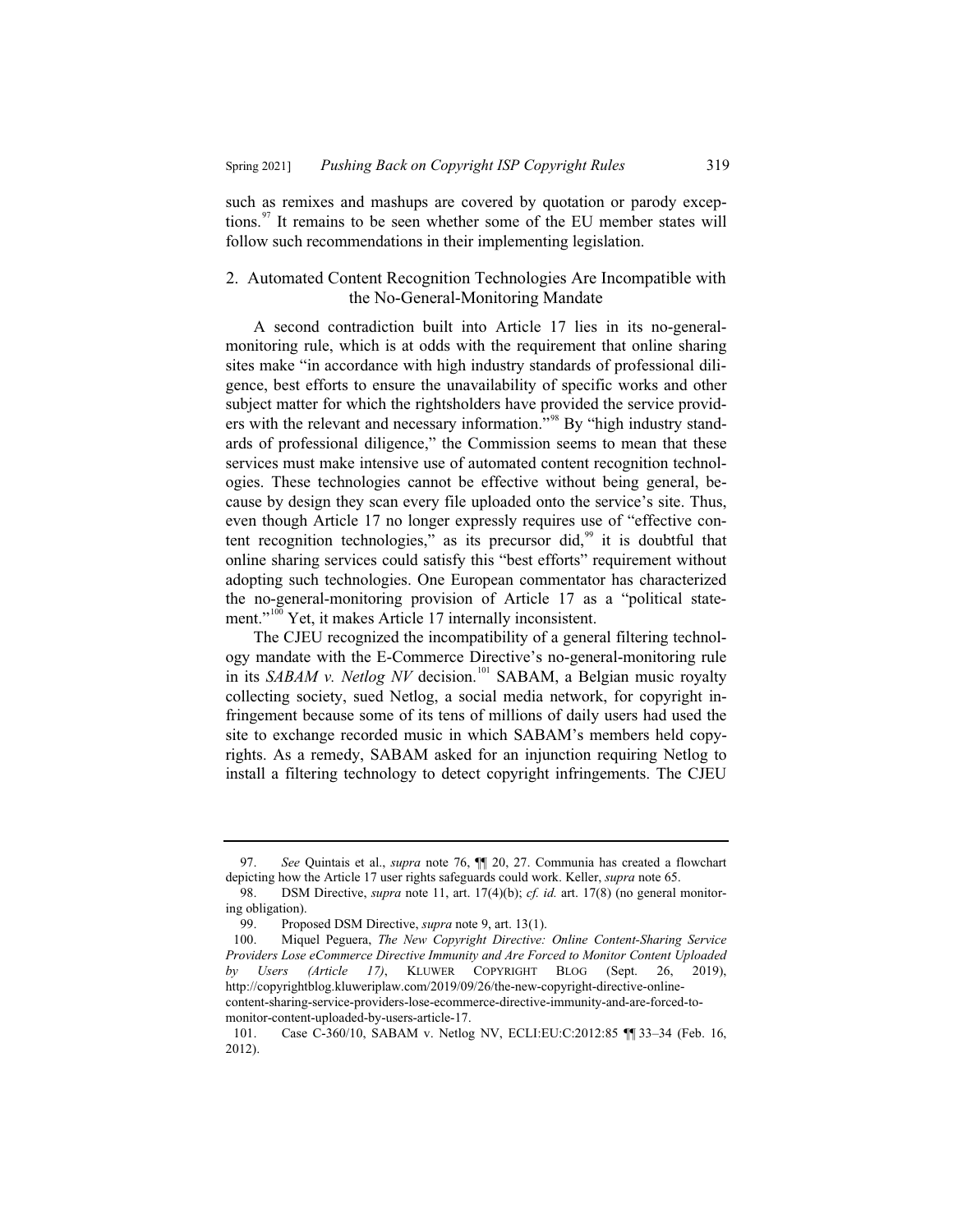declared that such an obligation was inconsistent with the E-Commerce Directive's no-general-monitoring rule.<sup>102</sup>

The CJEU has somewhat qualified this standard in the context of a defamation claim in *Glawischnig-Piesczek v. Facebook Ireland*. <sup>103</sup> The CJEU decision approved an Austrian national court's injunction requiring Facebook to remove defamatory comments about the plaintiff, an Austrian politician, and to prevent reuploads of the same or equivalent content.<sup>104</sup> The standard established in *Glawischnig-Piesczek* limits service provider monitoring to the specific content that a court has found to be unlawful. The CJEU did not provide guidance about how this should be accomplished.

Although Article 17 of the DSM Directive explicitly overrides the safe harbor set forth in Article 14 of the E-Commerce Directive as applied to the online content sharing sites it will regulate,<sup>105</sup> it says nothing about overriding the Article 15 no-general-monitoring rule of the E-Commerce Directive. Hence, that part of the E-Commerce Directive should still be in force, and insofar as Article 17 requires the use of automated content recognition technologies to process all user uploads, Article 17 conflicts with Article 15 of the E-Commerce Directive as well as Article  $17(8)$ .<sup>106</sup>

<sup>102.</sup> *Id.* ¶¶ 33, 52.

<sup>103.</sup> Case C-18/18, Glawischnig-Piesczek v. Facebook Ireland Ltd., ECLI:EU:C:2019:458,  $\P$  12, 46 (Oct. 3, 2019). For critical commentary on this decision, see, e.g., Daphne Keller, *Facebook Filters, Fundamental Rights, and the CJEU's* Glawischnig-Piesczek *Ruling*, 69 GRUR INT'L 1 (2020).

<sup>104.</sup> *Glawischnig-Piesczek*, ECLI:EU:C:2019:458, ¶¶ 37–41. Like Article 17(8) of the DSM Directive and Article 15 of the E-Commerce Directive, § 512(m) of the DMCA provides that ISPs do not have a duty to monitor their sites for infringing materials. 17 U.S.C. § 512(m)(1). The Copyright Office's Section 512 Study asserted that § 512(m) notwithstanding, ISPs should engage in more monitoring when they have reason to believe infringing materials exist on their sites. It urged Congress to revisit  $\S 512(c)$  and (d) ISP-knowledge-ofinfringement requirements, as well as the willful blindness doctrine, to incentivize ISPs to do more to thwart infringements on their sites. *See* SECTION 512 STUDY, *supra* note 14, at 3–4, 123, 127.

<sup>105.</sup> DSM Directive, *supra* note 11, art. 17(3).

<sup>106.</sup> The European Commission has, however, begun a consultation concerning the Digital Services Act, which contemplates a review and revision of the E-Commerce Directive, including its intermediary liability rules. *See, e.g.*, Natasha Lomas, *Europe Asks for Views on Platform Governance and Competition Tools*, TECHCRUNCH (June 2, 2020), https://techcrunch.com/2020/06/02/europe-asks-for-views-on-platform-governance-and-

competition-tools. On December 15, 2020, the EC issued first drafts of the Digital Services Act along with the Digital Markets Act. *See Proposal for a Regulation of the European Parliament and of the Council on a Single Market for Digital Services (Digital Services Act) and amending Directive 2000/31/EC*, COM (2020) 825 final (Dec. 15, 2020); *Proposal for a Regulation of the European Parliament and of the Council on Contestable and Fair Markets in the Digital Sector (Digital Markets Act)*, COM (2020) 842 final (Dec. 15, 2020).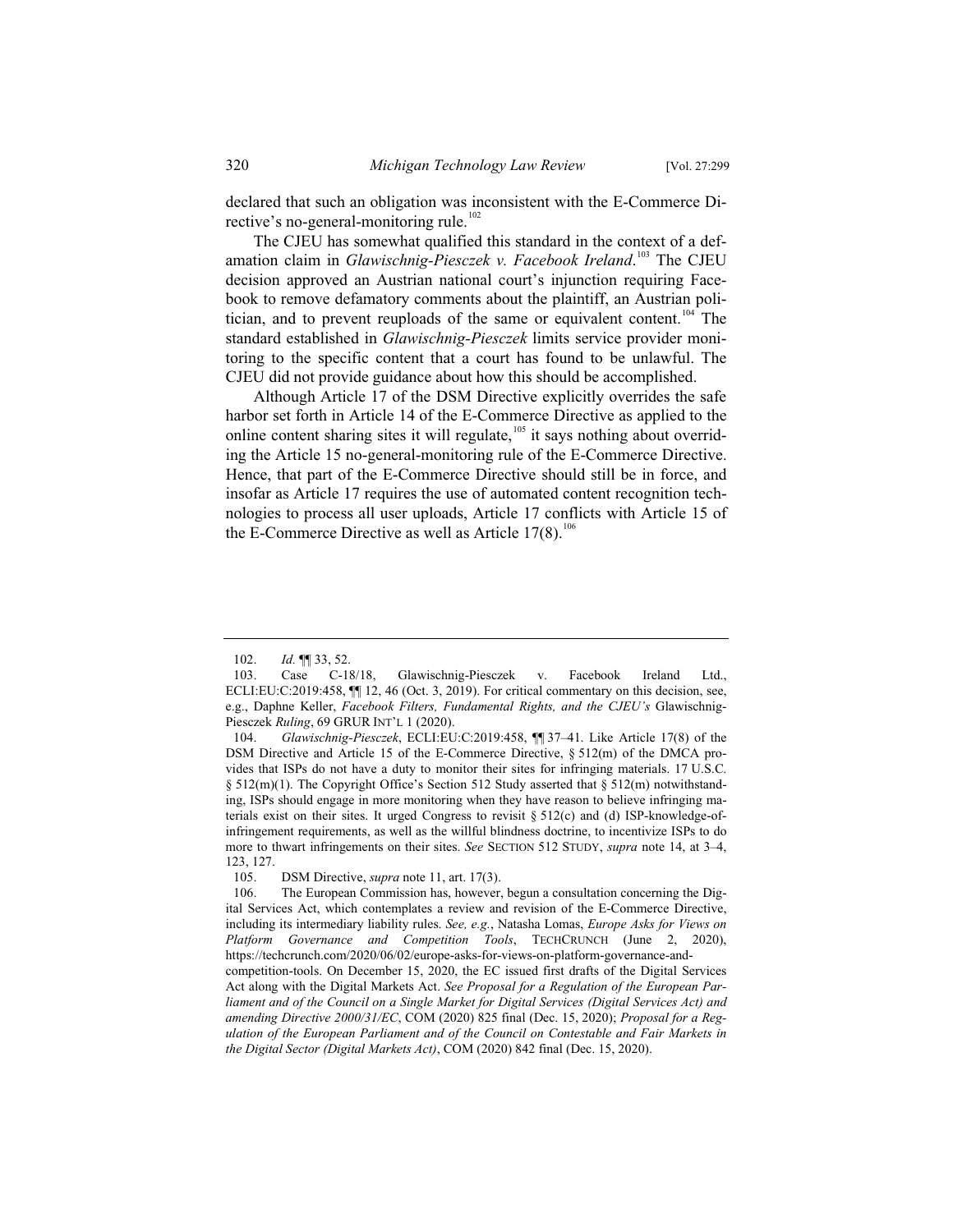#### 3. The Licensing Objectives of Article 17 Cannot Be Achieved

A third contradiction arises from Article 17's unrealistic requirement that online sharing sites make "best efforts" to get authorization for useruploaded content through licensing. As acknowledged in the Directive's preamble, the market for online content is complex and involves "a large amount" of content.<sup>107</sup> Indeed, there are literally billions of in-copyright works of all kinds on the internet and billions of creators who own rights in those works. It is simply impossible for online sharing sites to get authorization from all of the creators of these works. How could such services plausibly satisfy a "best efforts" requirement for these billions of works and their creators?<sup>108</sup>

Photographs are one type of copyrighted work that people share widely through social media. It is not realistically possible for the operator of a social media site to identify and make sure to have a license for every photograph that its users share. Given how ubiquitous user-authored digital photographs are, which no established collecting societies could license, it is virtually impossible for the service to identify each photograph's copyright owner and get a license for each one. For a service to take a license from a collecting society that represents professional photographers when it hosts user-authored photographs would mean paying them for works their members did not create. There is, moreover, no standard content recognition identification system (such as fingerprinting) for photographs to enable a service to detect infringing photographs.

The Commission has failed to recognize the impossibility of obtaining licenses from all creators or to give guidance about what types of licenses a site would have to try to secure. It also failed to consider the complexities of the licensing market and the various business models and selective licensing preferences of different copyright owners. Even though an important goal of the DSM Directive is to support the existence of a "digital single market" for EU content, there is, in fact, no one-stop-shop at which one can get EUwide licenses.

<sup>107.</sup> DSM Directive, *supra* note 11, recital 62.

<sup>108.</sup> *See, e.g.*, Husovec, *supra* note 13, at 72 ("It is clear that obtaining such consent [from all rights holders] is practically impossible, as transaction costs would be prohibitively high."); *see also* Metzger & Senftleben, *supra* note 65, at 5–6 (suggesting guidelines for implementing the licensing norm). Variations in translations of the DSM Directive will give rise to disagreements about the "best efforts" requirement. *See* Eleonora Rosati, *DSM Directive Series #5: Does the DSM Directive Mean the Same Thing in All Language Versions? The Case of "Best Efforts" in Article* 17(4)(a), IPKAT (May 22, 2019), http://ipkitten.blogspot.com/2019/05/dsm-directive-series-5-does-dsm.html (explaining that some countries have translated "best" as "greater," "greatest," or "all" in their respective languages).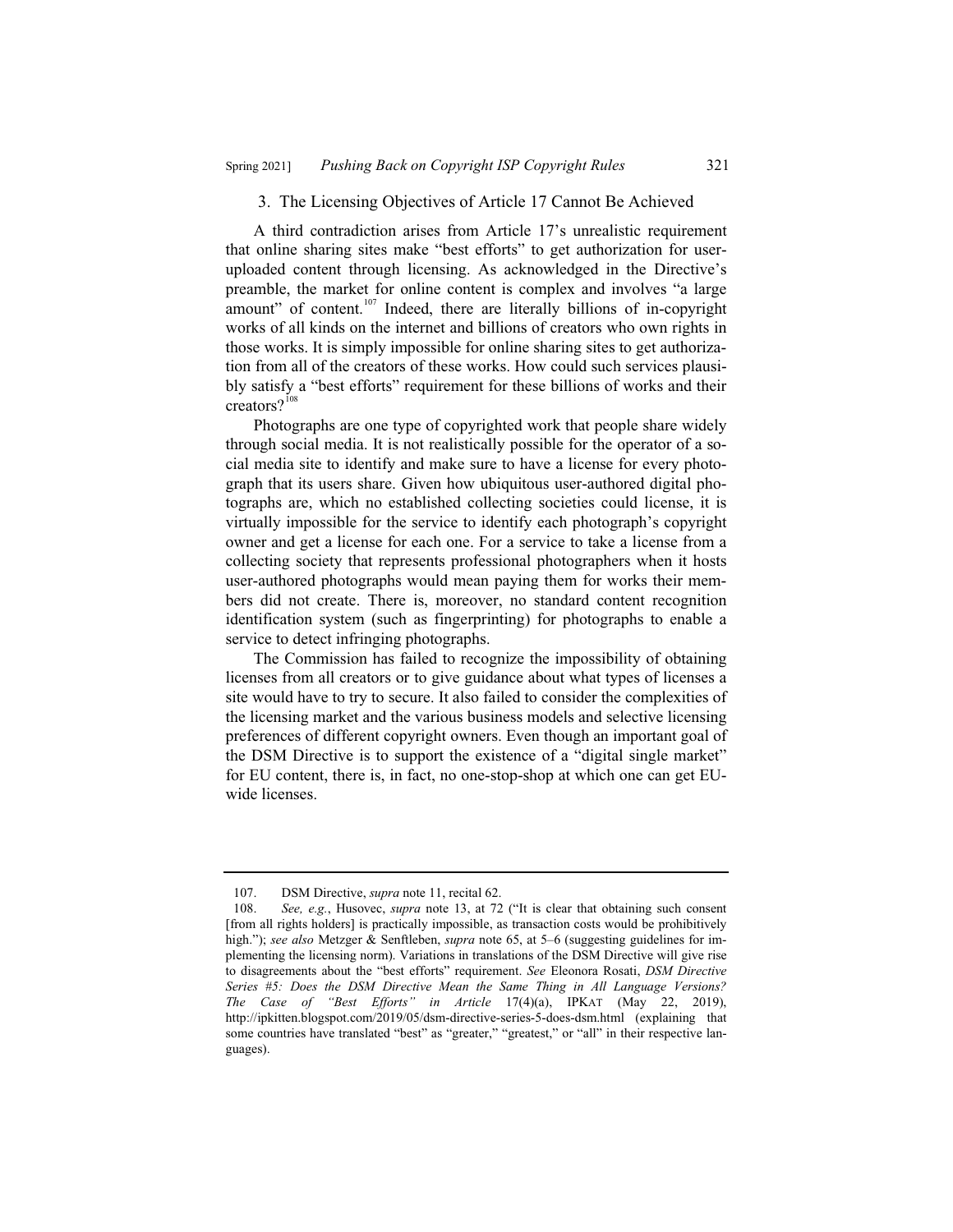## 4. Automated Content Recognition Technologies Require Processing of Personal Data, Notwithstanding Article 17's Assurance That User Privacy Would Be Unaffected

A fourth contradiction embedded in Article 17 concerns personal data. Article 17 states that it "shall not lead to any identification of individual users nor to the processing of personal data" except in accordance with EU law.<sup>109</sup> However, as the CJEU recognized in *Netlog*, automated content recognition technologies are designed to monitor all user-uploaded content on ISP hosting sites. This "involve[s] the identification, systematic analysis and processing of information connected with [user] profiles . . . [which] is protected personal data because, in principle, it allows those users to be identified."<sup>110</sup> Interference with users' personal data rights was one of the bases on which the CJEU denied SABAM's requested filtering injunction in *Netlog*. <sup>111</sup> The Commission has yet to explain its theory that Article 17 is compatible with the General Data Protection Regulation (GDPR), the EU's framework for digital privacy laws. $112$ 

## C. *Ambiguities in Article 17*

The most significant and consequential ambiguity in Article 17 is its vague definition of the online content sharing services that will be subject to its strict rules. Recital 62 of the Directive says that the definition "should target only online services that play an important role on the online content market by competing with other online content services, such as online audio and video streaming services for the same audiences."<sup>113</sup> However, Recitals do not have the force of law in the EU, and the Directive's actual definition is much fuzzier:

"online content-sharing service provider" means a provider of an information society service of which the *main* or *one of the main purposes* is to store and give the public access to a *large* amount of copyright-protected works or other protected subject matter up-

<sup>109.</sup> **DSM Directive,** *supra* note 11, art. 17(9).<br>110. **C-360/10, SABAM v. Netlog NV, ECLI:** 

<sup>110.</sup> C-360/10, SABAM v. Netlog NV, ECLI:EU:C:2012:85, ¶ 49 (Feb. 16, 2012).

<sup>111.</sup> *Id.* ¶ 51; *see also* Case C-70/10, Scarlet Extended SA v. SABAM, 2011 E.C.R. I-11959, ¶ 53 (holding that an injunction to install filtering system would infringe users' rights to protection of personal data and freedom of expression under the EU Charter of Fundamental Rights); Felipe Romero Moreno, *'Upload Filters' and Human Rights: Implementing Article 17 of the Directive on Copyright in the Digital Single Market*, 34 INT'L REV. L. COMPUTS. & TECH. 153, 162 (2020) (arguing that deep packet inspection of upload filters would invade user privacy, personal data, and confidential communications).

<sup>112.</sup> *See, e.g.*, Moreno, *supra* note 111, at 164–65 (discussing how Article 17 might run afoul of GDPR's requirements). The Copyright Office's Section 512 Study reports that copyright owners are frustrated by the GDPR, as it makes the task of identifying infringers more difficult. *See* SECTION 512 STUDY, *supra* note 14, at 34.

<sup>113.</sup> DSM Directive, *supra* note 11, recital 62.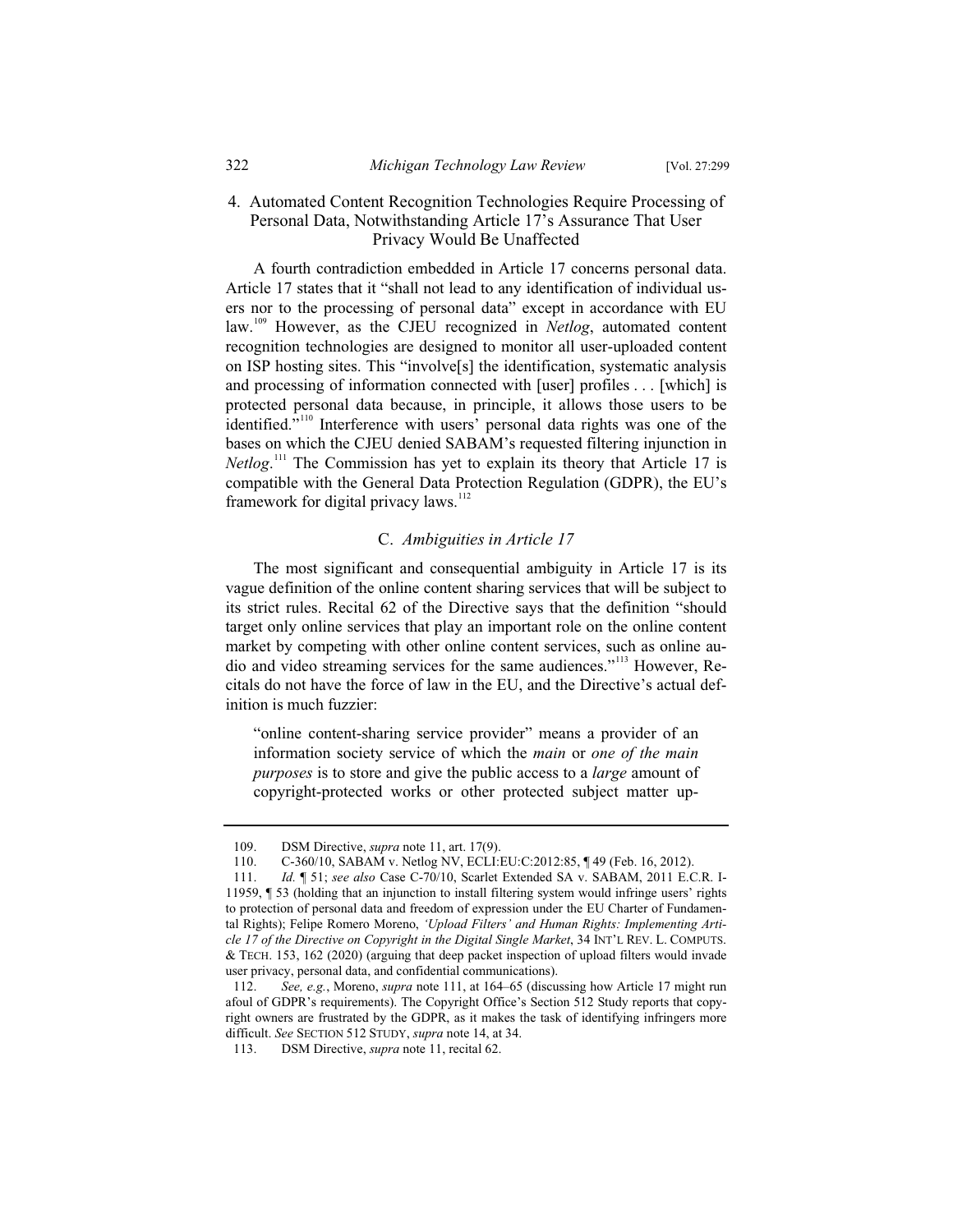loaded by its users, which it organises and promotes for profitmaking purposes. $114$ 

This definition would seem to encompass ISPs that host UGC content that is overwhelmingly created by the users who uploaded their works to the ISP's site (e.g., TikTok). The DSM Directive states that decisions about whether an ISP falls within the online content sharing service definition should be made on a case-by-case basis.<sup>115</sup> ISPs that enable some contentsharing are at risk if they cannot reasonably predict whether they will be subject to Article 17's burdens. It is also unclear what "large" means in this  $context.<sup>116</sup>$ 

With such vague terminology at the outset, it will be difficult for many U.S. companies to know whether the Article 17 mandates apply to them. Does the DSM Directive's definition of an online content sharing service include, for example, dating services such as Tinder, image-sharing services such as Imgur, commentary sites such as Reddit, news sites that allow user comments such as TechDirt, knitting share sites such as Ravelry, real estate sites such as Zillow, website hosts such as WordPress, personal profile and influencer blog sites such as Tumblr, or other new types of ISP yet to emerge in the digital economy? A photography site, for example, might host a large quantity of works whose copyrights are owned by the users who post them, yet also host a small but non-trivial portion of works that are not. Such legal uncertainty and attendant financial burdens are undesirable.

Also unclear is what actions online sharing sites must do to satisfy the "best efforts" obligation to get licenses from rights holders.<sup>117</sup> Collecting societies in the EU, as well as large EU-based rights holders, may be eager to grant licenses to online content sharing services. Article 17 certainly provides them with leverage so that licenses are granted on their preferred terms. However, during the stakeholder dialogue meetings, some rights holders have made clear that they do not want to grant licenses. Movie studios, for example, are far more concerned with blocking any form of distri-

<sup>114.</sup> DSM Directive, *supra* note 11, art. 2(6) (emphasis added). National implementations of the DSM Directive could refine the definition of "online content-sharing service provider" to make that term less ambiguous. *See* Metzger & Senftleben, *supra* note 65, at 2–3.

<sup>115.</sup> DSM Directive, *supra* note 11, recital 63.

<sup>116.</sup> *See, e.g.*, Sophie Stalla-Bourdillon et al., A Brief Exegesis of the Proposed Copyright Directive 4 (Nov. 24, 2016) (unpublished manuscript) (https://ssrn.com /abstract=2875296).

<sup>117.</sup> *See* João Pedro Quintais & Martin Husovec, *How to License Article 17 of the Copyright in the Digital Single Market Directive? Exploring the Implementation Options for the New EU Rules on Content-Sharing Platforms*, 70 GRUR INT'L (forthcoming 2021); *see also* Matthias Leistner, *European Copyright Licensing and Infringement Liability Under Art. 17 DSM-Directive*, 2020 ZEITSCHRIFT FÜR GEISTIGES EIGENTUM/INTELL. PROP. J. 123 (discussing the need for collective blanket licenses for many categories of works and uses).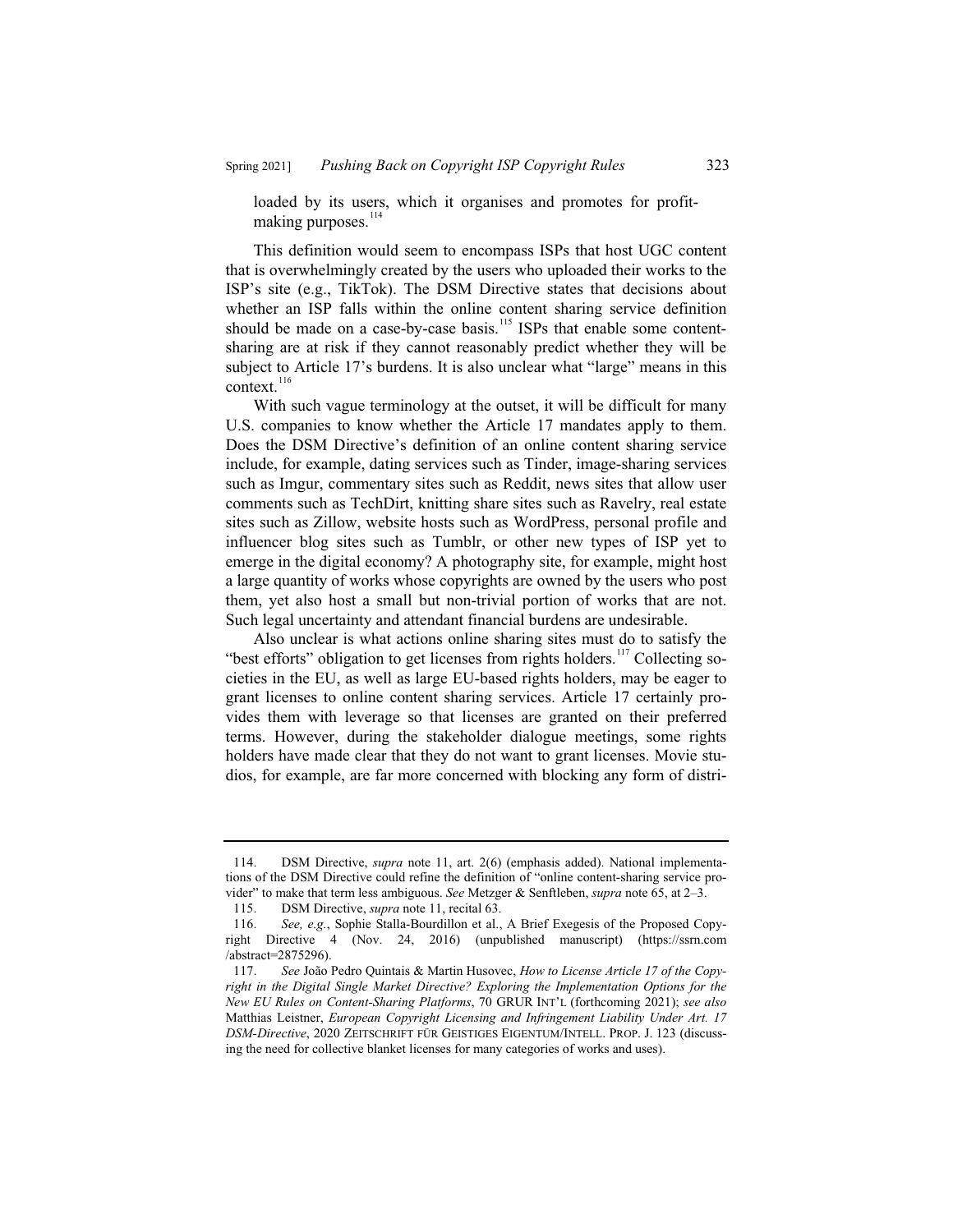bution or performance of their works, compared to their music industry counterparts who enthusiastically seek licensing deals.<sup>118</sup>

Moreover, it will be exceedingly expensive to negotiate licenses with even the most obvious EU-based licensors because in virtually every member state of the EU there are specialized collecting societies that represent different types of rights holders (e.g., composers, photographers, text authors). Each of these collecting societies (except in certain Nordic countries) represents only those rights holders who are members, not other creators who have chosen not to join the society. Furthermore, Article 17 applies to all types of copyrighted works, some of which may not be represented by collecting societies. Civil society groups have suggested the use of compulsory or statutory licenses to ease the burden on online sharing sites and benefit users, but major content industry groups have been unreceptive to these suggestions.<sup>119</sup>

The proportionality standard of Article 17(5) is similarly vague about how it would affect an online content sharing service's licensing and infringement prevention obligations under Article 17(4). Article 17(5) directs consideration of the size and type of the service, the type of content it serves, and its audience, as well as the availability of relevant means and costs to the service provider. Yet there is no guidance about how these factors are to be weighed and how this would affect obligations. An ISP that arguably falls within the DSM definition of online content sharing sites cannot reasonably determine its compliance obligations given the vagueness of this standard. Obviously, YouTube would be held to a high standard, but it has already deployed Content ID, which some copyright owners nevertheless complain does not block enough content.<sup>120</sup> Neither the text of Article 17 nor the DSM preamble provides meaningful guidance about how this standard would be assessed.

The so-called startup exception set forth in Article 17(6), moreover, is woefully narrow. It offers very little protection to these nascent businesses. If in the second year of a startup's operation, for example, some user uploads go viral, causing monthly visitors to exceed five million, then this limitation on the service provider's liability would no longer apply, $121$  even if the viral content was perfectly legal. An eligible service would, moreover, lose this limitation on liability at the start of its third year, even though it might remain as small in that third year as in the first two years of its operations. Investors will be reluctant to provide seed funding if the very high ex-

<sup>118.</sup> Paul Keller, *Article 17 Stakeholder Dialogue: What Have We Learned So Far*, COMMUNIA (Jan. 16, 2020), https://www.communia-association.org/2020/01/16/article-17 stakeholder-dialogue-learned-far.

<sup>119.</sup> *See, e.g.*, Keller, *supra* note 88.

See, e.g., SECTION 512 STUDY, *supra* note 14, at 44.

<sup>121.</sup> DSM Directive, *supra* note 11, art. 17(6).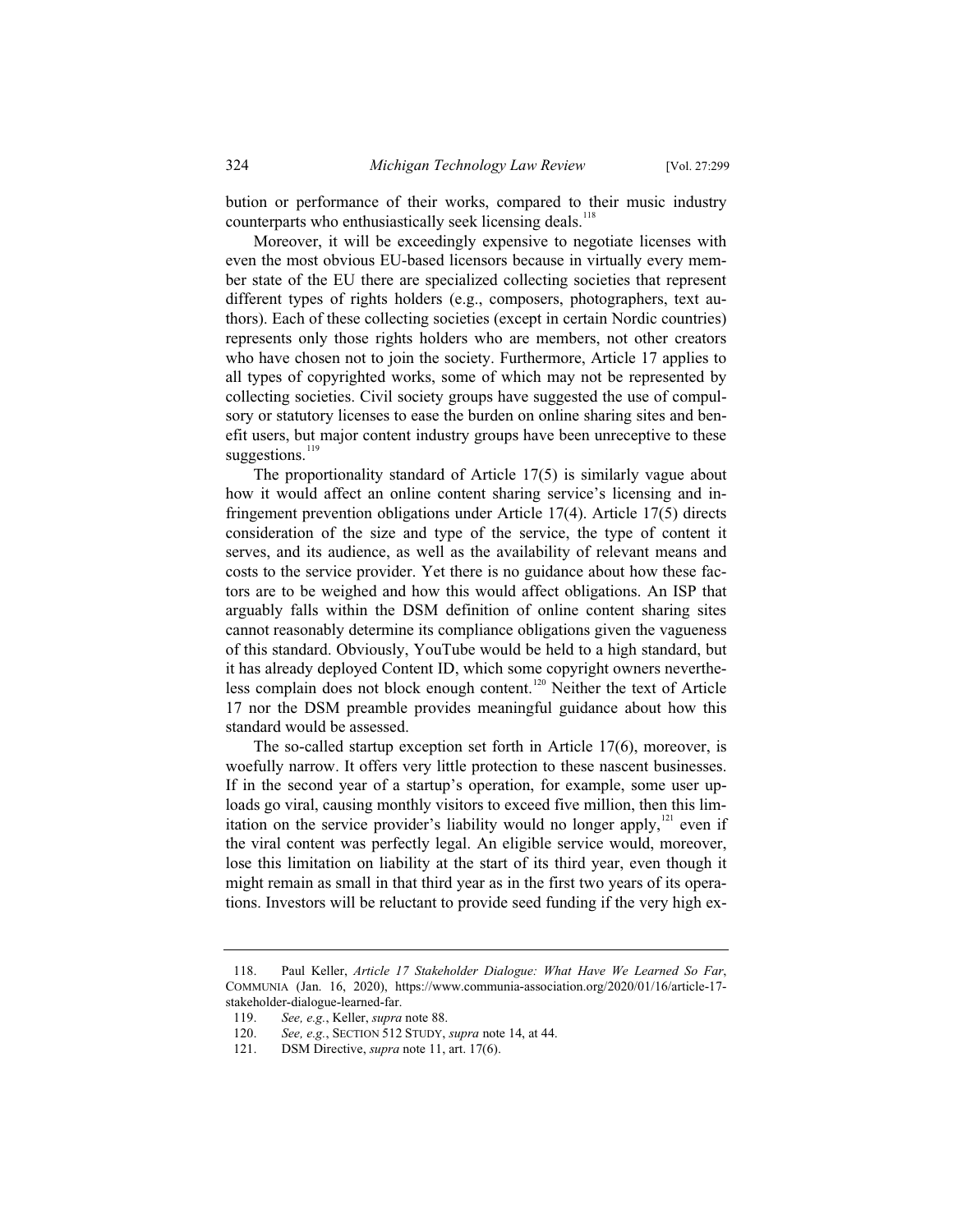penses of filtering and licensing will automatically kick in before the startup has a chance to prove its worth in the marketplace.

#### D. *Article 17 Will Harm Small and Medium-Sized ISPs*

Recall that prior to the final vote on the Directive, 240 EU-based online service providers explained in a letter to the European Parliament that small and medium-sized enterprises cannot afford to develop or deploy automated content recognition technologies and take on other related expenses.<sup>122</sup> These technologies are expensive to develop and operate, as new reference files about digital content must be constantly added and system upgrades will be an ongoing necessity. Service providers may end up locked-in to a particular technology provider, even if the technology turns out to be flawed.

The "best efforts" licensing burden of Article 17 will also put small and medium-sized firms at a significant disadvantage, especially if they have to negotiate with numerous collecting societies on a member-state-bymember-state basis. Moreover, the startup limitation on Article 17 is so narrow, it cannot overcome the obstacles that Article 17 poses for these firms. One would hope that EU competition authorities might be able to help to mitigate these problems, but those authorities did not weigh in on the competitive impacts of the DSM Directive as the Directive was being finalized.

Google has reportedly spent about \$100 million to develop Content ID,<sup>123</sup> but it does not license that technology to other ISPs. Because its development of this technology gives Google a competitive edge, it is unlikely that this policy will change. Other firms, including Audible Magic, do license their automated content recognition technologies,<sup>124</sup> but Article 17like mandates may cause prices for these licenses to skyrocket beyond what would prevail if firms were free to choose whether to take such licenses. Article 17 may have created incentives for developing new automated content recognition technologies, $125$  but it remains to be seen whether existing or future technologies will satisfy the vague "best efforts" requirement or whether the emergence of competitive filtering systems will be impeded by pa-

<sup>122.</sup> *See* Bridy, *supra* note 10, at 349–50; Poortvliet, *supra* note 61. *But see* Metzger & Senftleben, *supra* note 65, at 6–8 (suggesting some accommodations for small and mediumsized online content sharing services).

<sup>123.</sup> *See* Bridy, *supra* note 10, at 350.

See id. at 341.

<sup>125.</sup> Martin Husovec has questioned this incentives story and persuasively argued that "demand for [filtering] technologies is actually likely to shrink under [notice-and-staydown] compared to [notice-and-takedown], where both intermediaries and right holders are interested in the services." Husovec, *supra* note 13, at 76. Mandating use of filtering technologies would likely, he argues, cause fewer ISPs to enter or remain in the market. Larger ISPs are more likely to build their own technologies to gain a competitive advantage over other ISPs, so they too may be less likely to license independent filtering systems. *Id.* at 75–76.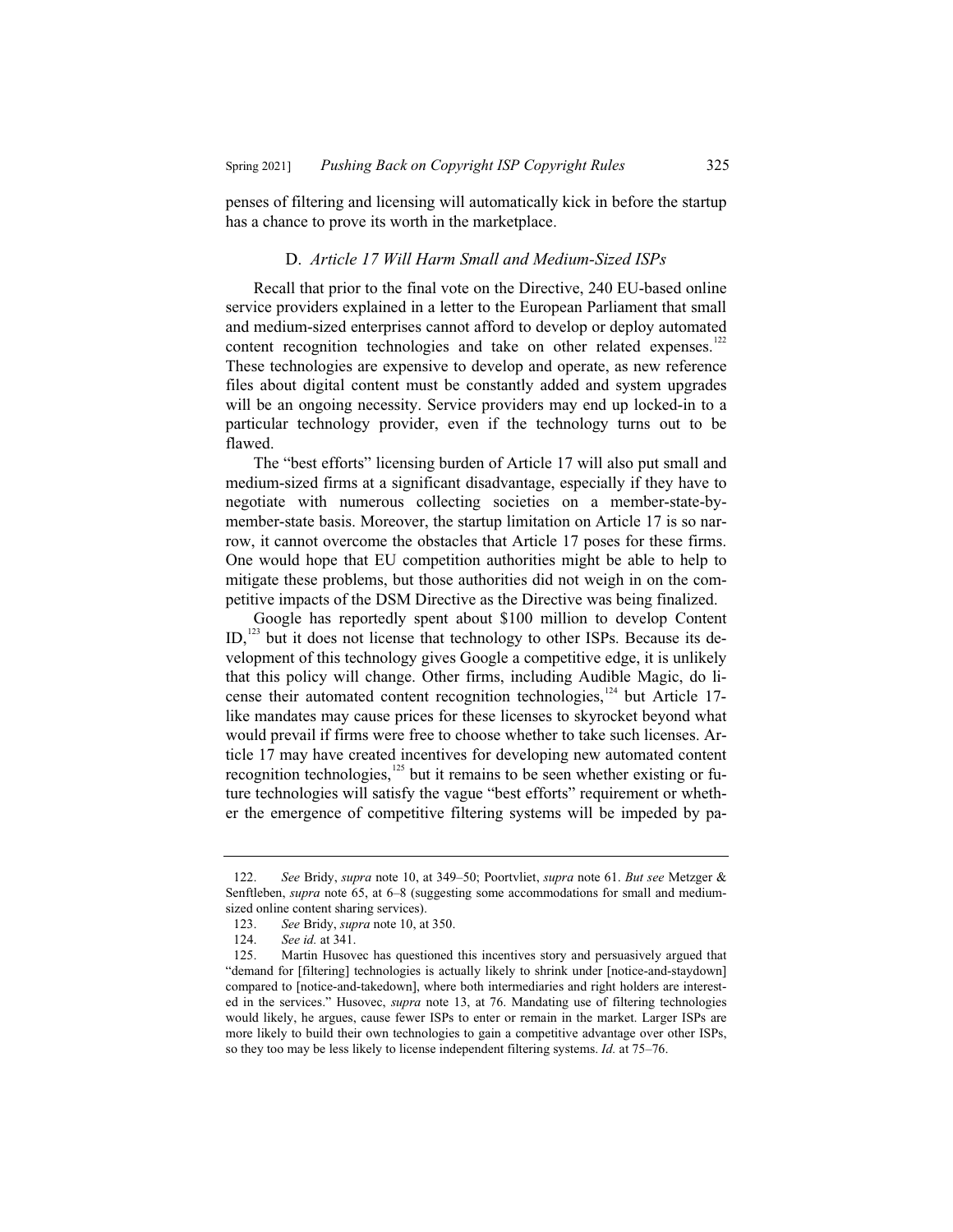tents. Competition authorities should monitor the impact of Article 17 on entry into online services markets.

EU policymakers also appear to have misapprehended the formidable technical challenges of developing a massive filtering system, such as difficulties in acquiring the necessary reference files of digital content necessary for an automated content recognition engine to do pattern-matching.<sup>126</sup> While Content ID and Audible Magic have large databases of reference files, these files overwhelmingly identify sound recordings and motion pictures. However, Article 17 does not restrict its implicit filtering mandate to only these types of copyrighted content. Many online content sharing services that would arguably be subject to Article 17 host other types of contents, such as fan fiction stories, photographs, and mixed media works, for which automated content recognition technologies, as well as entities capable of licensing rights in these types of content, are unavailable.

#### E*. Article 17 May Violate the European Charter of Fundamental Rights*

In December 2020, Netherlands became the first member state to transpose Article 17 into its national copyright law, while France adopted a law authorizing implementation by decree.<sup>127</sup> In addition, as this Article is going to press, Germany, Austria, and Finland are considering proposals for implementing this complex regulation.<sup>128</sup> France and the Netherlands appear to have taken different approaches in their respective transpositions, but neither meaningfully addresses the preservation of user rights, the no-general-

<sup>126.</sup> *See* Bridy, *supra* note 10, at 351; *see also* Husovec, *supra* note 13, at 74 ("Collecting and verifying meta-data constitutes large transaction costs, so their lack could easily impede use of [filtering] tools.").

<sup>127.</sup> Paul Keller, *Divergence Instead of Guidance: The Article 17 Implementation Discussion in 2020—Part 2*, KLUWER COPYRIGHT BLOG (Jan. 22, 2021), http://copyrightblog.kluweriplaw.com/2021/01/22/divergence-instead-of-guidance-the-article-17-implementation-discussion-in-2020-part-2.

<sup>128.</sup> *See id.*; Paul Keller, *DSM Directive Implementation Update: More Proposals to Protect Users' Rights*, COMMUNIA (Jan. 7, 2021), https://www.communia-association.org /2021/01/07/dsm-directive-implementation-update-more-proposals-to-protect-users-rights.

Denmark has announced that it will not conclude its implementation process until after the June deadline. *Id.* CREATe is maintaining a webpage tracking each member state's implementation process. *See Copyright in the Digital Single Market Directive – Implementation*, CREATE, https://www.create.ac.uk/cdsm-implementation-resource-page/#consultationstranspositions. According to the CREATe site, Croatia and Hungary appear to have published draft legislation, but with little or no English-language commentary. *Id.* The European Copyright Society has asserted that most terms of Article 17 are subject to the CJEU's review as autonomous interpretations of the Directive. Metzger & Senftleben, *supra* note 65, at 9. This may mean that national deviations from key terms may be struck down by the CJEU. The United Kingdom, which is no longer a member of the EU, announced that it would not implement the DSM Directive. *See* Copyright: EU Action, Written Question 4371, UK PARLIAMENT, https://www.parliament.uk/business/publications/written-questions-answersstatements/written-question/Commons/2020-01-16/4371.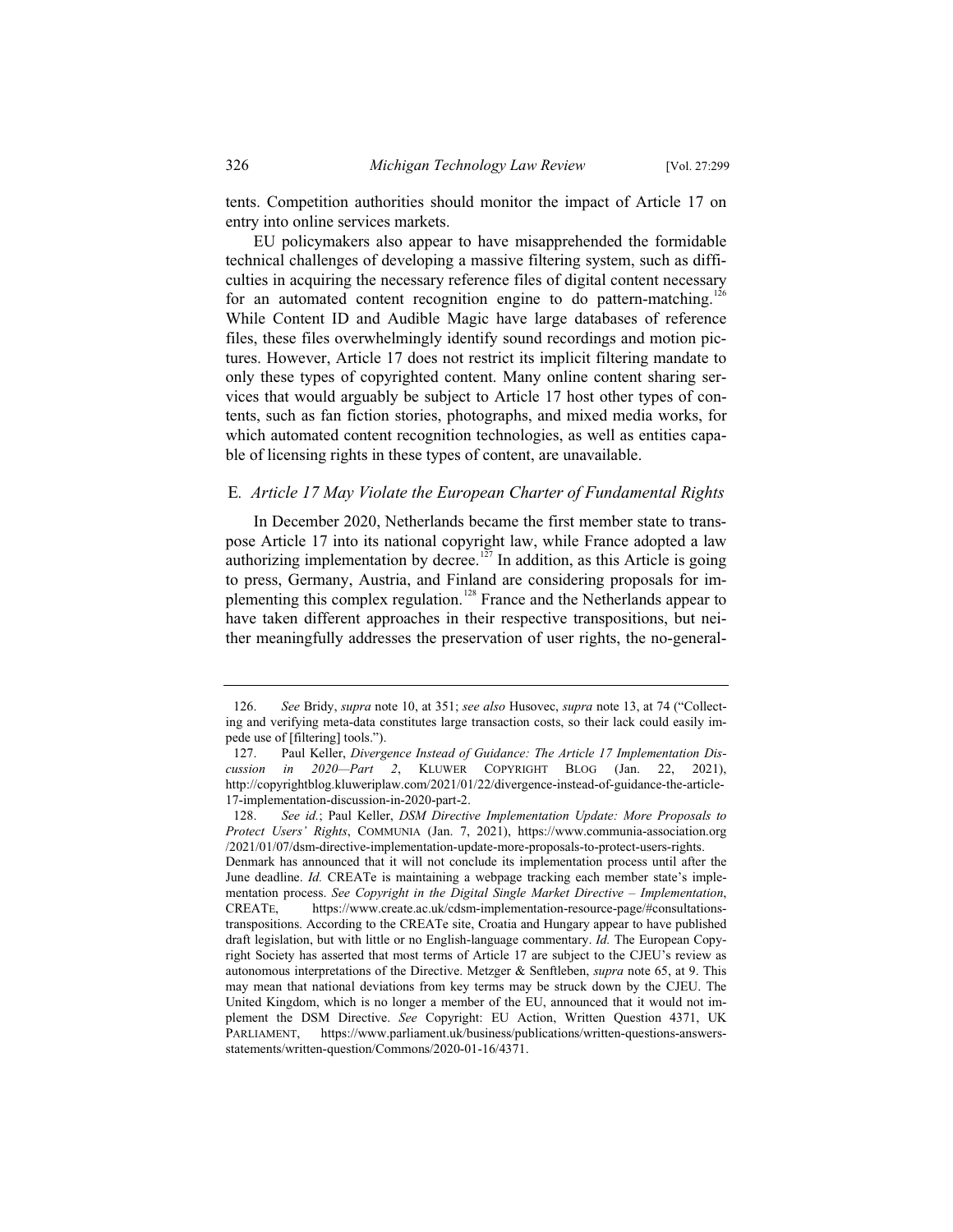monitoring, or personal data rights issues raised above.<sup>129</sup> The draft implementation proposals of Germany, Austria, and Finland, on the other hand, attempt to balance the interests of rights holders and users along with providing some clarity to content sharing services, though they are not entirely free of blemishes.<sup>130</sup> Because there has been little actual implementation of Article 17, it is premature to assess whether member states will be able to resolve its internal contradictions. Additionally, we cannot know whether Article 17 implementations will achieve the Directive's objectives of getting substantial revenues to EU rights holders, lessening the amount of online infringement on content sharing sites, and harmonizing the laws of EU member states to create a digital single market. $^{131}$ 

The government of Poland has mounted a challenge to the legality of Article 17 before the CJEU. It has asked that court to annul Article 17(4)(b) and  $17(4)(c)$  or, in the alternative, to annul Article 17 entirely.<sup>132</sup> Poland contends that Article 17 makes it necessary for content sharing services to employ upload filters as "preventive control mechanisms," which is incompatible with the right to freedom of expression and information guaranteed by the European Charter of Fundamental Rights.<sup>133</sup> Whether the CJEU will

<sup>129.</sup> Paul Keller, *Article 17: Both French and Dutch Implementation Proposals Lack Key User Rights Safeguards*, COMMUNIA (Jan. 10, 2020), https://www.communiaassociation.org/2020/01/10/article-17-implementation-french-dutch-implementationproposals-lack-key-user-rights-safeguards.

<sup>130.</sup> *See, e.g.*, Paul Keller, *Austrian Article 17 Proposal: The High Road Towards Implementation?*, COMMUNIA (Dec. 14, 2020), https://www.communia-association.org/2020/12 /14/austrian-article-17-proposal-high-road-towards-implementation; Paul Keller, *Finnish Article 17 Implementation Proposal Prohibits the Use of Automated Upload Filters*, COMMUNIA (Dec. 23, 2020), https://www.communia-association.org/2020/12/23/finnish-article-17 implementation-proposal-prohibits-the-use-of-automated-upload-filters; Julia Reda, *In Copyright Reform, Germany Wants to Avoid Over-Blocking, Not Rule Out Upload Filters—Part 1*, KLUWER COPYRIGHT BLOG (July 9, 2020), http://copyrightblog.kluweriplaw.com/2020/07/09 /in-copyright-reform-germany-wants-to-avoid-over-blocking-not-rule-out-upload-filters-part-1/?doing\_wp\_cron=1594746228.0162110328674316406250.

<sup>131.</sup> *See also Copyright in Foreign Jurisdictions Hearing*, *supra* note 3, at 8 (statement of Julia Reda, Former Member of the European Parliament & Fellow, Berkman Klein Center for Internet & Society, Harvard University) ("The adoption of the DSM Directive has plunged online businesses into legal uncertainty that is likely to stretch for years, if not decades.").

<sup>132.</sup> Case C-401/19, Republic of Poland v. European Parliament and Council of the European Union (May 29, 2019). On November 10, 2020, the CJEU heard arguments in this case, which reportedly revealed inherent conflicts within Article 17. A ruling is expected in summer of 2021. *See, e.g.*, Paul Keller, *CJEU Hearing in the Polish Challenge to Article 17: Not Even the Supporters of the Provision Agree on How It Should Work*, KLUWER COPYRIGHT BLOG (Nov. 11, 2020), http://copyrightblog.kluweriplaw.com/2020/11/11/cjeuhearing-in-the-polish-challenge-to-article-17-not-even-the-supporters-of-the-provision-agreeon-how-it-should-work.

<sup>133.</sup> Case C-401/19, *Republic of Poland*; *see, e.g.*, Christophe Geiger et al., *Intermediary Liability and Fundamental Rights*, *in* THE OXFORD HANDBOOK ON INTERMEDIARY LIABILITY ONLINE 139, 140–46 (Giancarlo Frosio ed., 2020), https://ssrn.com /abstract=3411633 (discussing fundamental freedoms and concerns about Article 17 undermining them); JULIA REDA ET AL., GESELLSCHAFT FÜR FREIHEITSRECHTE E.V., ARTICLE 17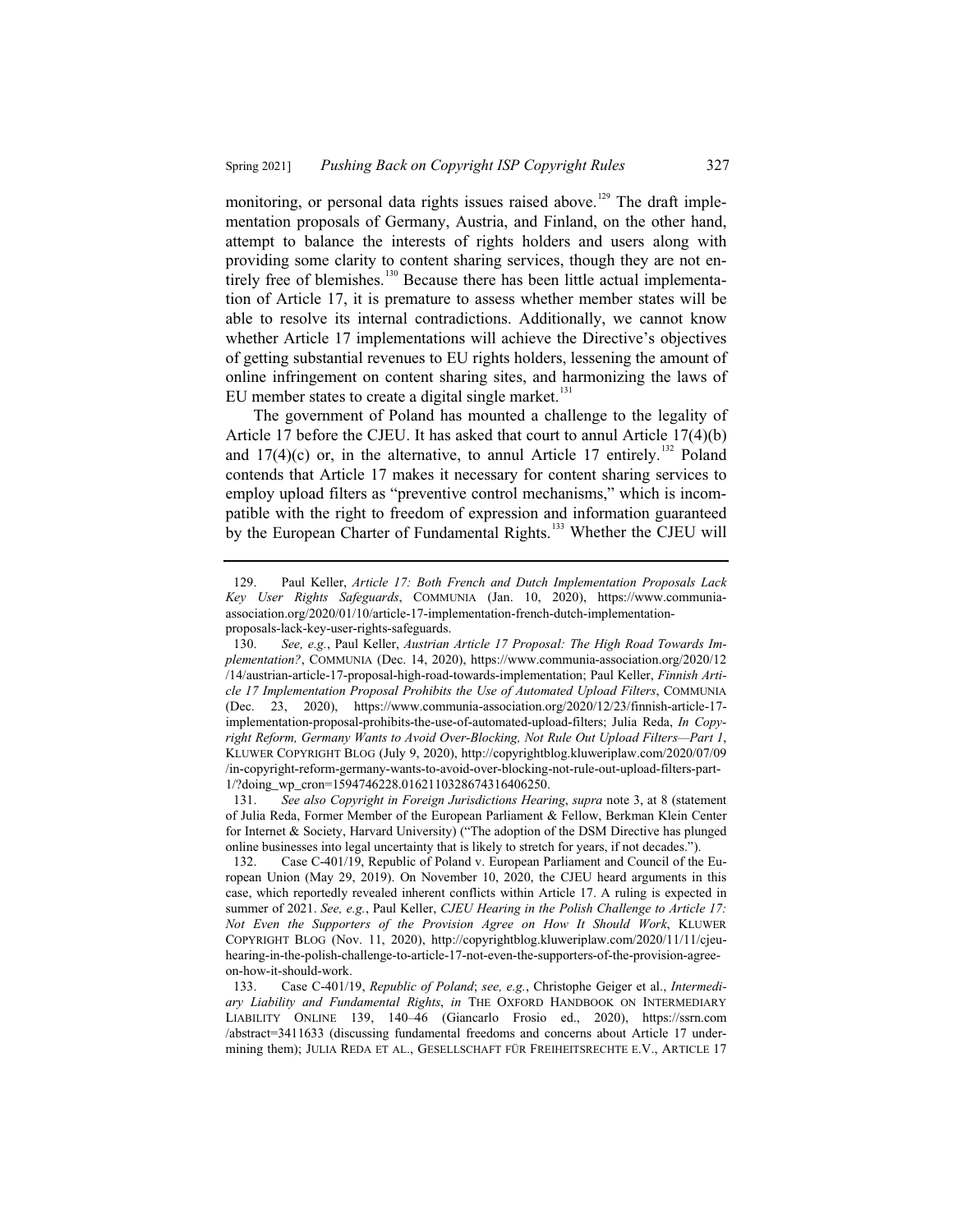rule Article 17 unconstitutional on its face remains to be seen. This is, however, far from a frivolous complaint given the CJEU's *Netlog* decision,<sup>134</sup> among others.<sup>135</sup> Recall that SABAM was denied, on fundamental rights grounds, to get an injunction that would require Netlog to install filters to prevent the availability of infringing music on its network.<sup>136</sup>

The recent *Glawischnig-Piesczek* decision might suggest that the CJEU has become more tolerant of injunctions that impose monitoring obligations, although the injunction in that case focused on blocking access to a specific instance of online content that had been adjudicated to be unlawful.<sup>137</sup> It is important to note that this CJEU opinion did not analyze the impact of such a monitoring injunction on fundamental rights, as the CJEU's *Netlog* decision did. $138$ 

The CJEU in *Netlog* ruled that the injunction SABAM sought that would impose a general monitoring obligation on that ISP would violate Article 15 of the E-Commerce Directive and fundamental freedoms under the European Charter of Fundamental Rights.<sup>139</sup> Such an injunction would not respect a fair balance between the interests of copyright owners, on the one hand, and the freedom to conduct one's business on the other. In addition, the "contested filtering system may also infringe the fundamental rights of that hosting service provider's service users, namely, their right to protection of their personal data and their freedom to receive or impart information."<sup>140</sup> The CJEU also observed that filtering technologies cannot distinguish between lawful and unlawful uses of contents and so could block lawful communications under copyright exceptions.<sup>141</sup> Leading scholars in

OF THE DIRECTIVE ON COPYRIGHT IN THE DIGITAL SINGLE MARKET: A FUNDAMENTAL RIGHTS ASSESSMENT (2020), https://ssrn.com/abstract=3732223 (assessing Article 17 and concluding that it fails to balance the fundamental rights affected).

<sup>134.</sup> Case C-360/10, SABAM v. Netlog NV, ECLI:EU:C:2012:85, ¶¶ 33–34 (Feb. 16, 2012); *see supra* notes 101–02 and accompanying text (discussing *Netlog*); *see also* Bridy, *supra* note 10, at 344–46 (discussing the CJEU's *Netlog* decision).

<sup>135.</sup> *See, e.g.,* Case C-70/10, Scarlet Extended SA v. SABAM, 2011 E.C.R. I-11959, ¶ 53 (holding that an injunction to require peer-to-peer filesharing service to install filtering system would violate EU Directives and fundamental rights under the EU Charter of Fundamental Rights); *see also* Bridy, *supra* note 10, at 343–44, 346 (discussing *Scarlet Extended*).

<sup>136.</sup> *Netlog,* ECLI:EU:C:2012:85, ¶¶ 39–52.

<sup>137.</sup> Case C-18/18, Glawischnig-Piesczek v. Facebook Ireland Ltd., ECLI:EU:C:2019:458458, ¶ 53 (Oct. 3, 2019).

<sup>138.</sup> *Id.*; *see also Copyright in Foreign Jurisdictions Hearing*, *supra* note 3, at 7–9 (statement of Daphne Keller, Professor of Law, Stanford University) (noting that the "filtering requirement like the one imposed in Facebook's Austrian case would be unconstitutional in the U.S.").

<sup>139.</sup> *Netlog*, ECLI:EU:C:2012:85,  $\P$  38, 46–50.<br>140. *Id.*  $\P$  48.

*Id.* ¶ 48.

<sup>141.</sup> *Id*. ¶ 50.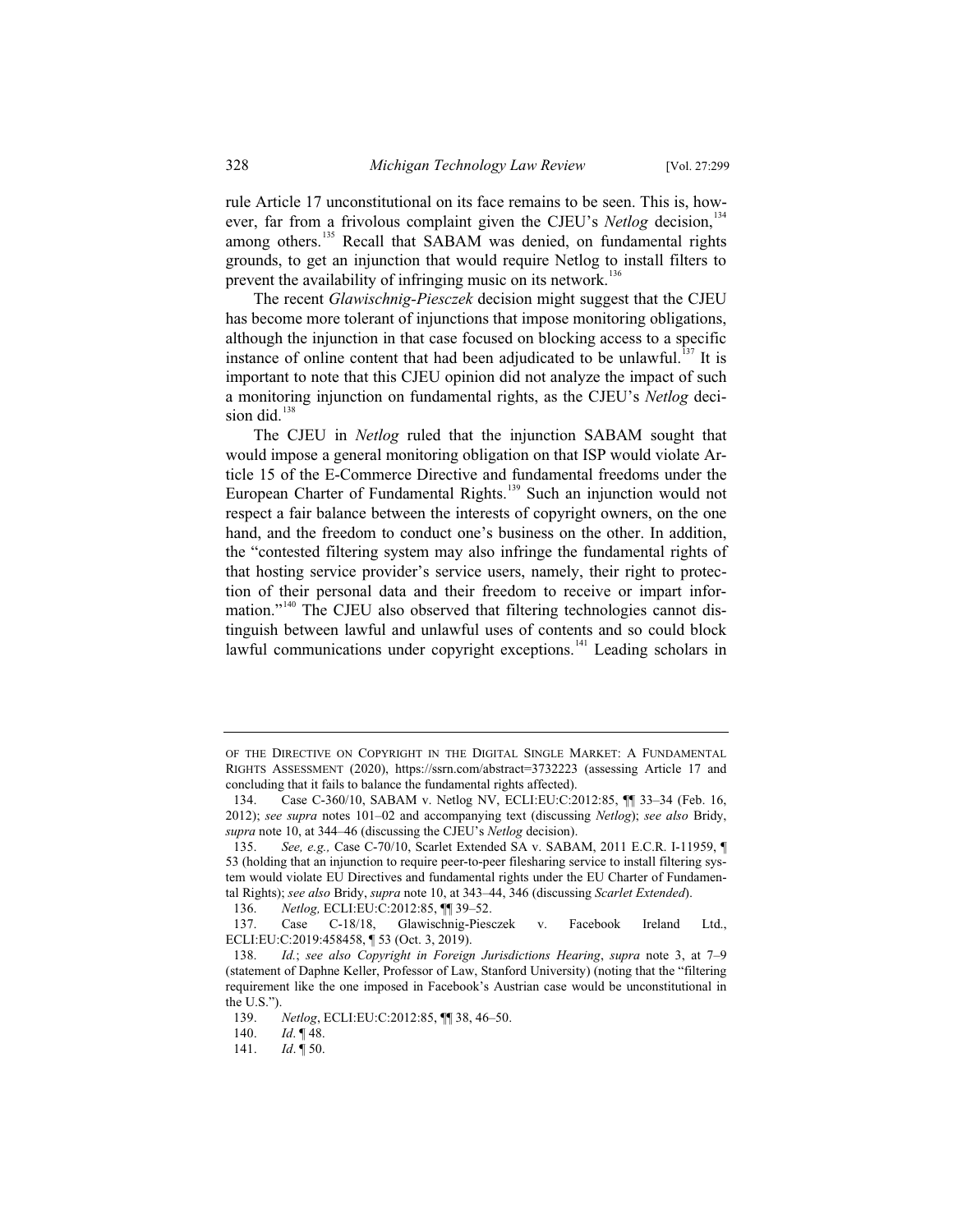the EU have criticized the DSM's upload filter requirement for ISPs on similar fundamental freedom grounds.<sup>142</sup>

Yet, even if Article 17 survives Poland's challenge, national implementations and judicial interpretations of its provisions in particular cases will still be subject to judicial review. Several commentators have, therefore, focused on recommendations to ensure maximal compliance with user rights and freedoms.<sup>143</sup>

Fundamental freedoms could be preserved insofar as Article 17 would allow online content services to avoid having to adopt automated content recognition technologies if they obtain licenses to cover user uploads of copyrighted content. This may be somewhat feasible in the EU because many collecting societies have the capacity to grant licenses to a wide variety of works on behalf of large numbers of specific categories of creators.<sup>144</sup>

The United States, by contrast, has almost no well-established and wellfunctioning collecting societies—except as to music—akin to those prevalent in the EU that could enable licensing of millions of copyrighted works.<sup>145</sup> Because of this, licensing is not a viable alternative for U.S.-based content sharing platforms to avoid having to adopt automated content recognition technologies under the EU Directive or under any U.S. adoption of an Article 17-like regime. This is yet another reason why Congress should not look to Article 17 as a model in any reconsideration of the § 512(c) DMCA safe harbor.

The EU has a very different and much more paternalistic regulatory legal culture than the United States.<sup>146</sup> With the adoption of Article 17, the EU has created a complex new regulatory framework that will make it very difficult, and perhaps impossible, for most UGC platforms to continue to operate and offer culturally diverse contents to EU residents. There is a reason why U.S.-based internet platforms have been so much more successful than EU-based firms: the U.S. legal culture is less paternalistic and more hospi-

<sup>142.</sup> *See, e.g.*, Angelopoulos, *supra* note 60; Garstka, *supra* note 96; Geiger et al., *supra* note 133; Moreno, *supra* note 111. A very recent assessment concludes that Article 17 is incompatible with fundamental rights. Christophe Geiger & Bernd Justin Jütte, *Platform Liability Under Article 17 of the Copyright in the Digital Single Market Directive, Automated Filtering and Fundamental Rights: An Impossible Match*, 70 GRUR INT'L (forthcoming 2021).

<sup>143.</sup> *See* DSM Directive, *supra* note 11, art. 17(10) (directing the EC to hold stakeholder dialogues to discuss best practices and that special account be taken "of the need to balance fundamental rights and of the use of exceptions and limitations."); *see, e.g.*, Quintais et al., *supra* note 76; Metzger & Senftleben, *supra* note 65; Moreno, *supra* note 111.

<sup>144.</sup> *See*, *e.g.*, COLLECTIVE MANAGEMENT OF COPYRIGHT AND RELATED RIGHTS ch. 4–8 (Daniel Gervais ed., 3d ed. 2015) (discussing collective management in the EU and specific countries and sectors of Europe); Quintais & Husovec, *supra* note 117 (discussing licensing options).

<sup>145.</sup> *See* COLLECTIVE MANAGEMENT, *supra* note 144, ch. 11.

<sup>146.</sup> *See, e.g.*, Pamela Samuelson, *Regulating Technology Through Copyright Law: A Comparative Perspective*, 42 EUR. INTELL. PROP. REV. 214 (2020) (discussing differences in the copyright and legal cultures of the United States and the EU).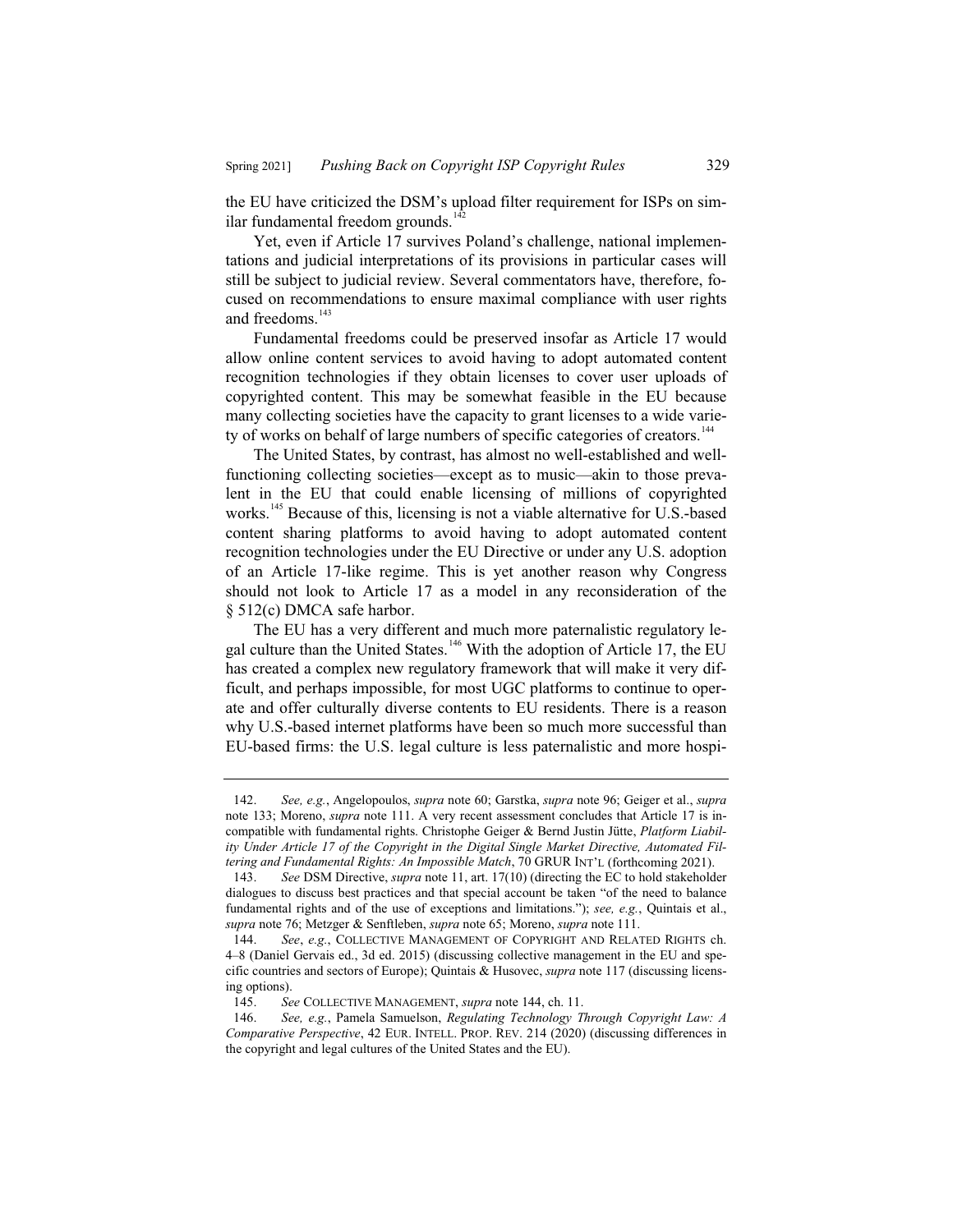table to entrepreneurship and innovation. For the many reasons set forth in this Part, Article 17 should not serve as a model for any reconsideration of ISP safe harbors by the U.S. Congress.

### III. Congress Should Take a Balanced Approach in Regulating ISPs That Host User-Uploaded Content

Insofar as the U.S. Congress reconsiders the DMCA safe harbors, it should strive for a balanced approach. As important as are the interests of the copyright industries and professional authors and artists who support stronger copyright rules, there are other important industry, individual creator, and public interests at stake in the regulations that affect online content hosting services. Many of these stakeholders would be adversely affected by U.S. adoption of Article 17-like rules or by changes to the DMCA safe harbors recommended in the Copyright Office's Section 512 Study.

## A*. The U.S. Copyright Office Section 512 Study Does Not Fairly Balance Stakeholder Interests*

To prepare for its Section 512 Study, the Copyright Office solicited comments from stakeholders and hosted a series of roundtables about how the DMCA safe harbors have been working over the past two decades.<sup>147</sup> After nearly five years of work, the Office concluded that the DMCA notice-and-takedown regime is "unbalanced" and needs some "finetun[ing]."<sup>148</sup> Unfortunately, the Study itself is imbalanced, premised, as it is, on an oversimplistic duality: even if ISPs think § 512 is working reasonably well, copyright industries do not, and "the fact that one of the two principal groups whose interests Congress sought to balance is virtually uniform in its dissatisfaction with the current system suggests that at least some of the statute's objectives are not being met."<sup>149</sup> The Study gave essentially no attention to the interests of the hundreds of millions of internet users and the many millions of user-creators who rely on content-sharing platforms to reach audiences,<sup>150</sup> even though copyright law is supposed to promote the public interest, not just the interests of major copyright industry groups.

<sup>147.</sup> SECTION 512 STUDY, *supra* note 14, at 1. The Office received more than 92,000 written comments in response to its call for comments. *Id.* at 12–13.

<sup>148.</sup> SECTION 512 STUDY, *supra* note 14, at 72, 198.

<sup>149.</sup> *Id.* at 83. Perusing the public comments submitted to the Copyright Office for its 512 Study, https://copyright.gov/policy/section512/, it is worth noting that none of the major software or videogame companies, which are significant players in the copyright industries, took positions against the DMCA safe harbors. Nor were broadcast and cable companies on record as opposed to these rules.

<sup>150.</sup> *See DMCA's Notice-and-Takedown Hearing*, *supra* note 16, at 3–5 (statement of Abigail Rives, IP Counsel, Engine); *DMCA's Notice-and Takedown Hearing*, *supra*, 4–5 (statement of Jonathan Berroya, then-Interim President and CEO, Internet Association).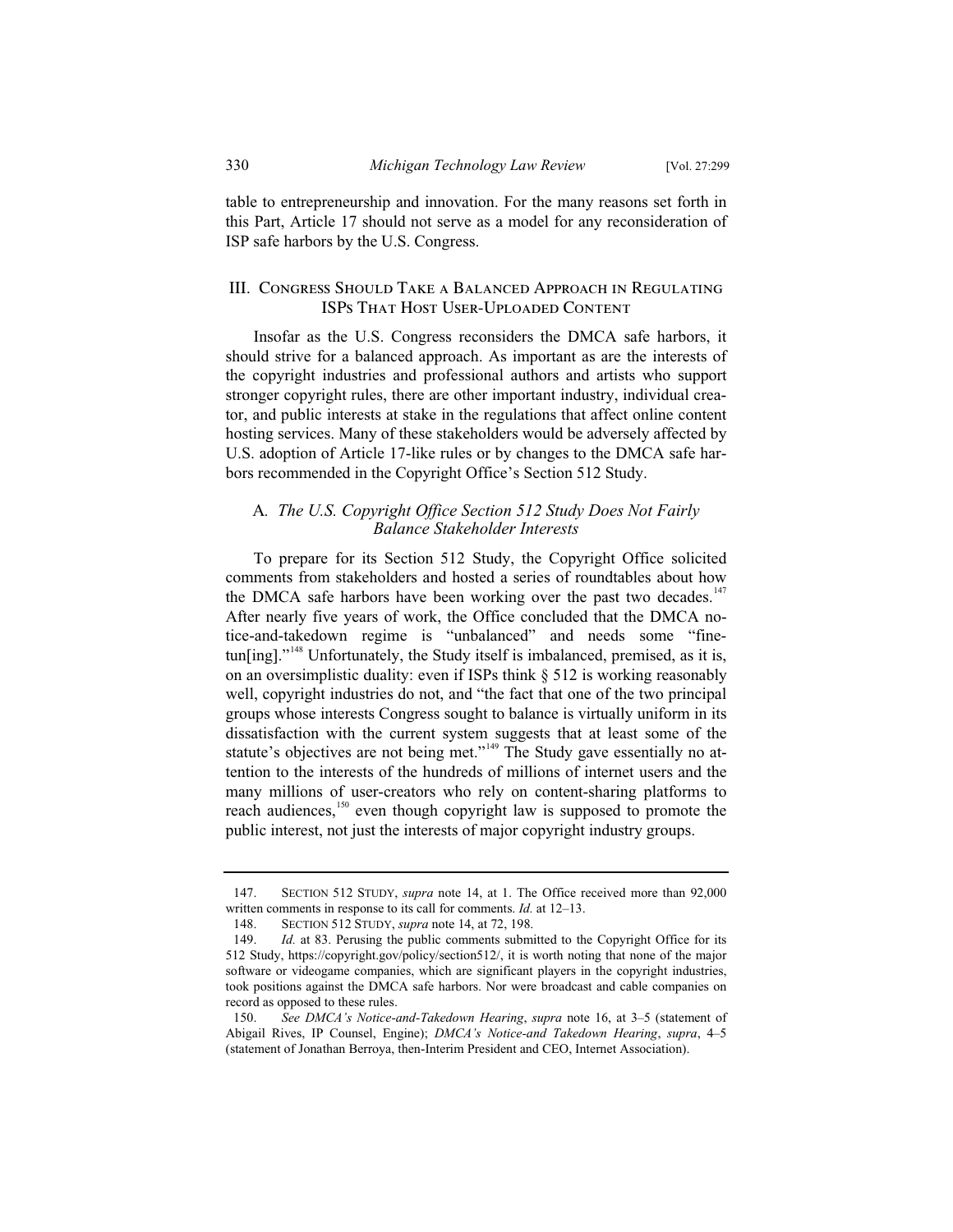The Study criticized the courts for construing too broadly the types of services that Congress intended to qualify for the § 512 safe harbors, particularly  $\S$  512(c) for hosting user contents, on the theory that certain unforeseen activities were "related" to storage on behalf of users.<sup>151</sup> The Study suggested that Congress intended for the  $\S$  512(c) safe harbor to apply only to services that passively store information on behalf of users. Under this interpretation, Wikipedia would probably qualify for this safe harbor, but virtually every other ISP that hosts user-uploaded contents would not. As one witness at a Senate IP Subcommittee hearing observed in written testimony, to restrict the safe harbors to the types of hosting services common in 1998 "would all but exclude every modern OSP from the scope of section 512(c), giving liability protections only to the bulletin board services from the  $1990s$ ."<sup>152</sup> This witness pointed out that the Study ignored that "the DMCA was intended to incentivize innovation and the growth of the internet" and that "algorithmic recommendations—which benefit users by connecting them to their communities and information they are likely to be interested in—do not negate the principle that the underlying content is stored at the direction of the user."<sup>153</sup>

The Study was also highly critical of judicial decisions concerning what constitutes actual knowledge of infringement on an ISP's site, "red flag" knowledge, willful blindness to infringement, and, by extension, judicial interpretations of  $\S$  512(m), which provides that ISPs have no duty to monitor for infringement.<sup>154</sup> The Study faulted decisions that it thought had conflated the actual and "red flag" (that is, where facts and circumstances make infringing activity on the site apparent) knowledge standards, which in its estimation created an excessively narrow space in which to define an ISP's obligation.<sup>155</sup> The Study asserted that an ISP has "red flag" knowledge if it has a more general knowledge of infringing materials on its site.<sup>156</sup> Moreover, if an ISP received repeat takedown notices about one of its users, the Study would treat this as "red flag" knowledge.<sup>157</sup>

<sup>151.</sup> SECTION 512 STUDY, *supra* note 14, at 84–95. For instance, it criticized the Second Circuit's ruling in *Viacom Int'l, Inc. v. YouTube, Inc.*, 676 F.3d 19, 38-39 (2d Cir. 2012), that YouTube was eligible for the  $\S$  512(c) safe harbor insofar as it transcoded uploaded videos, enabled other users to view them, and provided automated recommendations because these activities were sufficiently related to hosting user contents.

<sup>152.</sup> *Id.; see DMCA's Notice-and-Takedown Hearing*, *supra* note 16, at 7 (statement of Jonathan Berroya, then-Interim President and CEO, Internet Association) (adding "[s]imply because the internet experience in 1998 was not as rich as it is now does not mean that today's OSPs should be excluded from the safe harbor.")

<sup>153.</sup> *DMCA's Notice-and-Takedown Hearing*, *supra* note 16 (statement of Jonathan Berroya, then-Interim President and CEO, Internet Association).

<sup>154.</sup> SECTION 512 STUDY, *supra* note 14, at 111–28.

<sup>155.</sup> *Id.* at 113–24.

Id. at 111-12 n.591.

<sup>157.</sup> *Id.* at 114.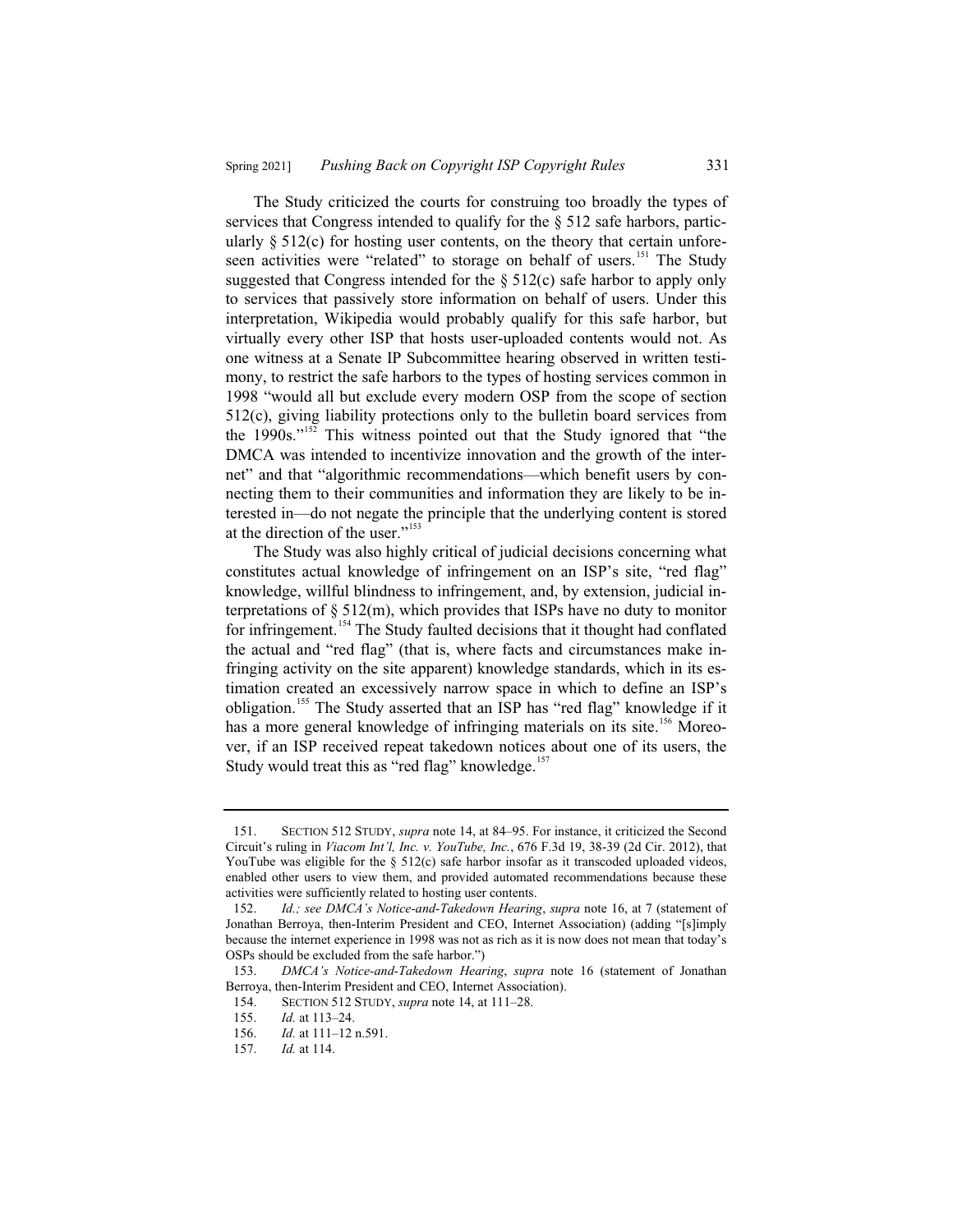Although § 512(m) provides that ISPs do not have a duty to monitor their sites for infringing materials, the Study concluded that ISPs should monitor their sites and have a duty to investigate further if its staff comes across material that may be infringing.<sup>158</sup> Failure to do so, it suggests, may justify a finding of willful blindness to infringement.<sup>159</sup> The Study suggested that larger ISPs that host user-uploaded audiovisual works "with a history of hosting infringing content may need to implement costly filtering technologies," even if smaller sites "might just need to assign content review to an existing employee."<sup>160</sup>

The Study concluded that courts have also given ISPs too much leeway in formulating and carrying out repeat infringer policies.<sup>161</sup> ISPs should, it suggests, be required to publicly disclose the terms on which they will terminate users charged with infringement.<sup>162</sup> Many ISPs do not inform their users about the circumstances under which their accounts will be terminated. The Study asserted that users need to know what the ISP's policy is and what will happen if they violate it.<sup>163</sup> Moreover, it equates an ISP's receipt of facially compliant takedown notices for particular users as evidence that the users actually are infringers, evidence that should count toward termination of the users' accounts.<sup>164</sup> This is analogous to thinking that filing a complaint in federal court is the same thing as getting a judgment on the merits.

The Study faulted ISPs for choosing not to remove or disable content after receiving a takedown notice in circumstances where the ISPs believe

<sup>158.</sup> *Id.* at 122–124.

<sup>159.</sup> *Id.* at 126–27.

<sup>160.</sup> *Id.* at 123–24.

<sup>161.</sup> *Id.* at 95–110.<br>162. *Id.* at 106. Me

Id. at 106. Meredith Rose, Policy Counsel of Public Knowledge, raised concerns in her Senate testimony about termination of Internet access as a penalty for repeat infringement as applied to customers of broadband services because the Internet has become an essential communications service in the modern era. (This has been abundantly clear during the coronavirus pandemic.) Many households depend on Internet access for its members to be able to work remotely, attend classes, access medical care, get news, and communicate with others. Misdeeds by one member of a household should not result in everyone in that household being completely cut off from the world. *DMCA's Notice-and-Takedown Hearing*, *supra* note 16, at 15–18 (statement of Meredith Rose, Policy Counsel, Public Knowledge). This is particularly true for the more than 100 million households that have access to only one broadband provider. *Id.; see also* Geiger et al., *supra* note 133, at 4–8 (arguing that Internet access has been evolving as a fundamental human right). The Study did at least recognize that a "different approach" should be taken toward university students because cutting off their Internet access would be "tantamount to expelling them from the university." SECTION 512 STUDY, *supra* note 14, at 109–10 (internal quotation marks omitted); *see also DMCA's Notice-and-Takedown Hearing*, *supra* note 16, at 6 (statement of David Hansen, Lead Copyright & Information Policy Officer, Duke University) ("I cannot overstate how critical network access has become for modern teaching and learning . . . .").

<sup>163.</sup> SECTION 512 STUDY, *supra* note 14, at 106.

<sup>164.</sup> *Id.* at 98–103.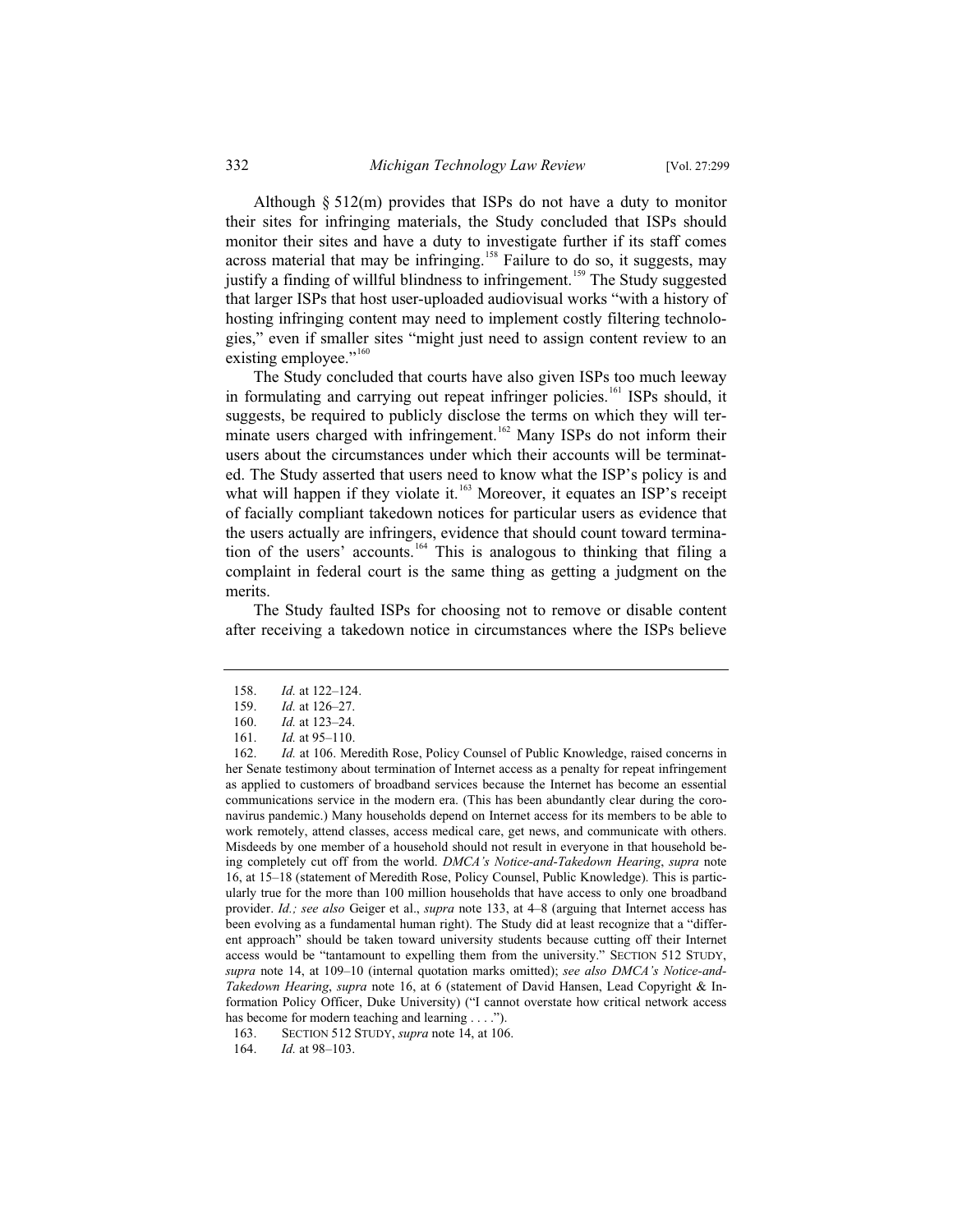that the challenged use is fair or otherwise non-infringing. In the Office's view, this fails to honor the statutory requirement that ISPs act expeditiously to remove or disable access after getting facially compliant takedown notices.<sup>165</sup> The Study failed to acknowledge that it is risky for an ISP to decide not to remove challenged content, as the safe harbor would no longer apply if its judgment about fair use was wrong. The Study also asserted that copyright owners should not have to consider whether someone's use of their content was fair use before sending takedown notices to ISPs, a conclusion that directly contradicts a well-known Ninth Circuit decision.<sup>166</sup> Without this check on copyright owner discretion, takedown notice abuse will become even more of a problem than it already is.

Although the Study claimed that it was not recommending "wholesale changes" to § 512, it invited Congress to "fine-tune" many aspects of the safe harbor provisions to tilt the balance in the direction that copyright industries have requested.<sup>167</sup> In most respects, the proposed changes would, in fact, radically alter the DMCA safe harbors.<sup>168</sup> Although the Study declined to recommend enactment of an Article 17-like notice-and-staydown rule, as some copyright industry players had urged, it recommended further study of notice-and-staydown rules as well as no-fault site-blocking injunctions.<sup>169</sup>

In some respects, the Copyright Office Section 512 Study is actually worse for most ISPs than Article 17. After all, Article 17 only applies to forprofit online content sharing services that make available, organize, and promote "large" amounts of user-uploaded content. At least some smaller entities are exempt from Article 17, as are nonprofit online encyclopedias, educational and scientific repositories, and open source software developing and sharing sites, as well as providers of electronic communication services, online marketplaces, business-to-business cloud services, and cloud services that allow users to upload content for their own use.<sup>170</sup> The Section 512 Study, by contrast, recommended imposing greater obligations on all ISPs,

<sup>165.</sup> *Id.* at 152–55.<br>166. *Id.* at 148–52.

<sup>166.</sup> *Id.* at 148–52. The Study faults the Ninth Circuit for concluding otherwise in *Lenz v. Universal Music Group, Inc*., 815 F.2d 1145 (9th Cir. 2016). *See* SECTION 512 STUDY, *supra* note 14, at 148–49.<br>167. *Id.* at 7, 198.

Id. at 7, 198.

<sup>168.</sup> The Study's recommended changes to the standards of ISP knowledge about users' infringements would profoundly change the safe harbors, as would its recommendations to contract the categories of ISPs eligible for safe harbors. *Id.* at 84–95, 111–26. As Jonathan Berroya of the Internet Association put the point, "the cumulative effect of the changes recommended by the [Study] would be to disrupt the balance established by Congress in Section 512 to the detriment of Internet users, including businesses and individual creators." *DMCA's Notice-and-Takedown Hearing*, *supra* note 16, at 7 (statement of Jonathan Berroya, then-Interim President and CEO, Internet Association).

<sup>169.</sup> SECTION 512 STUDY, *supra* note 14, at 186–96.

<sup>170.</sup> DSM Directive, *supra* note 11, art. 2(6).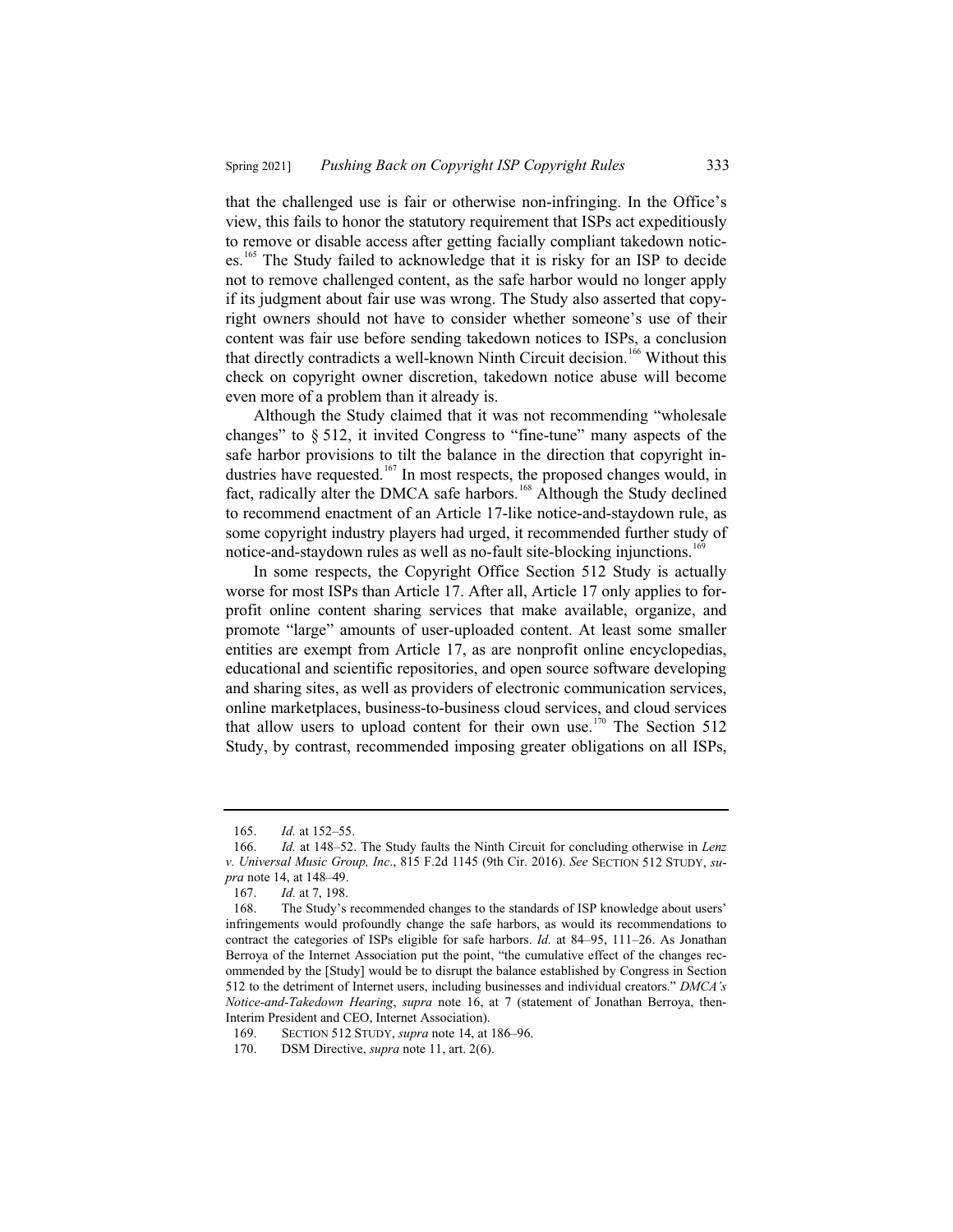although occasionally suggesting that smaller entities may have lesser burdens when it comes to monitoring user-uploaded content.<sup>171</sup>

In contrast to the Section 512 Study's quite dismissive treatment of fair uses, $17$ <sup>172</sup> Article 17 requires member states to ensure that fundamental user freedoms will be respected even when a hosting service uses automated content recognition technologies. It directed members states to ensure the preservation of user-generated content that quotes from or parodies other works under copyright exceptions.<sup>173</sup>

#### B*. The DMCA Safe Harbors Have Enabled U.S.-Based ISPs to Thrive*

The Section 512 Study understated the importance of the DMCA safe harbors for small and medium-sized U.S.-based ISPs, as documented in the seminal empirical study authored by Professor Jennifer Urban, et al., *Notice and Takedown in Everyday Practice*. <sup>174</sup> That report concluded that the majority of ISPs that host user contents are "DMCA Classic" platforms. These ISPs follow the protocol that  $\S 512(c)$  establishes: after receiving notices from copyright owners about specific claimed infringements on the ISP's site, the ISPs investigate and take down or disable access to infringing materials on their sites.<sup>175</sup> For small and medium-sized companies, this noticeand-takedown process is a burden, but their staff members dutifully review the notices individually and comply with valid takedowns, as the law requires.<sup>176</sup> The DMCA Classic ISPs depend heavily on the  $\S 512(c)$  safe harbor for their very existence. These ISPs are, moreover, not the sources of significant infringements; they take very seriously their responsibilities to process takedown notices in the manner that Congress expected with adopting the DMCA.<sup>177</sup> They do not automatically take down user-uploaded content if the takedown notice they receive from a rights holder or its agent is flawed, as often happens.

<sup>171.</sup> SECTION 512 STUDY, *supra* note 14, at 123–24.

<sup>172.</sup> The Study would relieve copyright owners of the responsibility to consider fair use before sending takedown notices and criticized ISPs that decide to allow a challenged use to remain on their sites because the use was fair and non-infringing. *Id.* at 150–55.

<sup>173.</sup> DSM Directive, *supra* note 11, art. 17(7). In its discussion of the DSM Directive, the Section 512 Study does not mention Article 17's commitment to allowing users to exercise fundamental freedoms in creating works they upload to sharing service sites. SECTION 512 STUDY, *supra* note 14, at 61–63.

<sup>174.</sup> JENNIFER URBAN ET AL., NOTICE AND TAKEDOWN IN EVERYDAY PRACTICE 73 (2016). The report's findings were also published in digested, updated versions. *See* Jennifer M. Urban et al., *Notice and Takedown: Online Service Provider and Rightsholder Accounts of Everyday Practice*, 64 J. COPYRIGHT SOC'Y USA 371 (2017) [hereinafter Urban et al., *Notice and Takedown*]; Jennifer M. Urban et al., *Takedown in Two Worlds: An Empirical Analysis*, 64 J. COPYRIGHT SOC'Y USA 483 (2017).

<sup>175.</sup> Urban et al., *Notice and Takedown*, *supra* note 174, at 381. ISPs report that many of the takedown notices they get are unsound. *Id.* at 381, 385–88.

<sup>176.</sup> *Id.* at 398.

<sup>177.</sup> *Id.*; *see also* Hinze, *supra* note 38, ch. 8.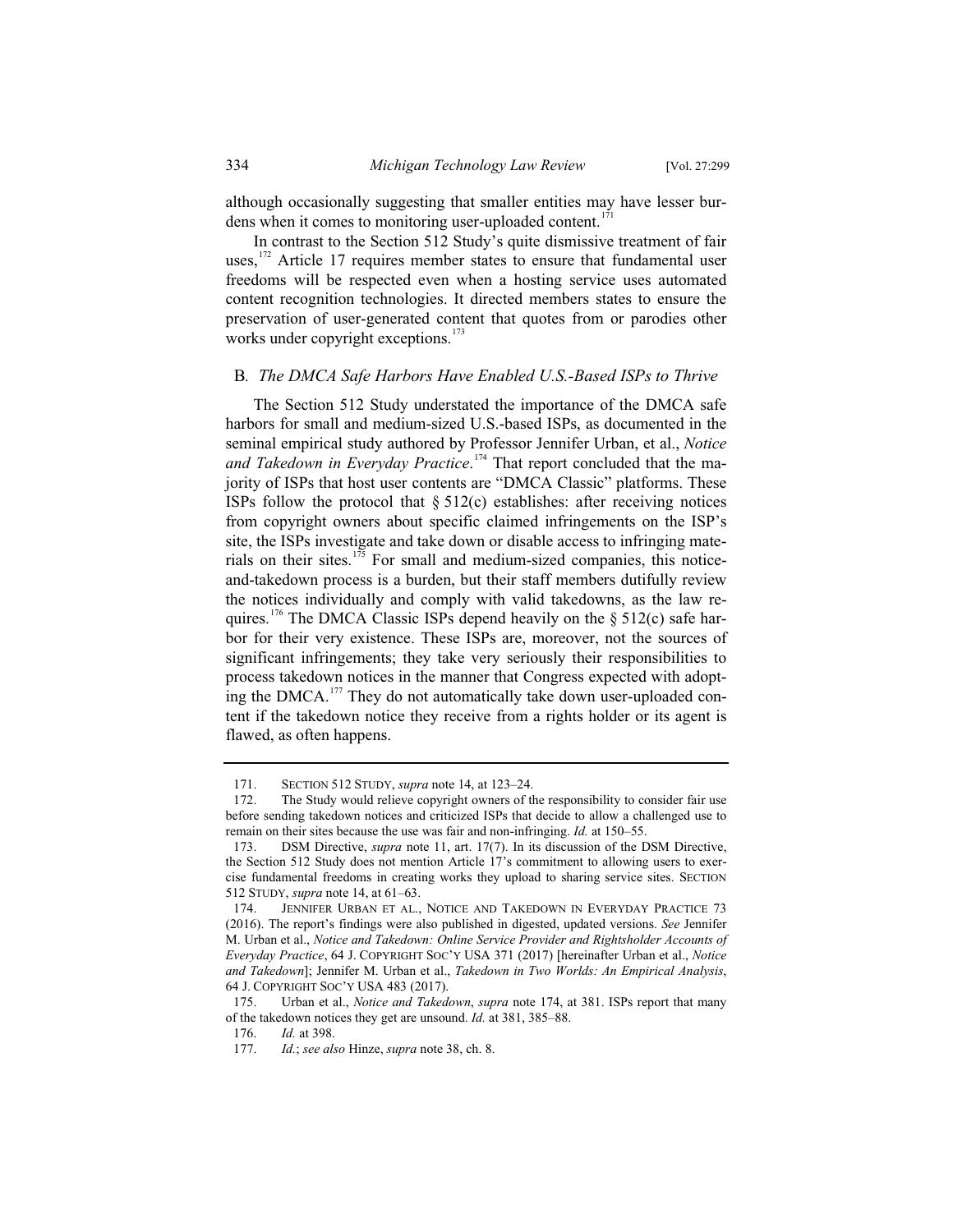The Urban Study analyzed a six-month sample of takedown notices and reported that a high proportion—nearly one-third—were flawed, either because the takedown notice was incomplete or fraudulent, the uploaded material was fair use, or the notice provider was not the owner of a copyright alleged to be infringed.<sup>178</sup> Numerous other submissions to the Copyright Office during the Section 512 Study process also documented these abuses.<sup>179</sup> The Study cited "a series of extensively researched articles" in the *Wall Street Journal* reporting on takedown abuses, one of which pointed out that Google had reinstated more than  $50,000$  wrongfully removed links.<sup>180</sup> Nevertheless, the Study concluded that "[b]ecause much of the data relating to notice-and-takedown requests is not public, it is difficult to ascertain the extent to which some of these examples are representative of what's happening in the section 512 ecosystem."<sup>181</sup> It seemed to accept uncritically assertions of copyright industry representatives that abusive notices are "incredibly rare."<sup>18</sup>

Unlike their smaller counterparts, dominant platforms such as YouTube and Facebook will be able to adapt to whatever ISP liability rules Congress might choose to adopt. These platforms and other large ISPs have sought to be more than DMCA-compliant by automating their handling of thousands or even millions of notices sent to the platforms by bots and takedowns for unlawful uploads.<sup>183</sup> Some large platforms (notably YouTube) go well beyond what the DMCA requires by developing or licensing filtering technologies, offering special takedown procedures for trusted rights holders, hashmatching based "stay down" systems, as well as agreeing to contractual terms that place additional obligations on these  $ISPs$ .<sup>184</sup>

YouTube and Facebook greatly benefited in their early years from the existence of the DMCA and the EU's E-Commerce safe harbors which enabled them to become dominant platforms. Now that they have achieved

<sup>178.</sup> Urban et al., *supra* note 174, at 88; *see also DMCA's Notice-and-Takedown Hearing*, *supra* note 16, at 3–9 (statement of Meredith Rose, Policy Counsel, Public Knowledge).

<sup>179.</sup> SECTION 512 STUDY, *supra* note 14, at 146–47 nn.784–87.

<sup>180.</sup> Andrea Fuller et al., *Google Hides News, Tricked by Fake Claims*, WALL ST. J. 15, 2020), https://www.wsj.com/articles/googledmca-copyright-claims-takedownonline-reputation-11589557001, *cited in* SECTION 512 STUDY, *supra* note 14, at 148 n.790. The Office noted that "[s]uch abuses of the DMCA system do call for some enforcement mechanism," but it offered no recommendations about this. *See also DMCA's Notice-and-Takedown Hearing*, *supra* note 16, at 3–9 (statement of Meredith Rose, Policy Counsel, Public Knowledge) (criticizing the Study for its failure to give credence to ISP complaints about "bad" notices).

<sup>181.</sup> SECTION 512 STUDY, *supra* note 14, at 147.

<sup>182.</sup> *Id.* at 148.

<sup>183.</sup> Urban et al., *Notice and Takedown*, *supra* note 174, at 382.

<sup>184.</sup> *Id.* at 382–83 (describing "DMCA Plus" OSPs); *see, e.g.*, *Videos Removed or Blocked Due to YouTube's Contractual Obligations*, YOUTUBE HELP, https://support.google.com/youtube/answer/3045545 (describing YouTube agreements with certain music rights holders requiring specific takedown obligations).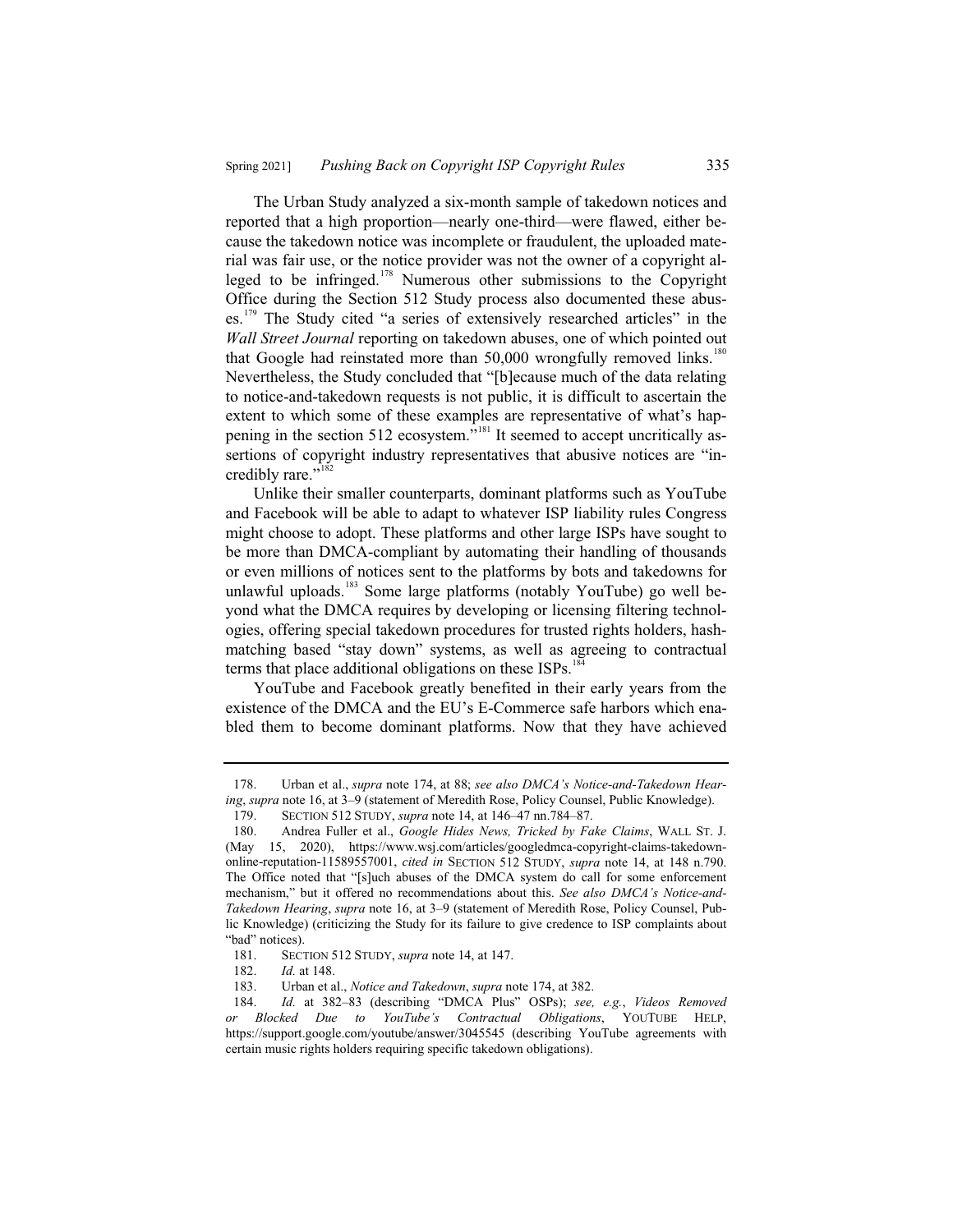dominance, they may benefit further if legislatures change the DMCA rules in a way that would, in effect, pull the ladder up behind them. Indeed, the dominance of these mega-platforms would be further entrenched if new regulations put small and medium-sized platforms at a disadvantage or even cause them to fold.<sup>185</sup>

The Section 512 Study failed to acknowledge how important U.S. based internet companies, including online platforms, have become to the U.S. economy. A study conducted for the Internet Association reported that this sector contributed more than \$2 trillion to the U.S. gross domestic product (GDP) in 2018, said to represent about  $10\%$  of GDP.<sup>186</sup> That study also reported that this sector directly created six million jobs and indirectly supported an additional 13 million jobs in the United States.<sup>187</sup> A Bureau of Economic Analysis study of the U.S. digital economy for the U.S. Department of Commerce estimated that this sector contributed \$1.35 trillion to the economy in 2017, or  $6.9\%$  of GDP.<sup>188</sup> In the Forbes 2019 ranking of the world's top 100 digital companies, U.S.-based firms dominated the top ten and comprised nearly half of the top  $25$ .<sup>189</sup> ISPs, including platforms that enable user uploads, are among the many types of information technology firms that make up this sector. All but five of the top 20 internet companies measured by market value are U.S.-based firms.<sup>190</sup> The success of the U.S. internet economy is due in no small measure to the DMCA safe harbor regulations.<sup>191</sup>

<sup>185.</sup> *See, e.g.*, Hannah Bloch-Wehba, *Automation in Moderation*, 53 CORNELL INT'L L.J. 41, 67, 71 (2020); *see also DMCA at 22 Hearing*, *supra* note 16, at 1–2 (statement of Rebecca Tushnet, Professor of Law, Harvard University).

<sup>186.</sup> Christopher Hooton, *Measuring the US Internet Sector: 2019*, INTERNET ASS'N (Sept. 26, 2019), https://internetassociation.org/publications/measuring-us-internet-sector-2019. The Internet Association is a trade association representing leading global internet companies. *Id.* at 20 (listing member companies including major U.S.-based companies).

<sup>187.</sup> *Id.*

<sup>188.</sup> *Digital Economy Accounted for 6.9 Percent of GDP in 2017*, BUREAU OF ECON. ANALYSIS (Apr. 4, 2019), https://www.bea.gov/news/blog/2019-04-04/digital-economyaccounted-69-percent-gdp-2017.

<sup>189.</sup> *See Top 100 Digital Companies: 2019 Ranking*, FORBES (Oct. 2019), https://www.forbes.com/top-digital-companies/list/#tab:rank. Only three of the top 25 were EU-based, the highest ranked at #19. *See also* TOP 100 GLOBAL TECH LEADERS REPORT, THOMSON REUTERS (Jan. 2018), https://www.thomsonreuters.com/content/dam/ewp-m /documents/thomsonreuters/en/pdf/reports/thomson-reuters-top-100-global-tech-leaders-

report.pdf (showing 45 of the top technology companies worldwide are U.S.-based, while only 8 are EU-based).<br>190. J. Cler

<sup>190.</sup> J. Clement, *Market Capitalization of the Biggest Internet Companies Worldwide as of June 2019*, STATISTA (June 23, 2020), https://www.statista.com/statistics/277483 /market-value-of-the-largest-internet-companies-worldwide/ [https://web.archive.org/web /20210129222447/https://www.statista.com/statistics/277483/market-value-of-the-largest-

internet-companies-worldwide/]. Along with the U.S.-based companies listed are several companies based in China; none are EU-based. *Id.*

<sup>191.</sup> *See, e.g.*, David Kravets, *10 Years Later, Misunderstood DMCA Is the Law That Saved the Web*, WIRED (Oct. 27, 2000), https://www.wired.com/2008/10/ten-years-later ("To-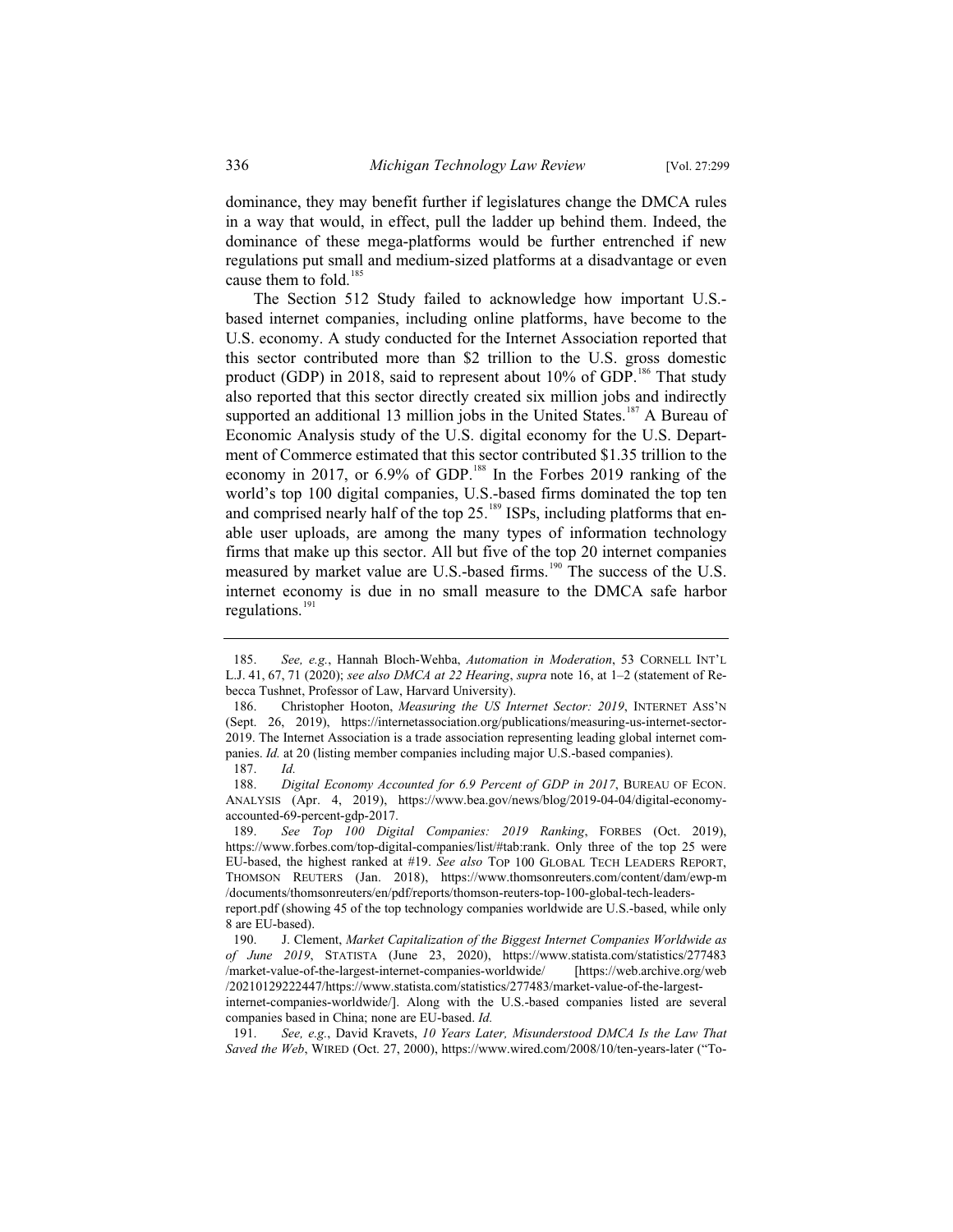Few of the top internet companies are EU-based. When adopting Article 17, EU policymakers did not consider the likely competition and innovation consequences of the DSM Directive, especially the significant market entry barriers for EU-based ISPs it would erect. Perhaps EU policymakers have given up on being able to nurture European platforms to compete with successful U.S.-based firms. Either that or these policymakers were oblivious to the impacts that Article 17 and similar rules would have on competition and innovation in online content hosting markets. The Commission's main goal with Article 17 seems to have been to enable EU rights holders to extract rents from existing U.S.-based mega-platforms, not to provide incentives for new EU-based platforms to compete with the mega-platforms or innovate around them. $192$ 

### C. *The U.S. Safe Harbor Regime Has Fostered an Unprecedented Outpouring of Creative Content*

In considering any DMCA reforms, Congress should consider not only the implications for competition and innovation in the U.S.-based internet sector, but also the interests of scholars and other researchers who are now widely posting their research online on an open access basis and the millions of user-creators and their audiences who rely on the services that ISPs provide.<sup>193</sup>

In proposing to refashion the safe harbors to give much greater protection to copyright industries, the Section 512 Study gave essentially no weight to the interests of internet users or to the tremendous creative output of user-creators. According to a recent report, almost 312 million U.S. residents are internet users<sup>194</sup> and almost  $70\%$  of them use social networks of

day's internet is largely an outgrowth of the much-reviled [DMCA] that lawmakers passed in 1998 . . . ."); *see also* Susanna Monseau, *Fostering Web 2.0 Innovation: The Role of the Judicial Interpretation of the DMCA Safe Harbors, Secondary Liability and Fair Use*, 12 J. MARSHALL REV. INTELL. PROP. L. 70, 106 (2012) (citation omitted) ("The extraordinary and unprecedented growth in innovative Internet services is only possible because of the DMCA.").

<sup>192.</sup> *See also Copyright in Foreign Jurisdictions Hearing*, *supra* note 3, at 2 (Julia Reda, Former Member of the European Parliament & Fellow, Berkman Klein Center for Internet & Society, Harvard University) (describing the primary objective of Article 17 as encouraging improved licensing for rightsholders).

<sup>193.</sup> *See DMCA's Notice-and-Takedown Hearing*, *supra* note 16, at 2–3 (statement of David Hansen, Lead Copyright & Information Policy Officer, Duke University); *DMCA's Notice-and-Takedown Hearing*, *supra*, at 3–5 (statement of Abigail Rives, IP Counsel, Engine).

<sup>194.</sup> J. Clement, *Number of Internet Users in the United States from 2000 to 2019*, STATISTA (Jan. 7, 2020), https://www.statista.com/statistics/276445/number-of-internet-usersin-the-united-states. As a consequence of the coronavirus pandemic, these figures on internet usage may well be even more substantial.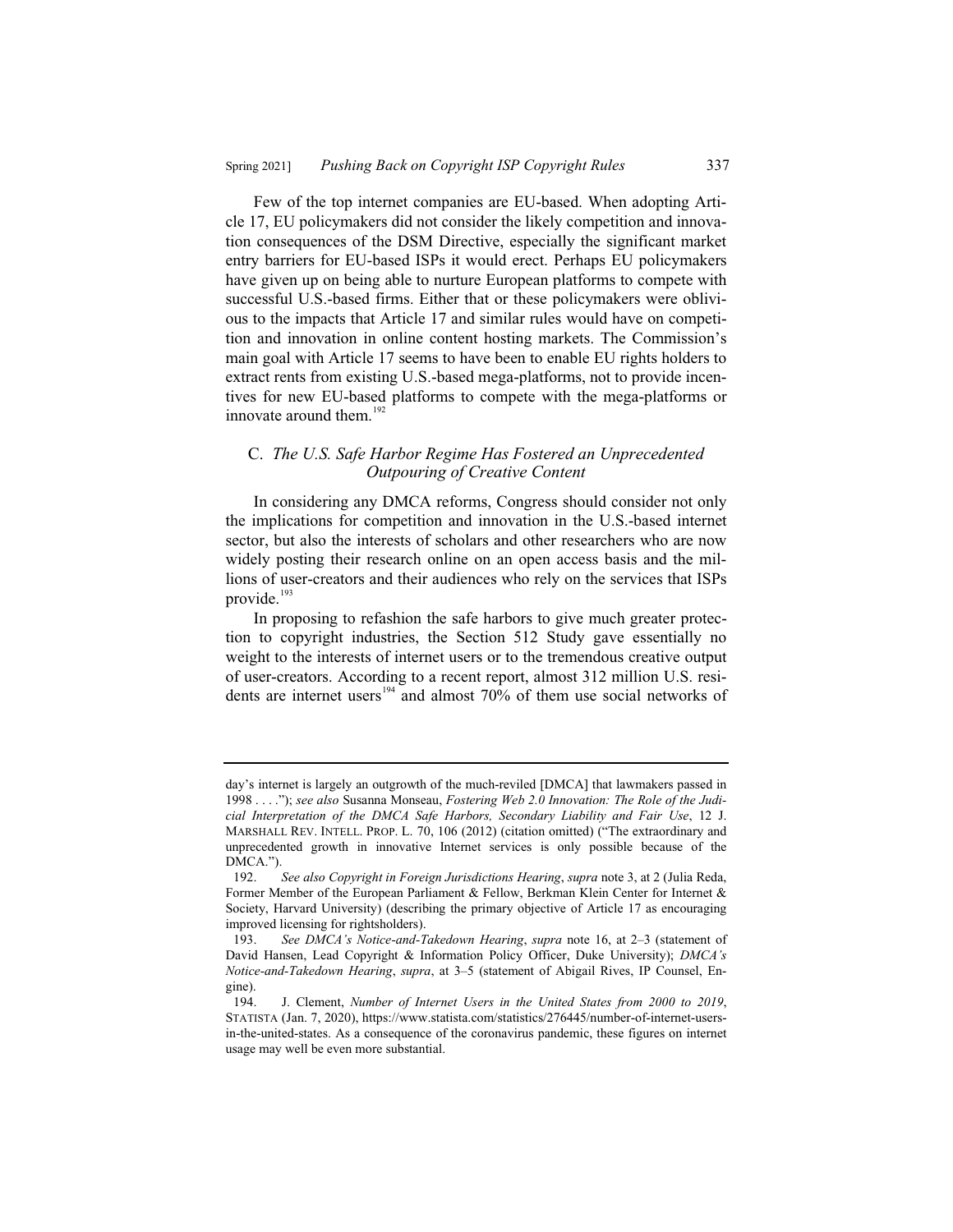various kinds.<sup>195</sup> UGC on these networks have prodigiously proliferated to become a hallmark of the digital age.<sup>196</sup> Most of the UGC uploaded to social media sites are wholly original creations of the uploaders, including their photographs of sunsets and videos of cats and dogs. Remixes and mashups typically draw upon existing works, transforming them so as to convey a different message.<sup>197</sup> Millions of user-creators have been able to commercialize their products with the aid of ISP hosting sites. In 2017, "nearly 17 million Americans earned a collective \$6.8 billion in income by posting their personal creations on nine internet platforms."<sup>198</sup> Etsy, for instance, at the end of 2019 had almost 65 million items for sale, with 2.5 million active sellers and  $45.7$  million active buyers.<sup>199</sup> The authors of these works are every bit as deserving of copyright protection as the authors of Hollywood movies, top-selling sound recordings, and best-selling novels. The Copyright Office's Section 512 Study did not even acknowledge that UGC creators' interests in making their works available through online sharing platforms should be taken into account as part of the overall balance.

A staggering number of UGC videos are uploaded to YouTube and photographs to Instagram every day.<sup>200</sup> However, many less-well-known UGC sites also host large quantities of such works. Consider, for instance, the Organization for Transformative Works. It has more than one million registered users, hosts more than four million works, and gets an average of 1.12 billion page-views per month.<sup>201</sup> Another example is Automattic, the U.S.-based internet company behind WordPress, Tumblr, and other platforms, which offered the following data when submitting comments to the Copyright Office for its § 512 study: in one month in 2016, WordPress users created more than one million new websites, made 17 million blog posts,

<sup>195.</sup> J. Clement, *Number of Social Network Users in the United States from 2017 to 2023*, STATISTA (Dec. 2, 2019), https://www.statista.com/statistics/278409/number-of-socialnetwork-users-in-the-united-states (forecasting based on 2017–18 survey).

<sup>196.</sup> *See, e.g.*, DEP'T OF COMMERCE, INTERNET POLICY TASK FORCE, WHITE PAPER ON REMIXES, FIRST SALE, AND STATUTORY DAMAGES 6 (2016), https://www.ntia.doc.gov/files /ntia/publications/white\_paper\_remixes-first\_sale-statutory\_damages\_jan\_2016.pdf. Stakeholders have different perspectives on remixes and mashups. *Id.* at 6–9.

<sup>197.</sup> *See, e.g.*, LAWRENCE LESSIG, REMIX: MAKING ART AND COMMERCE THRIVE IN THE HYBRID ECONOMY 14 (2008).

<sup>198.</sup> *DMCA's Notice-and-Takedown Hearing*, *supra* note 16, at 4 (statement of Abigail Rives, IP Counsel, Engine).<br>199. See id.

See *id.* 

<sup>200.</sup> *See, e.g.*, Mitja Rutnik, *YouTube in Numbers*, ANDROID AUTHORITY (Aug. 11, 2019), https://www.androidauthority.com/youtube-stats-1016070 (reporting that more than 500 hours of content is uploaded to YouTube every minute); *Instagram by the Numbers*, OMNICORE (Feb. 10, 2020), https://www.omnicoreagency.com/instagram-statistics (reporting that more than 100 million photos and videos are uploaded to Instagram every day).

<sup>201.</sup> *DMCA at 22 Hearing*, *supra* note 16, at 1 (statement of Rebecca Tushnet, Professor of Law, Harvard University).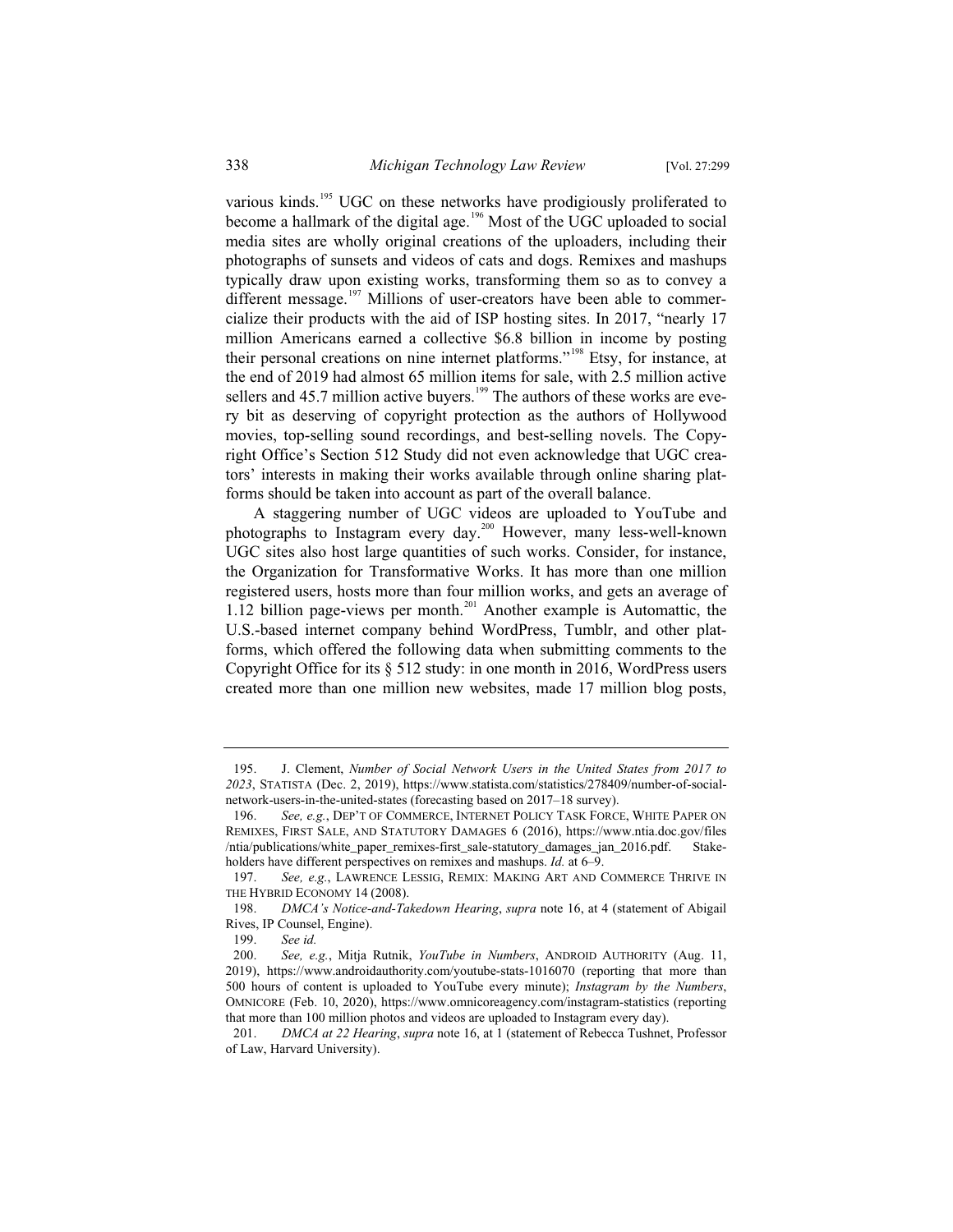and uploaded more than 34 million individual media files.<sup>202</sup> The creators of these works are authors within the meaning of U.S. copyright law, and a great many of them have decided to share their works with others under Creative Commons (CC) or similar licenses.<sup>203</sup> Indeed, Creative Commons, in its *State of the Commons 2017* report, claimed 1.4 billion works of authorship were covered by CC licenses.<sup>204</sup>

Insofar as members of Congress consider revisiting the DMCA safe harbors for online hosting ISPs, they should give due consideration to the interests of these creators, the audiences these creators are reaching, and U.S. leadership in the internet and technology industries, as well as the interests of major copyright industry firms. Maintaining a reasonable balance among these various interests is essential if any copyright reform is to be politically feasible, let alone wise.

Another failure of the Copyright Office's Section 512 Study lies in its ignoring that U.S.-based copyright industries have been thriving in the internet age. $205$  The Study mostly sympathized with content industries' characterization of the current state of copyright as primarily one of massive harm, without weighing the tremendous extent of creative innovation made possible in the digital age. While online infringement remains a real problem at scale, especially from offshore streaming sites, it is undeniable that there is an immensely greater availability of legitimate online content today via online streaming and download services as compared with 1998. These services have drawn large audiences of subscribers in the United States and abroad.

An important early step in this direction was Apple's deal with the recording industry to license digital music for its iTunes service so that consumers who wanted to lawfully acquire music could do so conveniently and at a modest price-point.<sup>206</sup> Spotify, Pandora, and TIDAL are among the enti-

<sup>202.</sup> Automattic Inc., Comment Letter on U.S. Copyright Office Section 512 Study at 2 (Apr. 7, 2016) [hereinafter Automattic Comments] http://copyright.gov/policy/section512. In that period, Wordpress.com received 541 notices of claimed infringement, to which it strives to respond within 48 hours. *Id.*

<sup>203.</sup> *See, e.g.*, LESSIG, *supra* note 197, at 17, 227.

<sup>204.</sup> Ryan Merkley, *A Transformative Year: State of the Commons 2017*, CREATIVE COMMONS (May 8, 2018), https://creativecommons.org/2018/05/08/state-of-the-commons-2017.

<sup>205.</sup> *See generally*, JOEL WALDFOGEL, DIGITAL RENAISSANCE (2019). The book's economic forecasts must be somewhat discounted, as they predate the onset of the coronavirus pandemic.

<sup>206.</sup> *See, e.g.*, Steve Knopper, *iTunes' 10th Anniversary: How Steve Jobs Turned the Industry Upside Down*, ROLLING STONE (Apr. 26, 2013), https://www.rollingstone.com /culture/culture-news/itunes-10th-anniversary-how-steve-jobs-turned-the-industry-upsidedown-68985.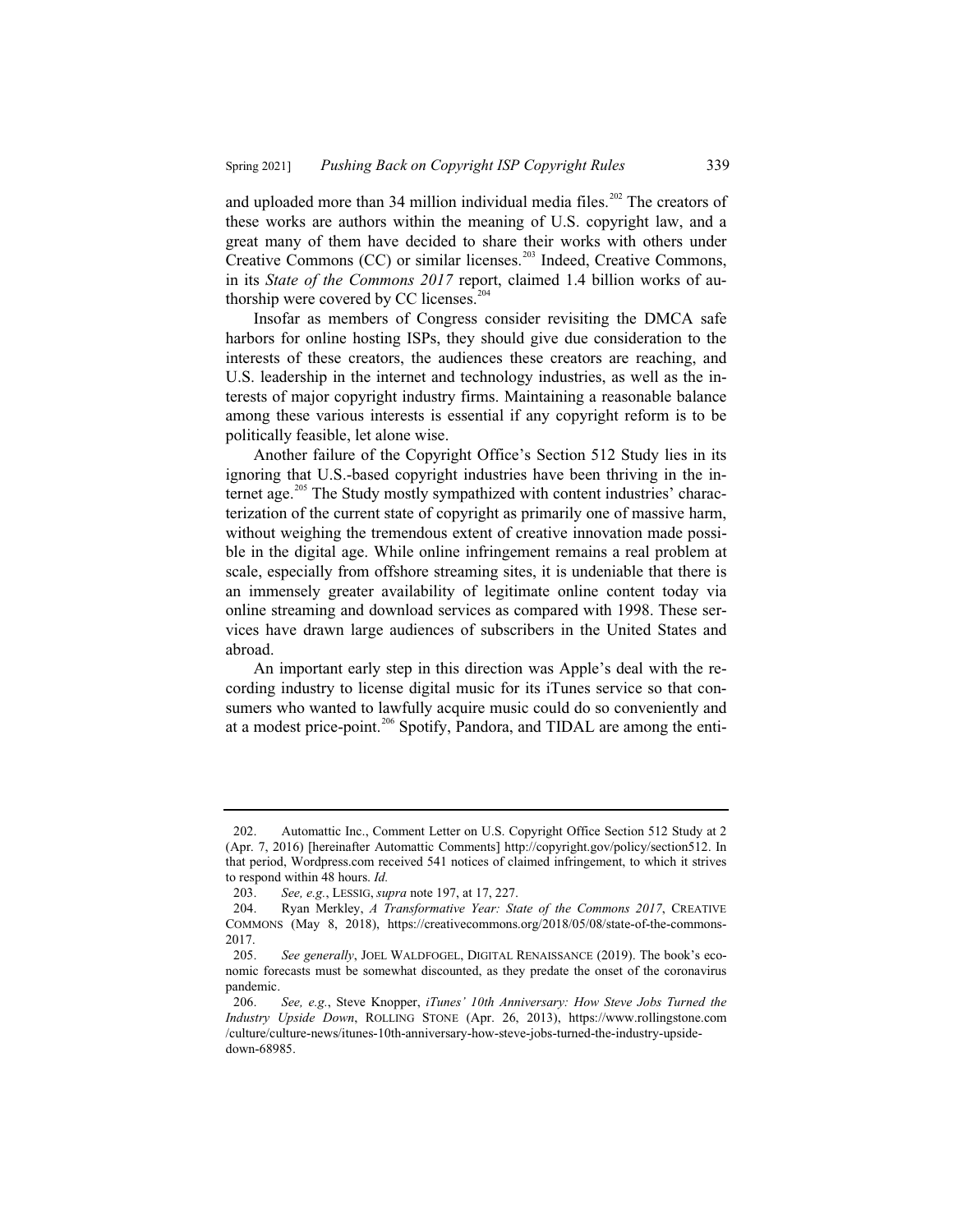ties that have subsequently obtained licenses to popular recorded music.<sup>207</sup> Spotify, for example, touts 271 million active monthly users, 124 million of whom pay for the service.<sup>208</sup> Amazon and Sirius XM also provide members of the public with access to millions of songs for modest subscription fees.<sup>209</sup> The upshot is that hundreds of millions of users now have lawful access to an almost unimaginably rich array of digital music and other content through these new digital services. $210$ 

Several recent studies have charted the successes of creative industries that have adopted profitable new business models and ways of making content, both old and new, available on the internet, resulting in a new golden age of creativity. Indeed, a 2019 report on the state of the entertainment industry concluded that "the internet, as currently structured, has been a creative force. It has helped many more people become creators and to make money from their creations, and the many industry sectors around 'copyright' are all seeing the fruits of that now."<sup>211</sup> Even some content industries that once were struggling are presently thriving. Although newspapers, especially local news publications, may be an exception to the overall trend, their decline is not due to rampant copyright infringement.

Like the music industry, other entertainment sectors are experiencing success with new digital content in addition to traditional forms of production and distribution, with growing or steady employment in these sectors as well. For example, film, television, and streaming video, including UGC, are benefiting from significant expansions in investment, content creation, and consumer consumption and spending, particularly as the numbers of cord-cutting video streaming subscribers continues to grow.<sup>212</sup> The market for books, e-books, and audiobooks has been growing at a steady pace,

<sup>207.</sup> *See, e.g.*, Craig Grannell, *A History of Music Streaming*, DYNAUDIO (May 16, 2018), https://www.dynaudio.com/dynaudio-academy/2018/may/a-history-of-musicstreaming.

<sup>208.</sup> *Company Info*, SPOTIFY, https://newsroom.spotify.com/company-info (last visited Mar. 07, 2021).

<sup>209.</sup> *See, e.g.*, Sarah Perez, *Paid Streaming Music Subscriptions in US Top 60 Million, Says RIAA*, TECHCRUNCH (Sept. 6, 2019), https://techcrunch.com/2019/09/06/paid-streamingmusic-subscriptions-in-u-s-top-60m-says-riaa.

<sup>210.</sup> *See, e.g.*, *IFPI Global Music Report 2019*, IFPI (Apr. 2, 2019), https://www.ifpi.org /news/IFPI-GLOBAL-MUSIC-REPORT-2019 (reporting global recorded music revenues up 9.7% over the previous year, streaming revenues up 34%, and paid subscription revenues up almost 33%). *See also Copyright in Foreign Jurisdictions Hearing*, *supra* note 3, at 2–3 (statement of Matt Schruers, President, Computer & Communications Industry Association).

<sup>211.</sup> MICHAEL MASNICK & LEIGH BEADON, THE SKY IS RISING: A DETAILED LOOK AT THE STATE OF THE ENTERTAINMENT INDUSTRY 41–42 (2019), https://skyisrising.com /TheSkyIsRising2019.pdf; *see also DMCA at 22 Hearing*, *supra* note 16, at 4–5 (statement of Rebecca Tushnet, Professor of Law, Harvard University) (citing statistics from the Masnick & Beadon study, *id.*).

<sup>212.</sup> MASNICK & BEADON*, supra* note 211, at 13–24.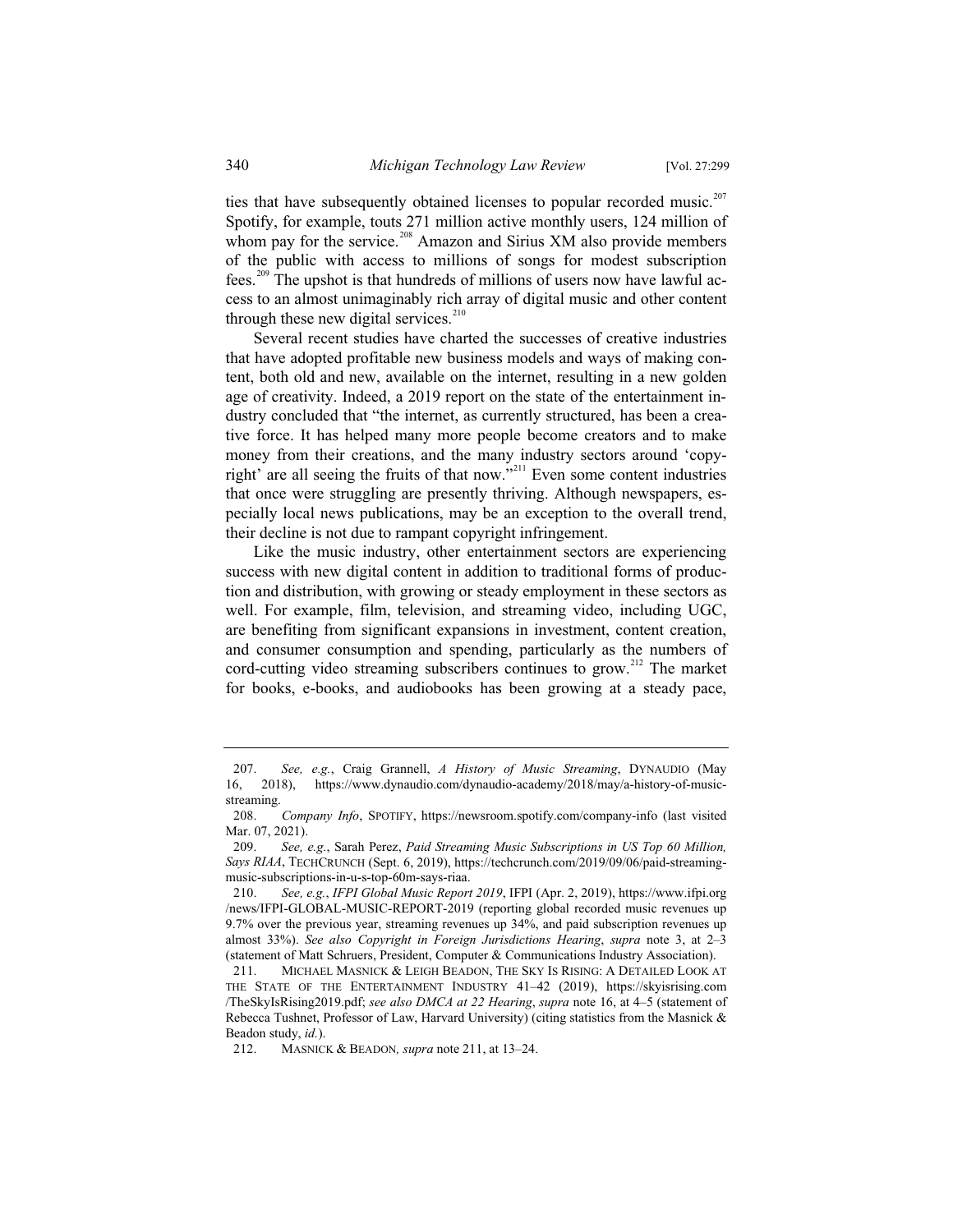along with a big increase in self-publishing.<sup>213</sup> The video game sector, which includes mobile gaming, live game streaming, and e-sports, is rapidly expanding with no signs of slowing.<sup>214</sup>

Economist Joel Waldfogel's study of the impact of digitization on creative industries looked at sales and other data from the previous decade.<sup>215</sup> Waldfogel found that digital technology has enabled industries to reduce production costs for content and distribution while at the same time maintaining the quality of creative output. $216$ 

Furthermore, a 2018 WIPO study on creators' income in the digital age found that wage trends for creative workers generally outperformed other sectors, losing less or even gaining a better income position than other workers.<sup>217</sup> It corroborates findings by Waldfogel and others that digitization has lowered content generation costs as well as market entry costs.<sup>218</sup> The study concludes: "From a policy perspective, these results do not lend support to the idea that creators' income situation has systematically worsened with the rise of the internet and its intermediaries, as argued by some commentators in 'value gap' discussions."<sup>219</sup>

This good news for major copyright industries has happened during the two-plus decades since the DMCA safe harbor regime was enacted.

#### D. *The DMCA Safe Harbors Have Fostered First Amendment Freedoms*

Another failing of the Section 512 Study is its dismissive attitude about ways in which the DMCA safe harbors have promoted freedom of speech and freedom of expression on the internet. Any reform of the DMCA safe harbors should weigh heavily the public interests in First Amendment freedoms that online hosting ISPs have enabled. In its Comment to the Copyright Office in connection with its § 512 study, Automattic observed:

Safe harbor from allegations of infringement arising out of materials posted by others is foundational to the Internet as we know it. As the Supreme Court explained in *Reno v. American Civil Liberties Union*, 521 U.S. 844 (1997), the Internet democratizes access to speech by allowing every user to speak to—and be heard by every other connected user:

<sup>213.</sup> *Id.* at 25–31.<br>214. *Id.* at 32–40.

<sup>214.</sup> *Id.* at 32–40.

<sup>215.</sup> WALDFOGEL, *supra* note 205.

<sup>216.</sup> *Id.* at 252–53; *see also* MASNICK & BEADON, *supra* note 211, at 7, 12.

<sup>217.</sup> Alexander Cuntz, *Creators' Income Situation in the Digital Age* 46 (WIPO, Economic Research Working Paper No. 49, 2018), http://www.lisdatacenter.org/wps/liswps /755.pdf.

<sup>218.</sup> *Id.*

<sup>219.</sup> *Id.*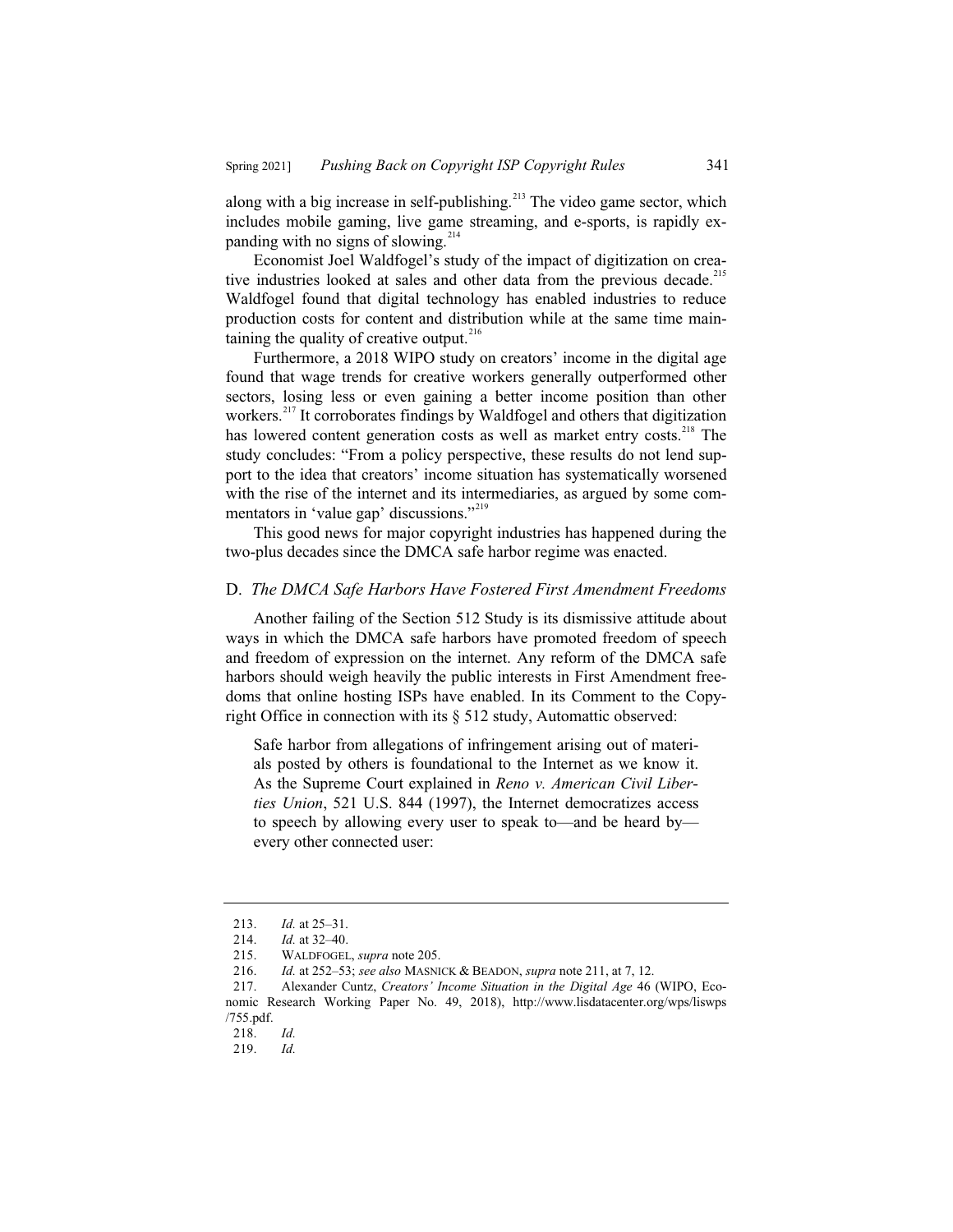Through the use of chat rooms, any person with a phone line can become a town crier with a voice that resonates farther than it could from any soapbox. Through the use of Web pages, mail exploders, and newsgroups, the same individual can become a pamphleteer.

*Id.* at 870 (citation omitted). That democratization would simply be impossible if all content had to be checked for copyright infringement before it was posted—which would be the ultimate result if there were no safe harbors. $220$ 

Changes to the DMCA safe harbor rules should be crafted to promote, not to restrain or impede, freedom of speech, expression, and assembly, which are essential components of the democratic principles that define the United States as a nation.

#### **CONCLUSION**

Congress should be wary of any changes to the current DMCA safe harbor rule that could have substantial negative impacts on ISPs, whether small, medium-sized, or established mega-platforms, in addition to the millions of U.S.-based internet creators whose online content is widely enjoyed by the hundreds of millions of internet users who are constituents of every member of Congress. As some relatively small U.S.-based internet platforms stated in a letter to members of the EU Parliament about the DSM Directive's proposals, "[a]ny reform of copyright laws must consider the impact it will have on small internet platforms like ours and the creators that depend on us."<sup>221</sup>

U.S. internet policy has been and should continue to be pro-competitive and pro-innovation. It has been the policy of every administration, both Republican and Democratic, that the DMCA notice-and-takedown rules promote the welfare of U.S. industries and internet users. This is why these administrations have also exported these rules to other countries. The United States should aim to retain its leadership in the global arena in the development of sound copyright law and policy in the digital era, not cede it to EU policymakers who have formulated such a flawed regime as Article 17.

The Copyright Office had the opportunity to present a neutral, wellbalanced perspective on the current state of ISP copyright liability rules, but

<sup>220.</sup> Automattic Comments, *supra* note 202, at 1; *see also* Sag, *supra* note 92, at 518 (discussing the democratizing effect of an open internet on expression and creativity).

<sup>221.</sup> Letter from Online Creator Platforms on Article 13, ENGINE (Sept. 10, 2018), https://www.engine.is/news/category/creatorplatformsarticle13 (letter sent to Member of the European Parliament on behalf of Automattic, Bandcamp, Kickstarter, Medium, Patreon, and Shapeways regarding the precursor to Article 17).